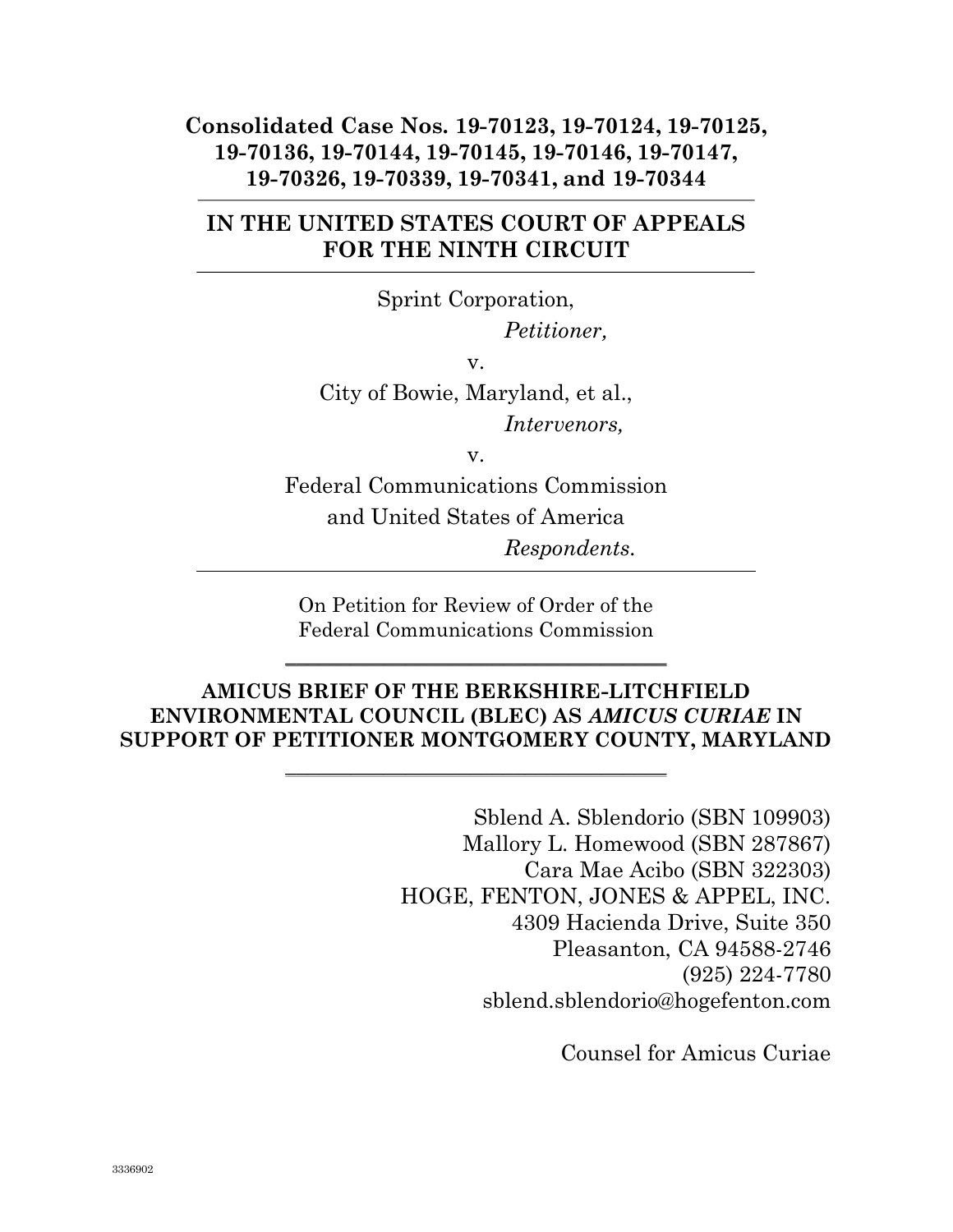### CORPORATE DISCLOSURE STATEMENT

Amicus curiae The Berkshire-Litchfield Environmental Council (BLEC) has no parent corporation. It has no stock, and therefore, no publicly held company owns ten percent (10%) or more of its stock.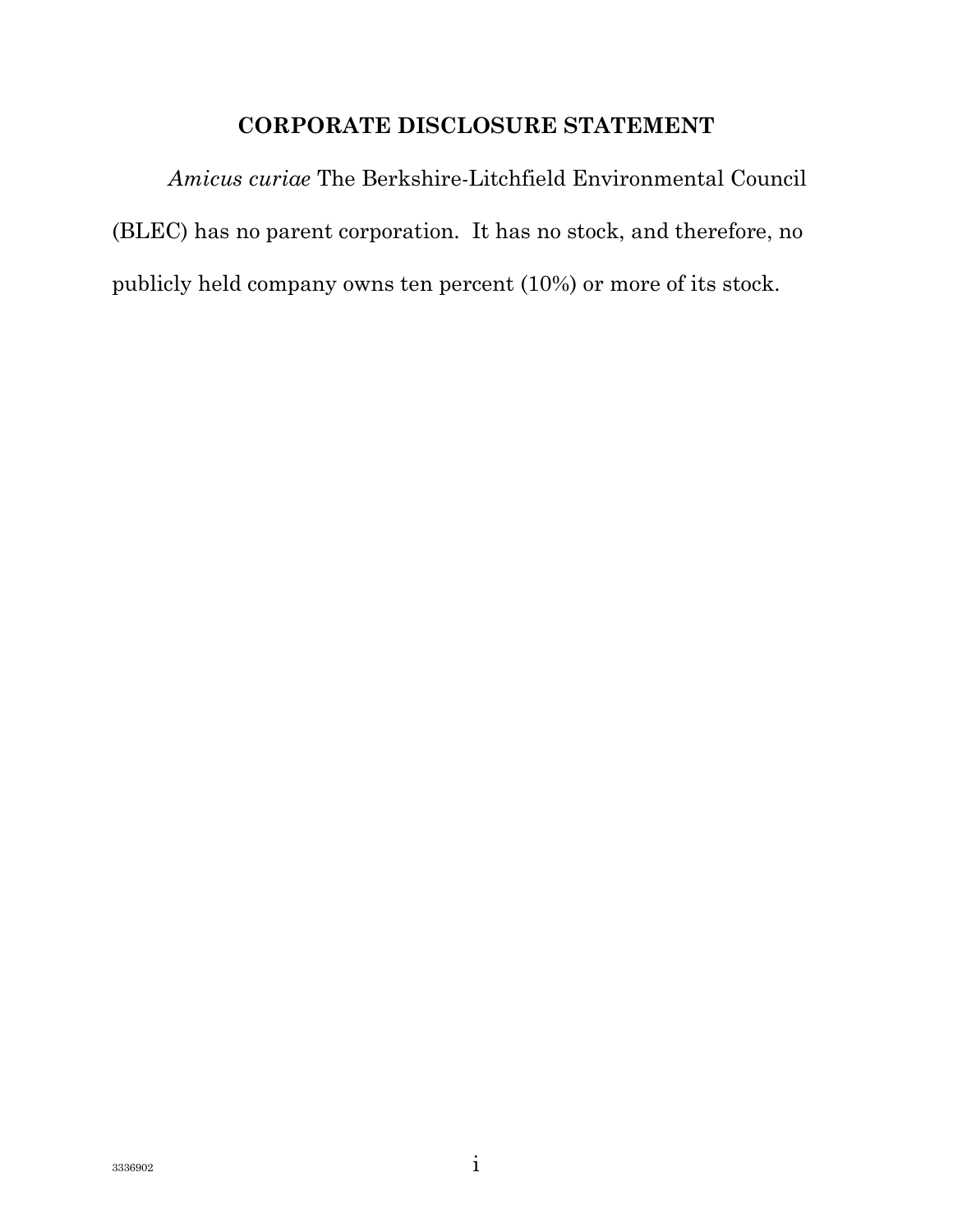# TABLE OF CONTENTS

| I.  | The FCC Has A Historic Pattern of Disregarding                                                         |  |  |
|-----|--------------------------------------------------------------------------------------------------------|--|--|
| Π.  | 5G Is Unlike Any Communications Technology                                                             |  |  |
|     |                                                                                                        |  |  |
| Ш.  | The FCC Has Been Aware of the Adverse Health and<br>Environmental Effects Caused By Radiofrequency     |  |  |
| IV. | The FCC's Current Standards Cannot Adequately<br>Measure the Effects of 5G Communications Technology26 |  |  |
| V.  | 5G Communications Technology Leads to Negative                                                         |  |  |
|     |                                                                                                        |  |  |
|     |                                                                                                        |  |  |
|     |                                                                                                        |  |  |
|     |                                                                                                        |  |  |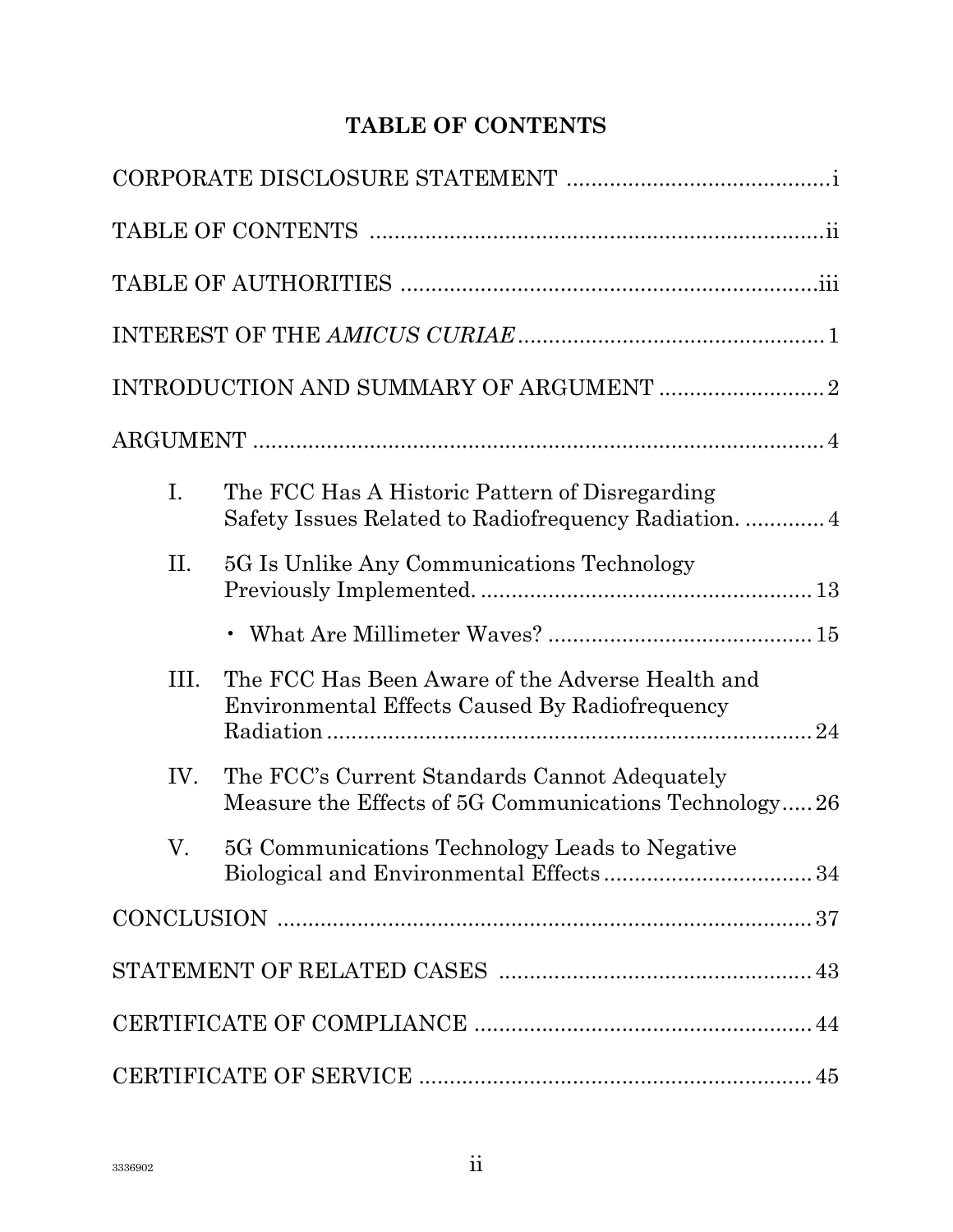# TABLE OF AUTHORITIES

| B. Levitt, et al., <i>Biological effects from exposure to electromagnetic</i><br>radiation emitted by cell tower base stations and other antenna                                                              |
|---------------------------------------------------------------------------------------------------------------------------------------------------------------------------------------------------------------|
| Prepared Remarks of FCC Chairman Tom Wheeler, 'The Future<br>of Wireless: A Vision for U.S. Leadership in a 5G World'                                                                                         |
| Don Maisch, Are community concerns over the 5G network rollout<br>based on unfounded anxiety or valid evidence? (May 2, 2019)6                                                                                |
| Comments for ET Docket Nos. 013-84, 03-137 (filed Aug. 24, 2013) 7                                                                                                                                            |
| Comments for ET Docket Nos. 14-177, 15-256, 10-112, 97-95                                                                                                                                                     |
|                                                                                                                                                                                                               |
|                                                                                                                                                                                                               |
|                                                                                                                                                                                                               |
|                                                                                                                                                                                                               |
| Joel Moskowitz, Scientific and policy developments regarding the<br>health effects of electromagnetic radiation exposure from cell phones,<br>cell towers, Wi-Fi, Smart Meters, and other wireless technology |
| Martin Pall, 5G: Great risk for EU, U.S. and International Health!<br>Compelling Evidence for Eight Distinct Types of Great Harm<br>Caused by Electromagnetic Field (EMF) Exposures and the                   |
|                                                                                                                                                                                                               |
| At Senate Commerce Hearing, Blumenthal Raises Concerns on<br>5G Wireless Technology's Potential Health Risks (Feb. 7, 2019) 12                                                                                |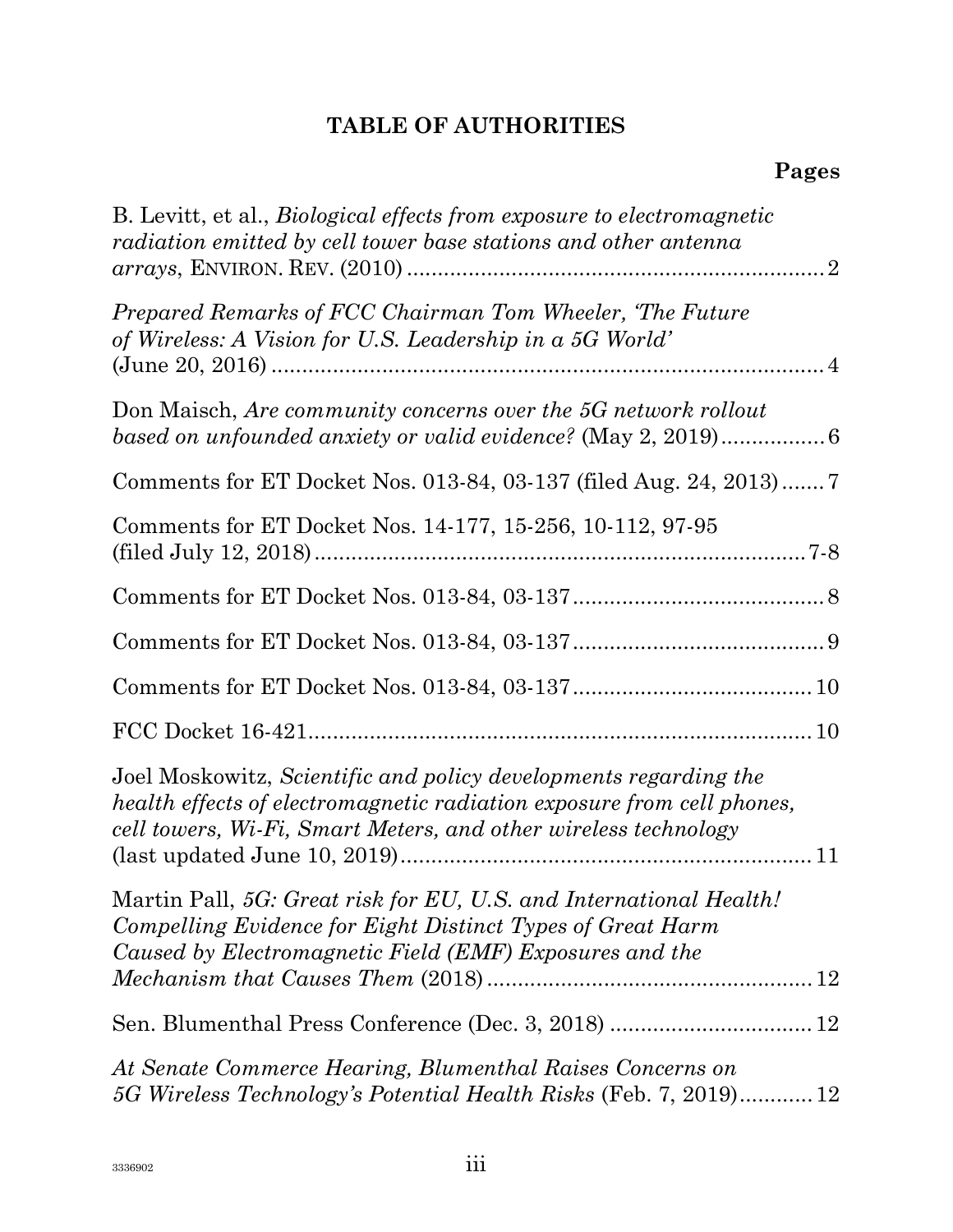|     | <i>Eshoo Introduces Legislation to Restore Local Control in</i>                                                                                                                                                                                                                                                                                                                                      |  |
|-----|------------------------------------------------------------------------------------------------------------------------------------------------------------------------------------------------------------------------------------------------------------------------------------------------------------------------------------------------------------------------------------------------------|--|
|     | Letters from Congress to FCC:                                                                                                                                                                                                                                                                                                                                                                        |  |
| (1) | Sens. Feinstein and Blumenthal to FCC Chairman                                                                                                                                                                                                                                                                                                                                                       |  |
| (2) | Rep. Peter DeFazio to FCC Chairman Ajit Pai                                                                                                                                                                                                                                                                                                                                                          |  |
| (3) | Rep. Thomas R. Suozzi to FCC Chairman Ajit Pai                                                                                                                                                                                                                                                                                                                                                       |  |
|     | Lloyd Burrell, Citizens Up In Arms Against 5G Wireless Tech<br><i>Roll Out: Are Their Concerns Justified?</i> , GREENMEDINFO                                                                                                                                                                                                                                                                         |  |
|     | Cell Phone Radio Frequency Radiation, NATIONAL TOXICOLOGY                                                                                                                                                                                                                                                                                                                                            |  |
|     | Swiss Re Institute's 2019 SONAR report examines new and "slow-<br>burner" emerging risks like the public health implications of                                                                                                                                                                                                                                                                      |  |
|     | FCC Fact Sheet: New National Wireless Tower Siting Policies                                                                                                                                                                                                                                                                                                                                          |  |
|     | FAQ about Wireless Facilities on Wooden Utility and Wooden                                                                                                                                                                                                                                                                                                                                           |  |
|     | Acceleration of Broadband Deployment by Improving Wireless<br><i>Facilities Siting Policies Acceleration of Broadband Deployment:</i><br>Expanding the Reach and Reducing the Cost of Broadband<br>Deployment by Improving Policies Regarding Public Rights of<br>Way and Wireless Facilities Siting 2012 Biennial Review of<br><i>Telecommunications Regulations,</i> WT Docket Nos. 13-238, 11-59, |  |
|     | IARC Classifies Radiofrequency Electromagnetic Fields as                                                                                                                                                                                                                                                                                                                                             |  |
|     |                                                                                                                                                                                                                                                                                                                                                                                                      |  |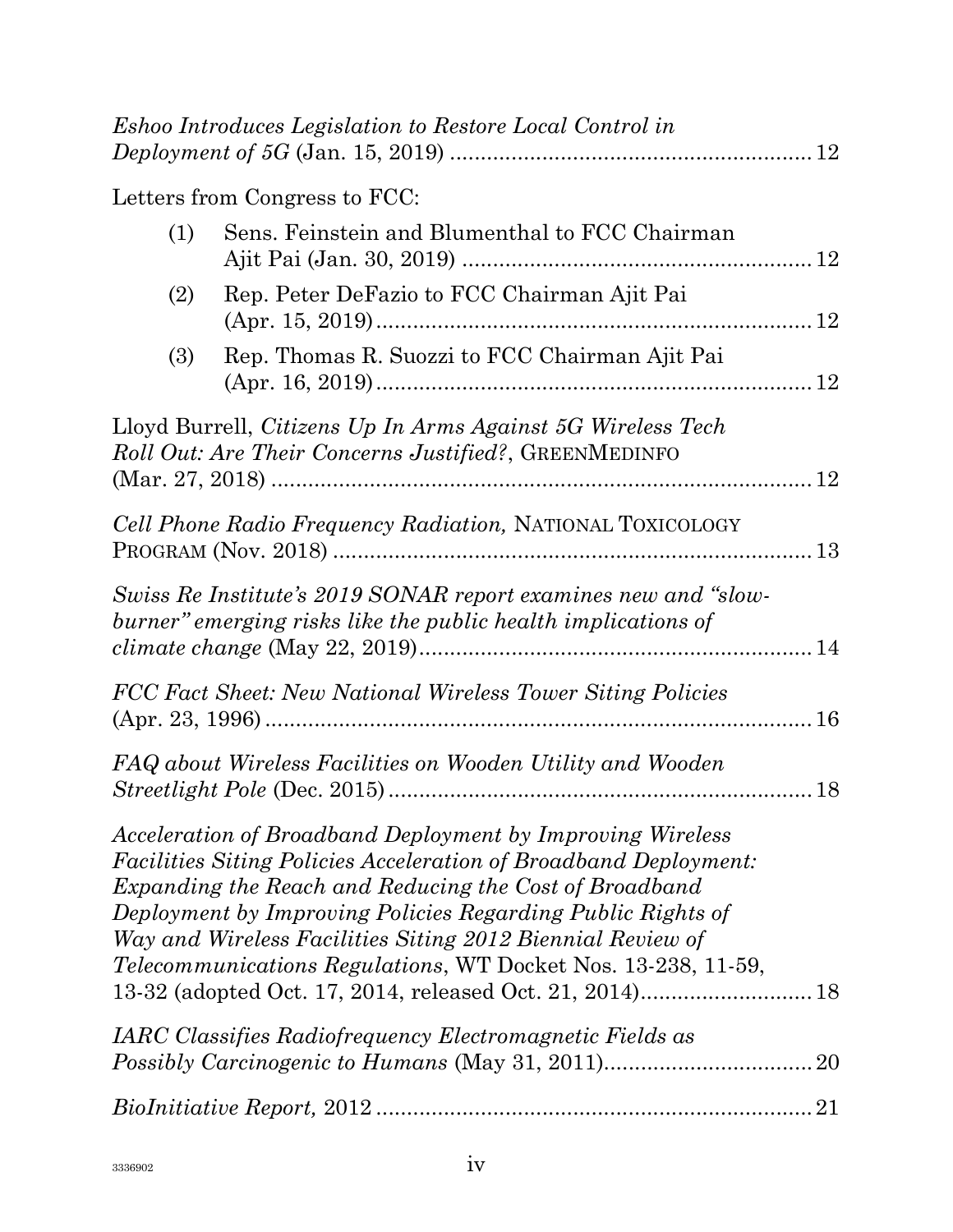| 22                                                                                                                                                                                                                                                                                                                                     |
|----------------------------------------------------------------------------------------------------------------------------------------------------------------------------------------------------------------------------------------------------------------------------------------------------------------------------------------|
|                                                                                                                                                                                                                                                                                                                                        |
| L. Falcioni, et al., Report of final results regarding brain and heart<br>tumors in Sprague-Dawley rats exposed from prenatal life until<br>natural death to mobile phone radiofrequency field representative<br>of a 1.8 GHz GSM base station environmental emission,<br>ENVIRONMENTAL RESEARCH, Vol. 165, pp. 496-503 (Aug. 2018) 23 |
| B. Levitt, <i>Electromagnetic Fields</i> , <i>A Consumer's Guide to the</i><br><i>Issues and How to Protect Ourselves, pp.20-21</i><br>24                                                                                                                                                                                              |
| Environmental Health Trust, US Government Reports On Cell Phones,<br>Radiofrequency And Electromagnetic Fields; Recent US Government<br>Reports, Congressional Hearings On Wireless And Electromagnetic<br><i>Radiation;</i> and <i>EPA Recommendations And Reports On Cell</i>                                                        |
| Neufeld E., Kuster N., Systematic Derivation of Safety Limits For<br>Time-Varying 5G - Radiofrequency Exposure Based on Analytical<br><i>Models and Thermal Dose, HEALTH PHYSICS, Vol. 115, No. 6</i><br>26                                                                                                                            |
| S. Cucurachi, et al., A review of the ecological effects of radiofrequency<br>electromagnetic fields (RF-EMF), ENVIRONMENT INTERNATIONAL,                                                                                                                                                                                              |
| Albert M. Manville, II, What We Know, Can Infer, and Don't Yet<br>Know about Impacts from Thermal and Non-thermal Non-ionizing                                                                                                                                                                                                         |
| Fragopoulou, et al., Scientific Panel on Electromagnetic Field Health<br>Risks: Consensus Points, Recommendations, and Rationales<br>Scientific Meeting: Seletun, Norway, November 17-21, 2009<br>REVIEWS ON ENVIRONMENTAL HEALTH VOLUME 25                                                                                            |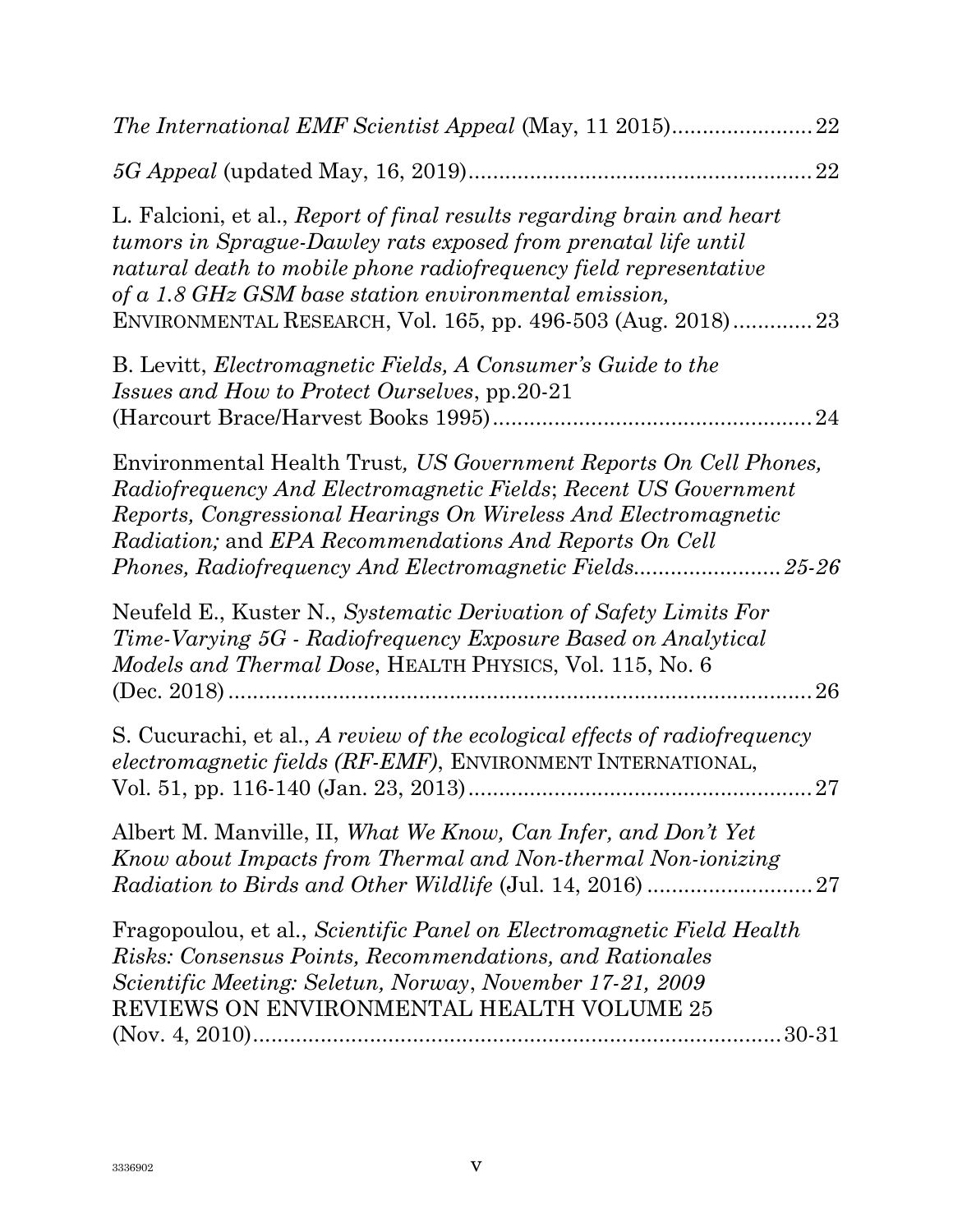| DEP'T OF HEALTH AND HUMAN SERVS., RF Guideline Issues<br>Identified by Members of the Federal RF Interagency Work                                                                                                                                                                                                                                             |
|---------------------------------------------------------------------------------------------------------------------------------------------------------------------------------------------------------------------------------------------------------------------------------------------------------------------------------------------------------------|
| Norm Alster, Captured Agency: How the FCC Is Dominated by                                                                                                                                                                                                                                                                                                     |
| <i>Amicus Curiae</i> Brief of the State of Connecticut In Support of<br>Petitioner EMR Network's Petition for Writ Of Certiorari, Richard<br>Blumenthal, Attorney General of Connecticut, IN THE SUPREME<br>COURT OF THE UNITED STATES, OCTOBER TERM, 2004, EMR<br>NETWORK (Petitioner) v. FEDERAL COMMUNICATIONS<br>COMMISSION and UNITED STATES OF AMERICA, |
| Personal communication of B. Blake Levitt and Robert F. Cleveland,<br>Jr., Office of Engineering and Technology, Federal Communications                                                                                                                                                                                                                       |
| Sage C., et al., Comment on SCENIHR: Opinion on Potential Health<br>Effects of Exposure to Electromagnetic Fields, Bioelectromagnetics                                                                                                                                                                                                                        |
| Sage, C., et al., Public Health Implications of Wireless Technologies,<br>PATHOPHYSIOLOGY, Vol. 16, Issues 2–3, Pages 233-246                                                                                                                                                                                                                                 |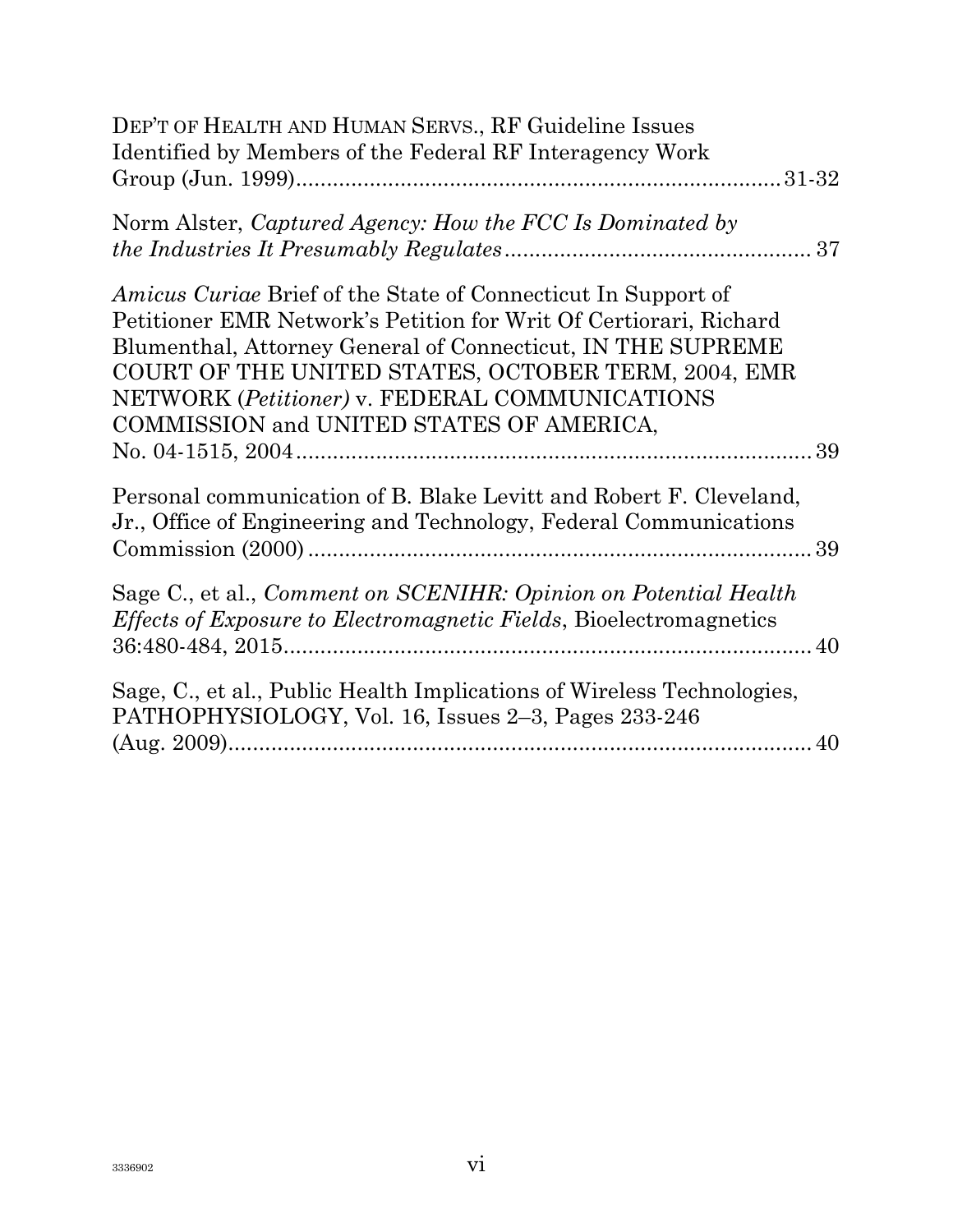#### INTEREST OF THE AMICUS CURIAE<sup>1</sup>

The Berkshire-Litchfield Environmental Council (BLEC) is a 501(c)(3) non-profit organization that focuses on environmental issues affecting the Northwest Corner of Connecticut and the Berkshires region of Massachusetts. BLEC addresses diverse environmental subjects, particularly infrastructure, including the environmental effects of low-level radiofrequency radiation (RFR) to humans and myriad other species associated with the siting of telecommunications infrastructure. Founded in 1970, BLEC holds educational forums on emerging environmental issues with speakers from federal agencies and researchers from around the world.

BLEC President, Starling W. Childs, is a lecturer at the Yale School of Forestry and President of EECOS Inc. Environmental Consultants. Mr. Childs has been a consultant on numerous infrastructure projects throughout the country. He has lectured on the environmental effects of electromagnetic fields to flora and fauna.

<sup>1</sup> All parties consent and/or do not oppose the filing of this brief. No counsel of any party to this proceeding authored any part of this brief. No party or party's counsel, or person other than amicus and its members, contributed money to the preparation or submission of this brief.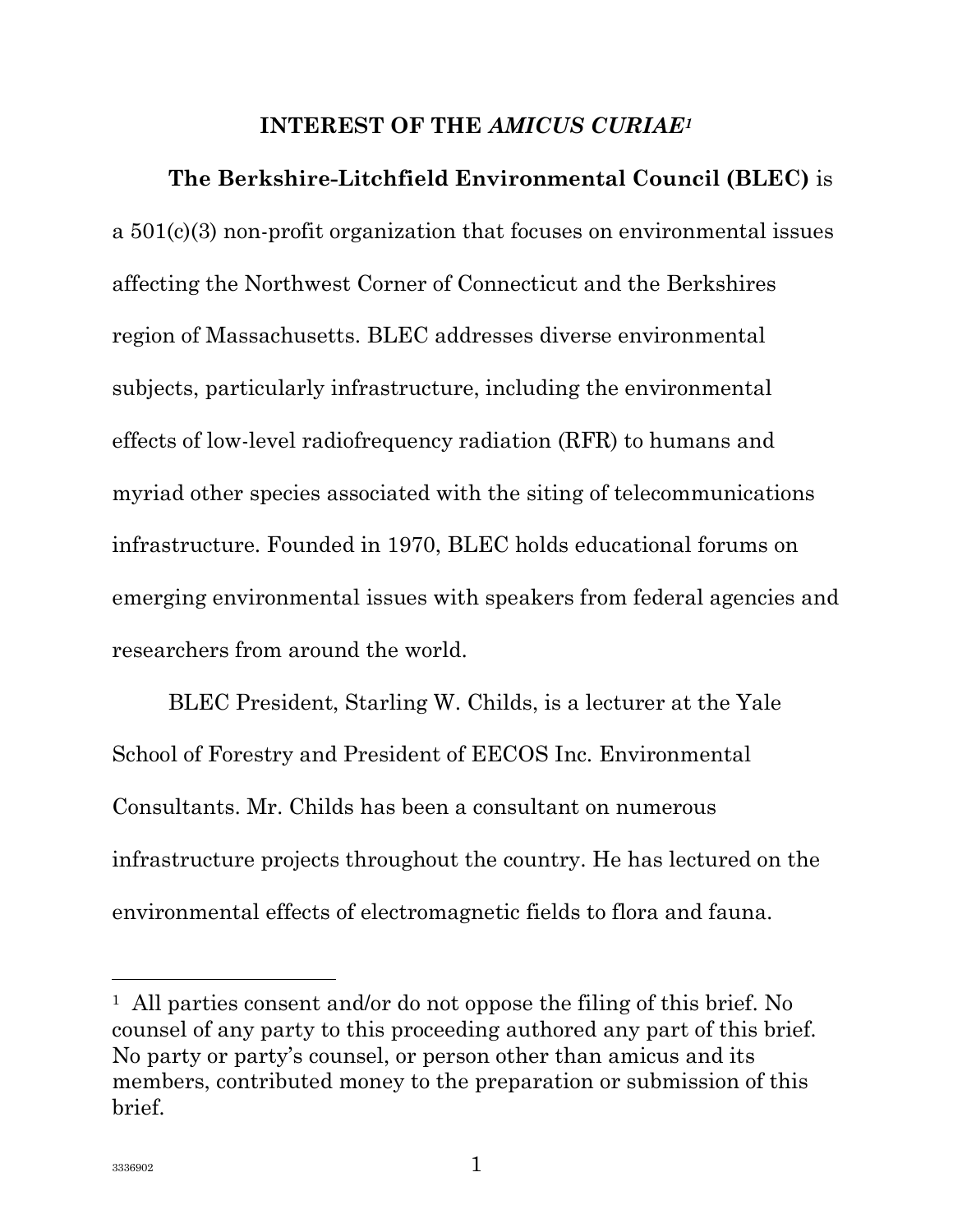BLEC Communications Director, Ms. B. Blake Levitt, is a longtime medical/science journalist, author, and former New York Times contributor. She is also co-author, with Dr. Henry C. Lai, of Biological effects from exposure to electromagnetic radiation emitted by cell tower base stations and other antenna arrays. 2

The signatories of supporters of this *Amicus Curiae* Brief are listed in Exhibit S attached to the Appendix being filed concurrently herewith.

#### INTRODUCTION AND SUMMARY OF ARGUMENT

Amicus addresses the court in support of MONTGOMERY COUNTY, MARYLAND v. FEDERAL COMMUNICATIONS COMMISSION and UNITED STATES OF AMERICA, PETITION FOR REVIEW, regarding the inadequacy of FCC's radiofrequency radiation (RFR) standards to protect public health in light of FCC rulings promoting 5G development as written In the Matter of Accelerating Wireless Broadband Deployment by Removing Barriers to Infrastructure

<sup>2</sup> B. Levitt, et al., Biological effects from exposure to electromagnetic radiation emitted by cell tower base stations and other antenna arrays, ENVIRON. REV. (2010),

http://www.nrcresearchpress.com/doi/pdf/10.1139/A10-018 (**Exhibit A**).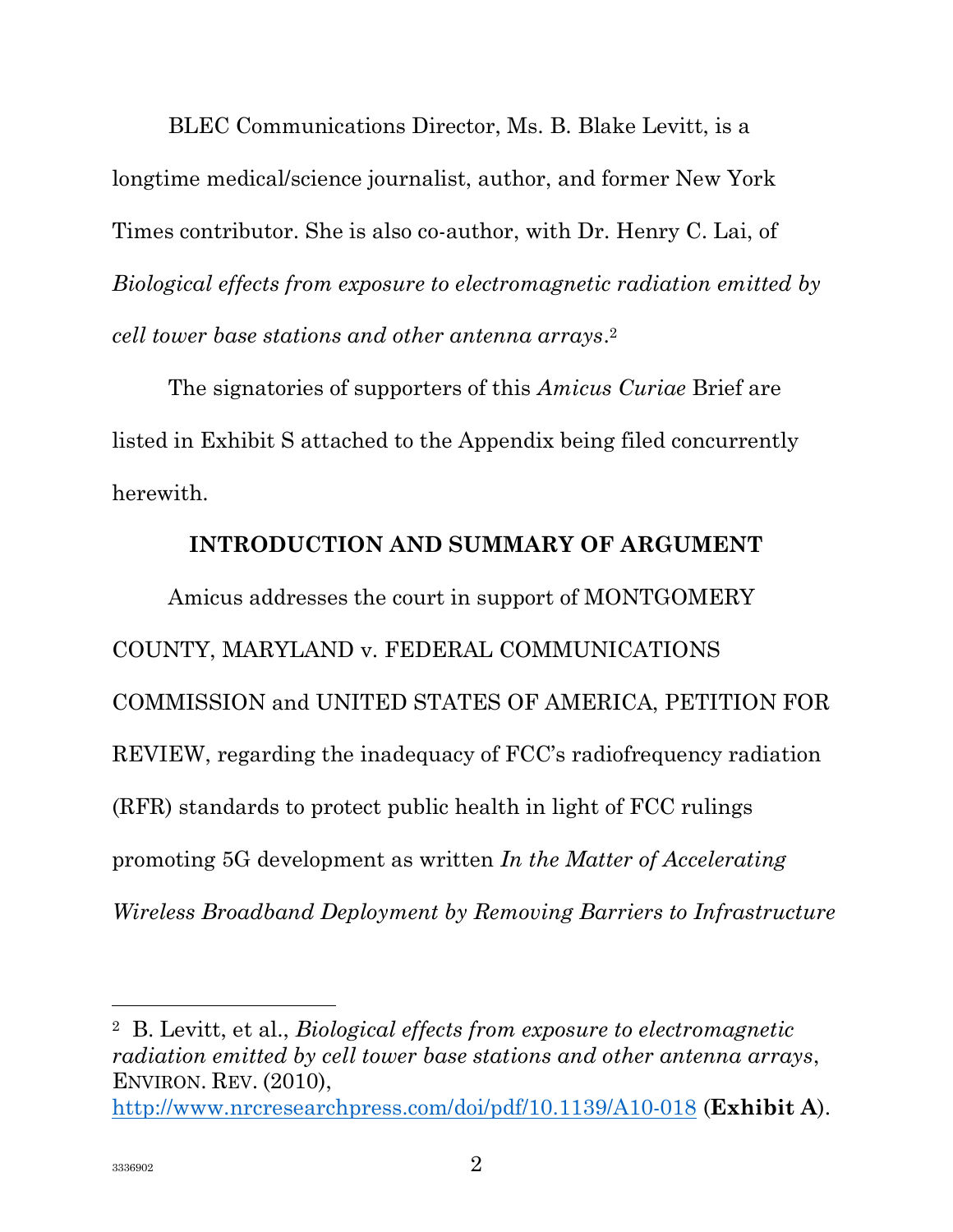Investment, Declaratory Ruling and Third Report and Order (WT Docket No. 17-79; WC Docket No. 17-84; FCC 18-133), and released on September 27, 2018.

The FCC's Order substantially reduces the ability of Petitioner Montgomery County, Maryland ("Petitioner"), and local/state governmental entities across the country, to manage telecommunication carriers' rights to access, occupy, and use government property and rights-of-way. The FCC adopted this Order without adequately addressing comments submitted by Petitioner and other interested parties. Notably, the FCC inadequately addressed Petitioner's comments regarding the FCC's existing, and outdated, radiofrequency emission standards and their ability to sufficiently protect the health and safety of citizens residing in Montgomery County, Maryland.

Amicus respectfully submits this brief to demonstrate the necessity of updating the FCC's outdated public safety limits to account for biologically based standards which reflect the health impacts of chronic exposure to low-intensity, non-thermal, wireless radiofrequency microwave radiation, especially in light of the anticipated implementation of 5G wireless technologies.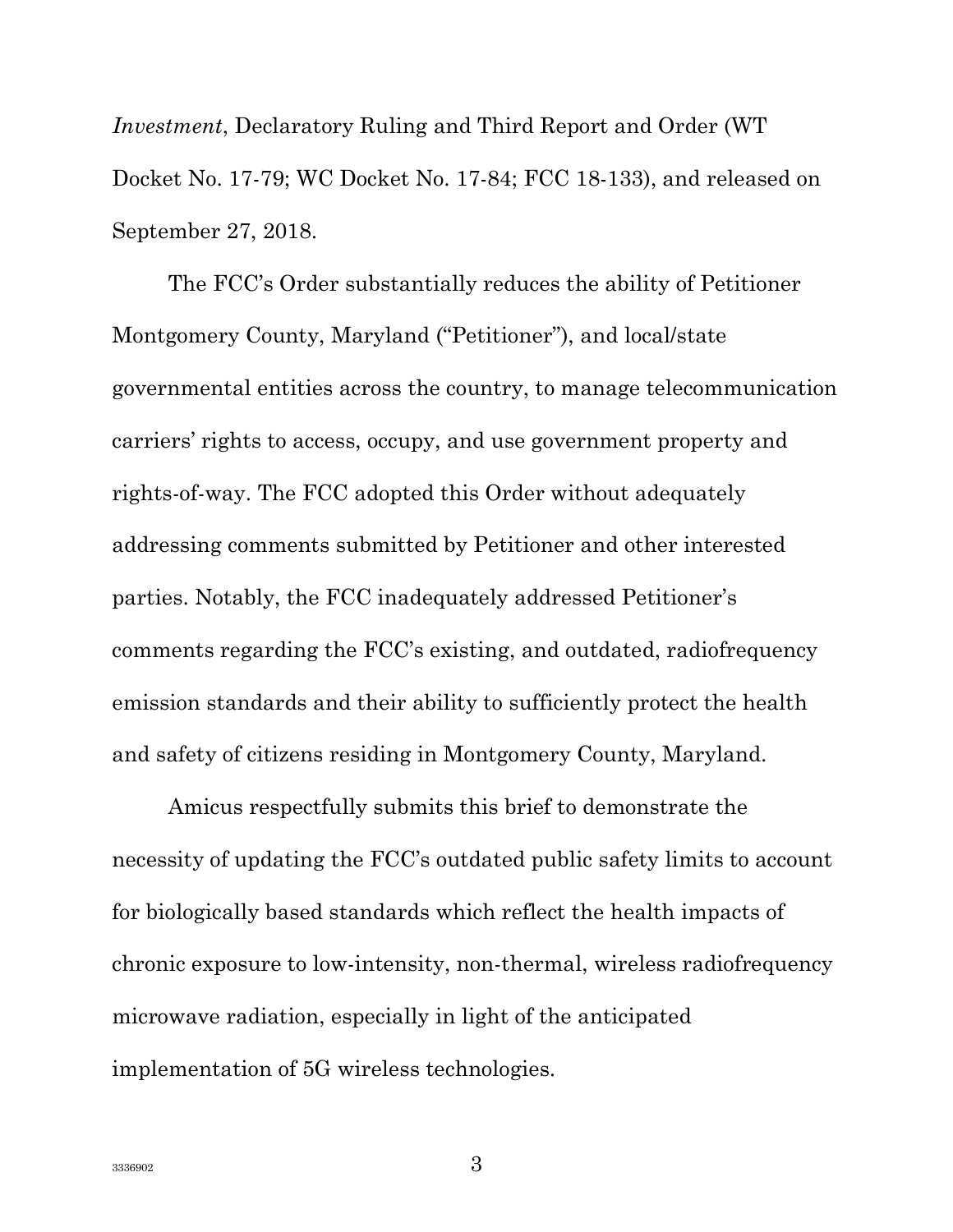Given the negative biological and environmental effects of chronic exposure to low-intensity, non-thermal radiofrequency radiation related to 5G wireless technologies, as demonstrated by multiple studies, it is vital that this Court set aside the FCC's Order until the FCC updates its standards to adequately protect the health and environmental concerns of Montgomery County, Maryland and local/state governmental entities alike.

#### ARGUMENT

# I. The FCC Has A Historic Pattern of Disregarding Safety Issues Related to Radiofrequency Radiation.

The FCC voted to expedite the buildout of the 5G communications network in 2016. This was endorsed by then Chairman Thomas Wheeler on public record at the National Press Club when he stated the FCC wanted the U.S. to be "... first out the gate ..." adding that "… Turning innovators loose is far preferable to expecting committees and regulators to define the future."3 Chairman Wheeler indicated disregard for regulatory processes, especially those within FCC's

<sup>3</sup> Prepared Remarks of FCC Chairman Tom Wheeler, 'The Future of Wireless: A Vision for U.S. Leadership in a 5G World' (June 20, 2016), https://transition.fcc.gov/Daily\_Releases/Daily\_Business/2016/db0620/D OC-339920A1.pdf (Exhibit B).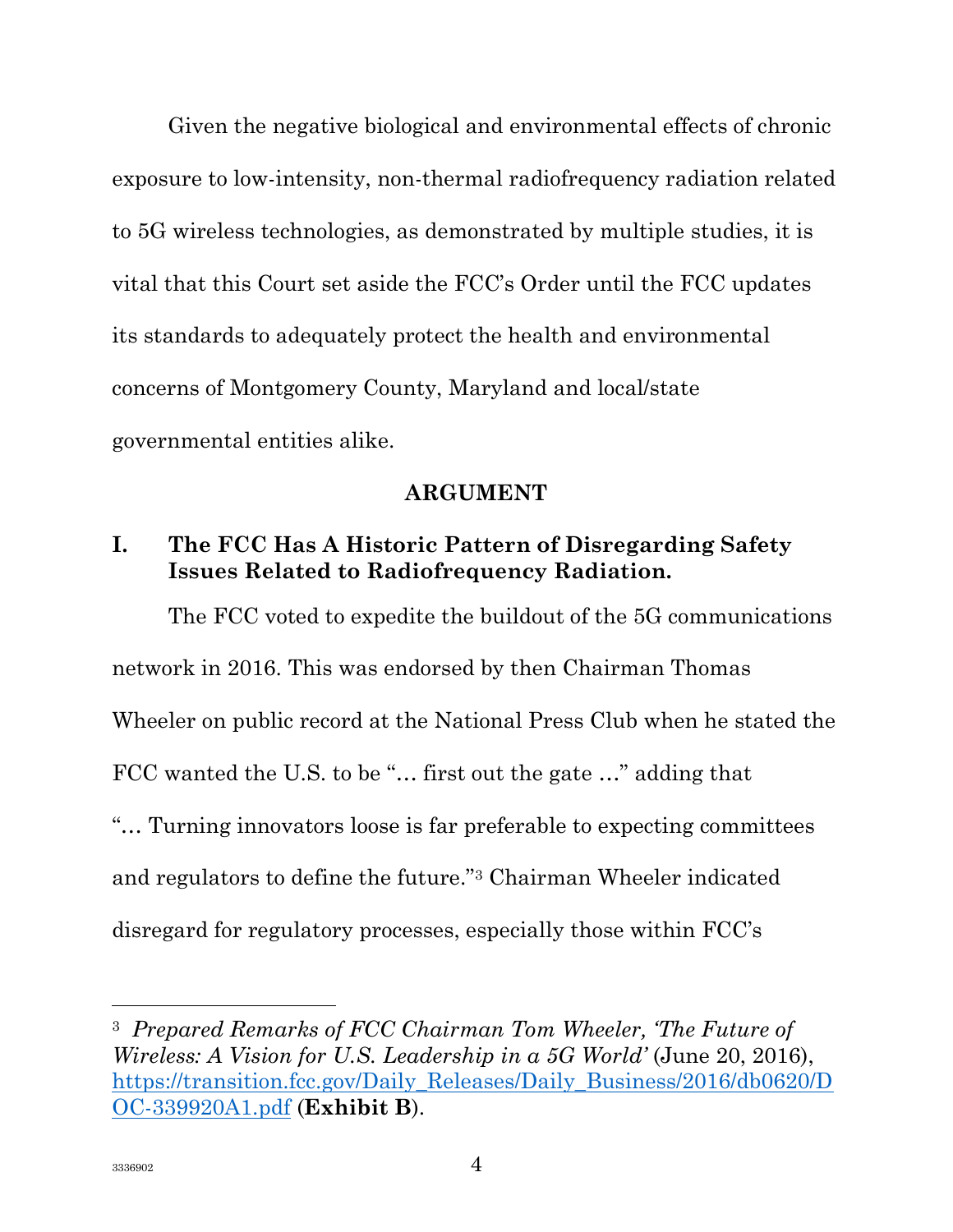purview for protecting the public's health, safety and welfare.

The problems in Chairman Wheeler's logic were obvious, most notably that the FCC is a licensing and engineering entity that relies on other agencies for guidance outside of FCC's range of expertise. It has no fundamental right to move ahead without it. FCC is the first to point out that it is not a health or environmental agency, yet it is lauding innovators over those very regulators who know far more about the subject of safety. FCC's clearly stated intention was to circumvent its statutory deference to those other agencies which are capable of slowing down 5G's buildout.

Thus FCC, rather than follow traditional legal mandates for careful, thorough review, committed instead to the buildout of a whole new wireless network, using novel frequency ranges and unusual wave propagation characteristics in a new/untested technology, with unknown global consequences far into the future. FCC's approach is guaranteed to create another ubiquitous layer of radiofrequency radiation  $(RFR)$  – a biologically active exposure – in frequencies not now in widespread use. At a time when other industrialized countries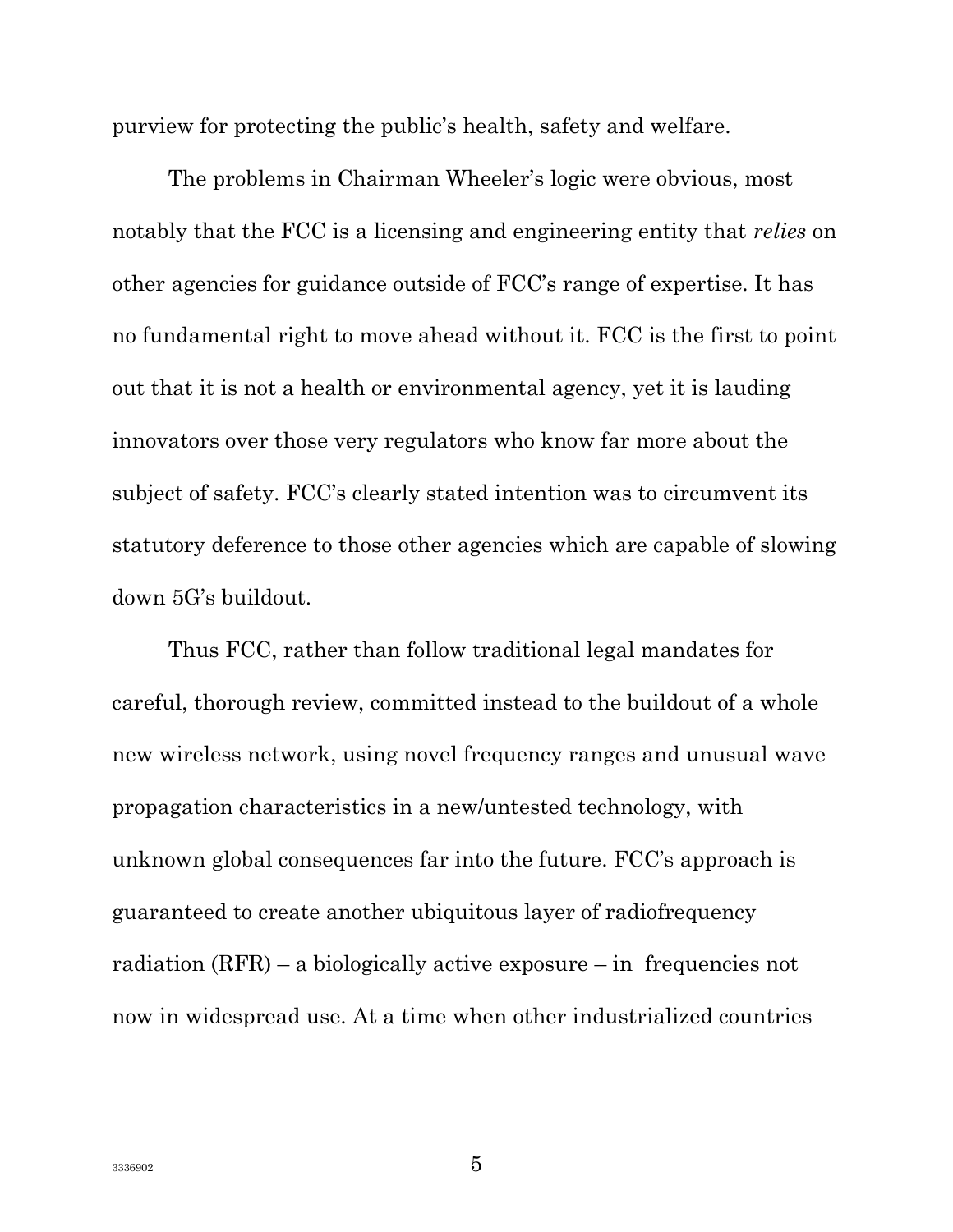are calling for caution regarding wireless exposures<sup>4</sup>, the U.S. is going in the opposite direction as evidenced by Chairman Wheeler's enthusiasm for 5G, which intentionally avoided any in-depth review. This enthusiasm for 5G with no oversight has only intensified at FCC under current Chairman Ajit Pai.

Knowledgeable professionals have been addressing FCC over RFR safety and infrastructure siting issues for decades, only to be met with the same institutional disregard. Recent examples include filings at FCC by amicus, as well as the BioInitiative Working Group and many others. The BioInitiative Working Group is a collaborative of international scientists based in the U.S. that has provided, through Cindy Sage, MA, co-editor along with David O. Carpenter, MD., and principal author of the BioInitiative Reports (2007 and 2012) and a founder of the international BioInitiative Working Group, expert testimony and scientific briefings to: The European Environmental

<sup>4</sup> Don Maisch, Are community concerns over the 5G network rollout based on unfounded anxiety or valid evidence? (May 2, 2019), https://betweenrockandhardplace.wordpress.com/2019/04/25/guest-blogfrom-dr-don-maisch-australia-are-community-concerns-over-the-5gnetwork-rollout-based-on-unfounded-anxiety-or-valid-evidence/ (Exhibit C).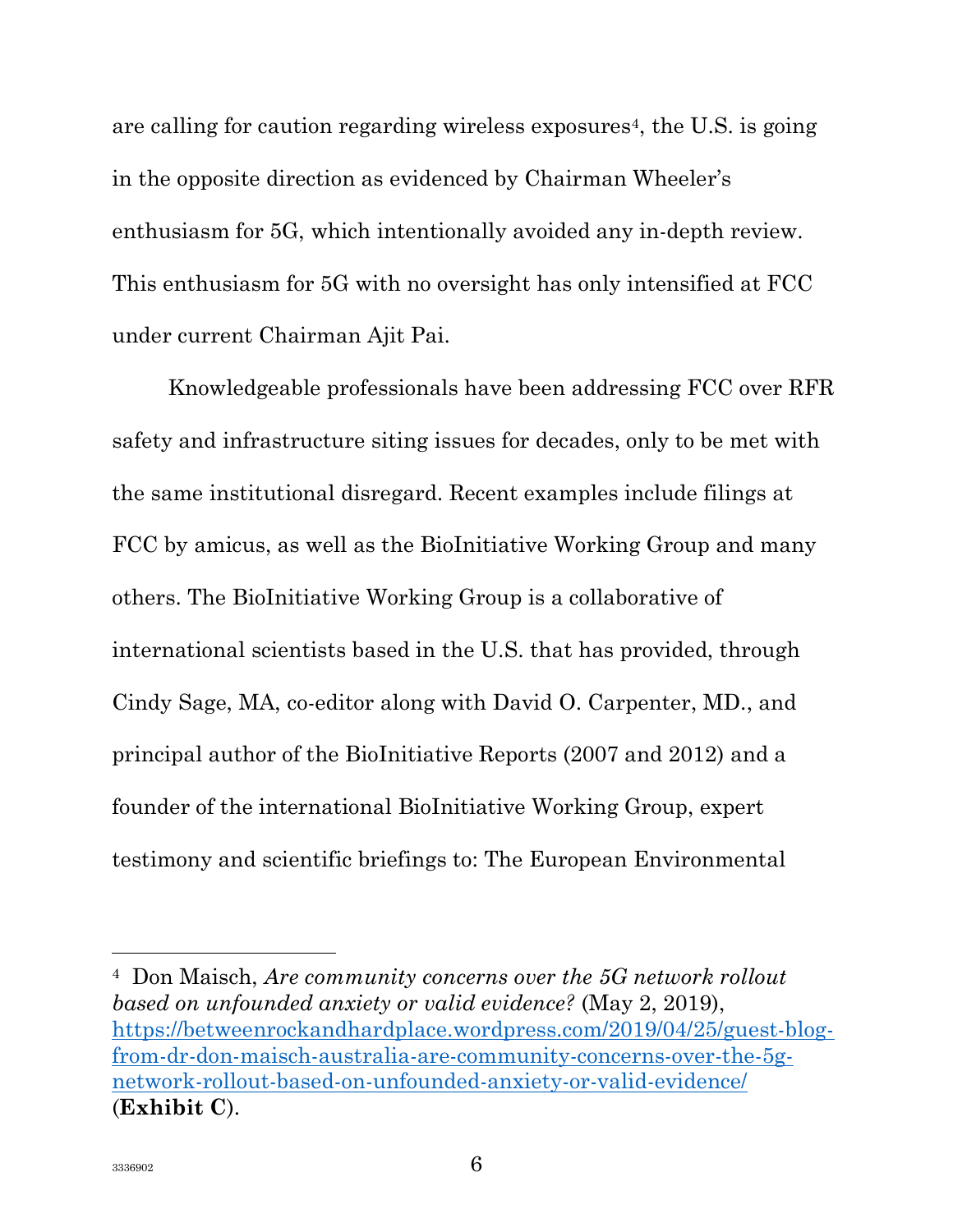Agency (Denmark), European Commission (Brussels), UK Health Protection Agency, UK Children with Leukemia registered charity, various international health agencies, U.S. Department of Justice, FCC, FDA, public utilities commissions, LEED, state legislative committees, and numerous state and municipal agencies and commissions.

There were over 900 responses to FCC's request for comments in 2013 regarding their review of RFR exposures, a majority urging FCC to upgrade to a more protective model. Comment examples include:

- In 2013, amicus B. Blake Levitt filed comments with Henry C. Lai, Ph.D., calling for stricter radiofrequency radiation exposure standards in: The Matter of Reassessment of Federal Communications Commission Radiofrequency Exposure Limits and Policies and Proposed Changes in the Commission's Rules Regarding Human Exposure to Radiofrequency Electromagnetic Fields.<sup>5</sup>
- In 2016, amicus filed comments at FCC re: Proceedings 14-177, 15-256, 10-112, and 97-956 regarding then FCC Chairman

l

<sup>5</sup> Comments for ET Docket Nos. 013-84, 03-137 (filed Aug. 24, 2013), https://ecfsapi.fcc.gov/file/7520939733.pdf (Exhibit D).

<sup>6</sup> Comments for ET Docket Nos. 14-177, 15-256, 10-112, 97-95 (filed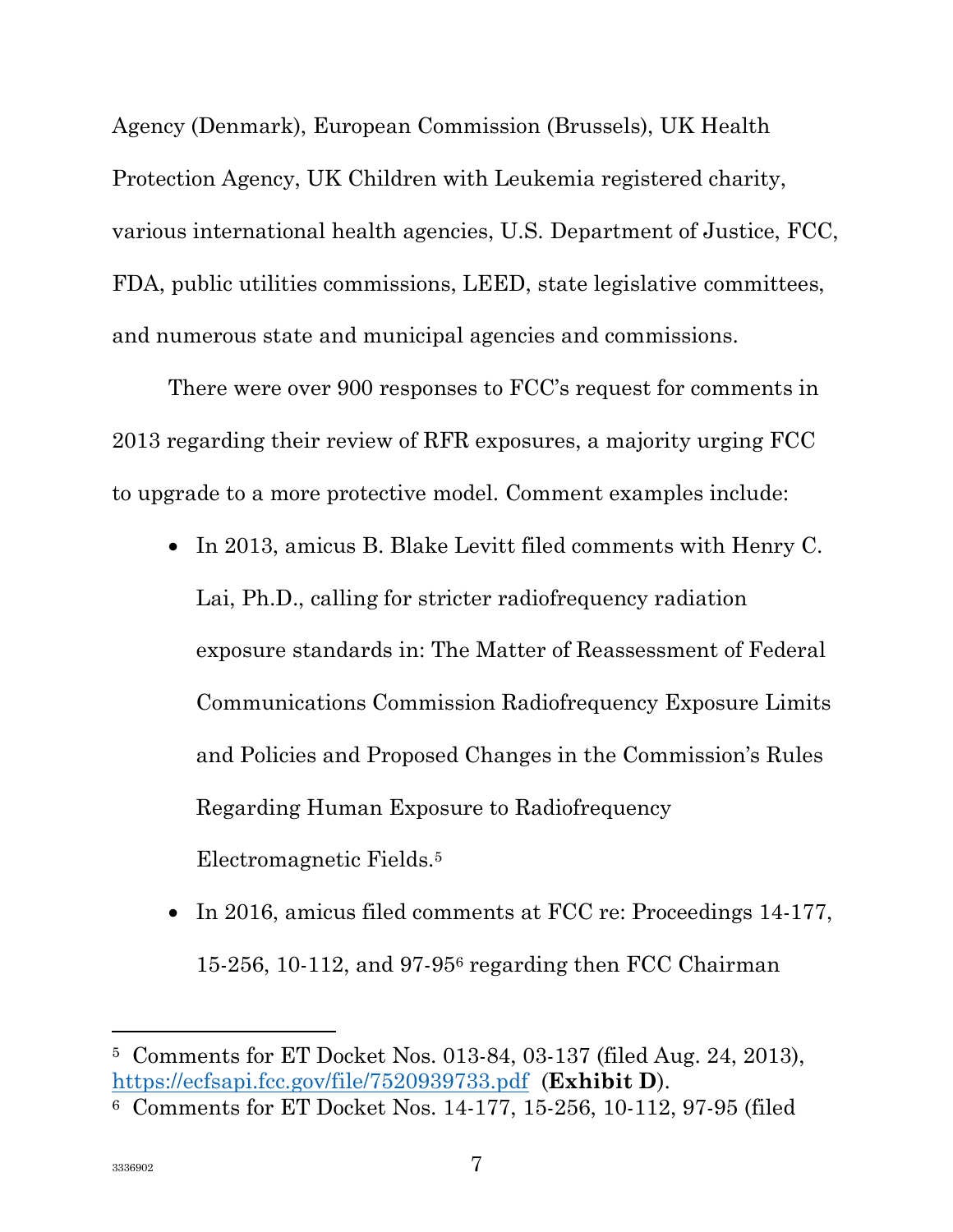Thomas Wheeler's call for comments on 5G.

- In 2013, Cindy Sage, MA filed comments with Lennart Hardell, MD, Ph.D., and Martha Herbert, MD, Ph.D., on behalf of the BioInitiative Working Group opposing the proposed relaxation of public safety standards based on evidence for brain tumors, damage to sperm and reproduction, and fetal and neonatal harm in: The Matter of Reassessment of Federal Communications Commission Radiofrequency Exposure Limits and Policies (ET Docket No. 13-84), and Proposed Changes in the Commission's Rules Regarding Human Exposure to Radiofrequency Electromagnetic Fields (ET Docket No. 03- 137).<sup>7</sup>
- In 2013, Cindy Sage, MA filed comments with David Carpenter, MD on behalf of the BioInitiative Working Group calling for biologically-based public exposure standards addressing

Jul. 12, 2018),

http://nebula.wsimg.com/d47146dc1eb6dede8e10446de2df0507?AccessK eyId=045114F8E0676B9465FB&disposition=0&alloworigin=1 (Exhibit E).

<sup>7</sup> Comments for ET Docket Nos. 013-84, 03-137, https://ecfsapi.fcc.gov/file/7520940711.pdf (**Exhibit F**).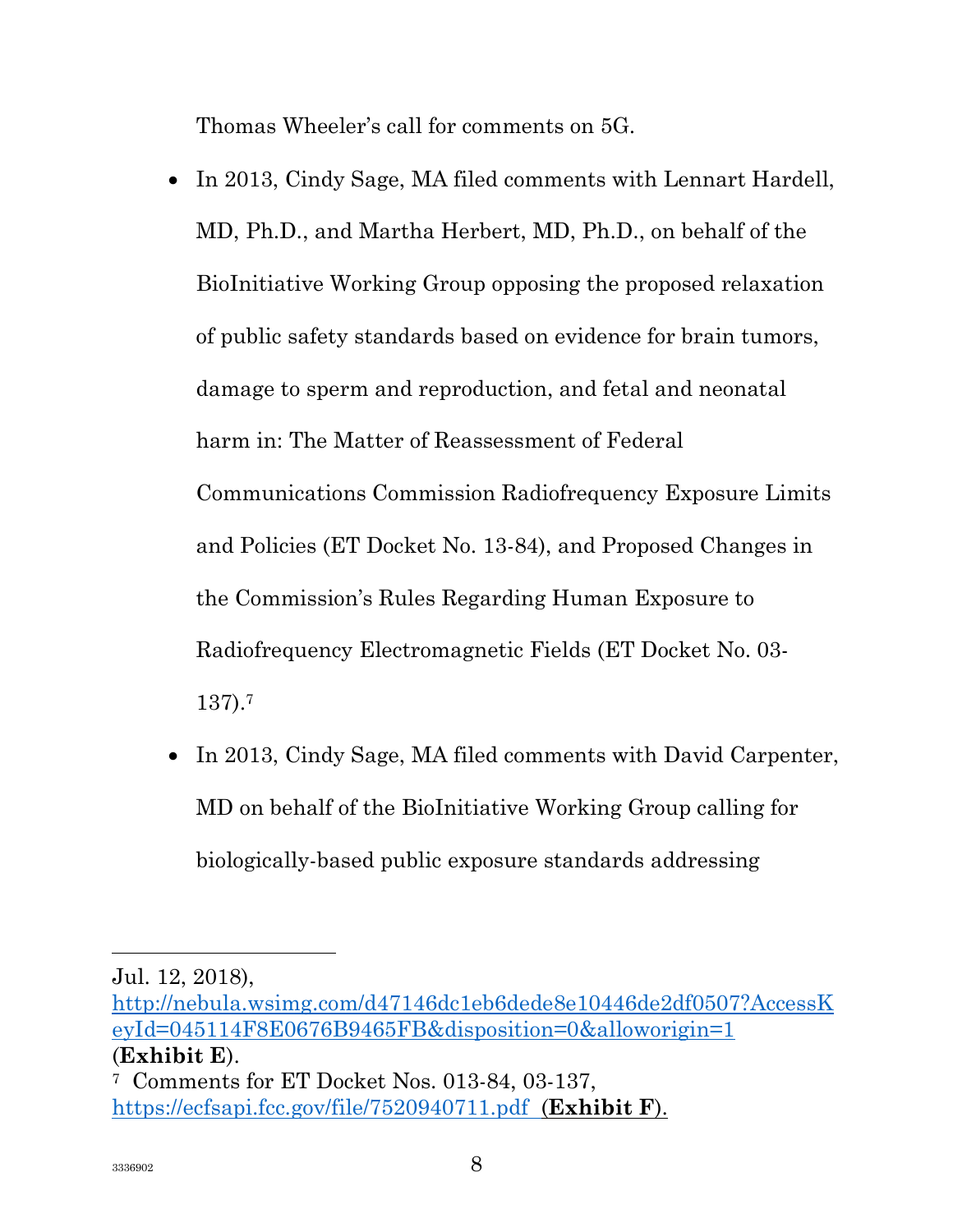nonthermal (low-intensity) chronic exposure to radiofrequency microwave exposure in: The Matter of Reassessment of Federal Communications Commission Radiofrequency Exposure Limits and Policies (ET Docket No. 13-84), and Proposed Changes in the Commission's Rules Regarding Human Exposure to Radiofrequency Electromagnetic Fields (ET Docket No. 03- 137).<sup>8</sup>

• In 2014, Cindy Sage, MA filed Reply Comments with David Carpenter, MD on behalf of the BioInitiative Working Group documenting that there is no reasonable basis for timeaveraging nor spatially averaged measured values of radiofrequency radiation, and that the biologically-relevant time period during which pulsed RF causes disruption of key biological systems should be the basis for determining acceptable safety limits in: The Matter of Reassessment of Federal Communications Commission Radiofrequency Exposure Limits and Policies (ET Docket No. 13-84), and

<sup>8</sup> Comments for ET Docket Nos. 013-84, 03-137, https://ecfsapi.fcc.gov/file/7520939956.pdf (**Exhibit G**).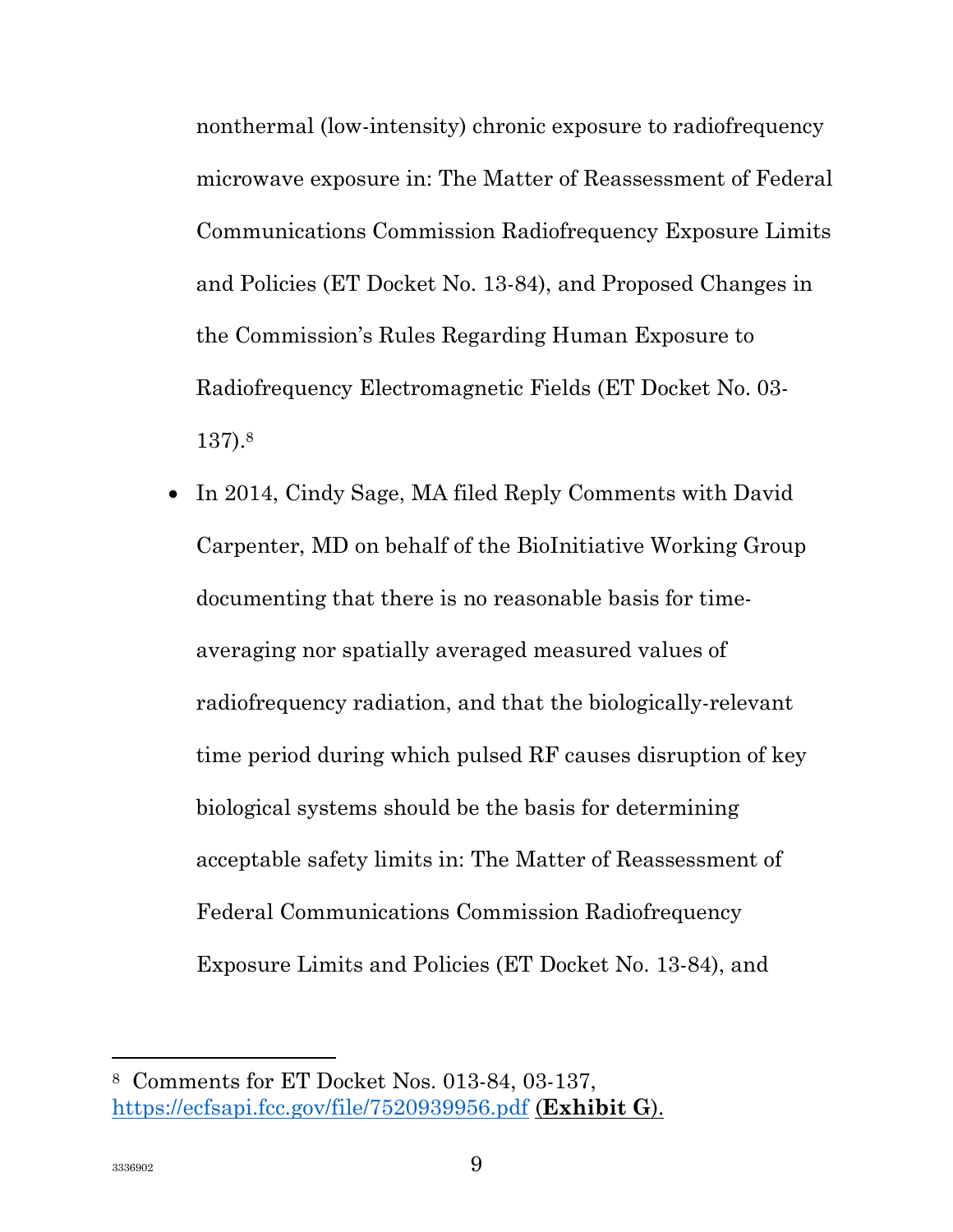Proposed Changes in the Commission's Rules Regarding Human Exposure to Radiofrequency Electromagnetic Fields (ET Docket No. 03-137).<sup>9</sup>

 In 2017, Cindy Sage, MA filed comments with Lennart Hardell and David Carpenter on behalf of the BioInitiative Working Group opposing the FCC's proposal to streamline siting of new wireless facilities without the FCC first completing its ongoing investigations into health impacts of human exposure to radiofrequency electromagnetic fields in: FCC Docket 16-421 Streamlining Deployment of Small Cell Infrastructure by Improving Wireless Siting Policies.<sup>10</sup>

Most of the concerns today are in the health and environmental categories when it comes to the effects of wireless technologies, not on how to make the technology work. Radiofrequency radiation is highly biologically active across a range of frequencies and intensities. The 5G system is designed at present to function in the Super High Frequency

<sup>9</sup> Comments for ET Docket Nos. 013-84, 03-137, https://ecfsapi.fcc.gov/file/7520957942.pdf (Exhibit H). 10 FCC Docket 16-421 https://bioinitiative.org/small-cell-antennarollout/ (Exhibit I).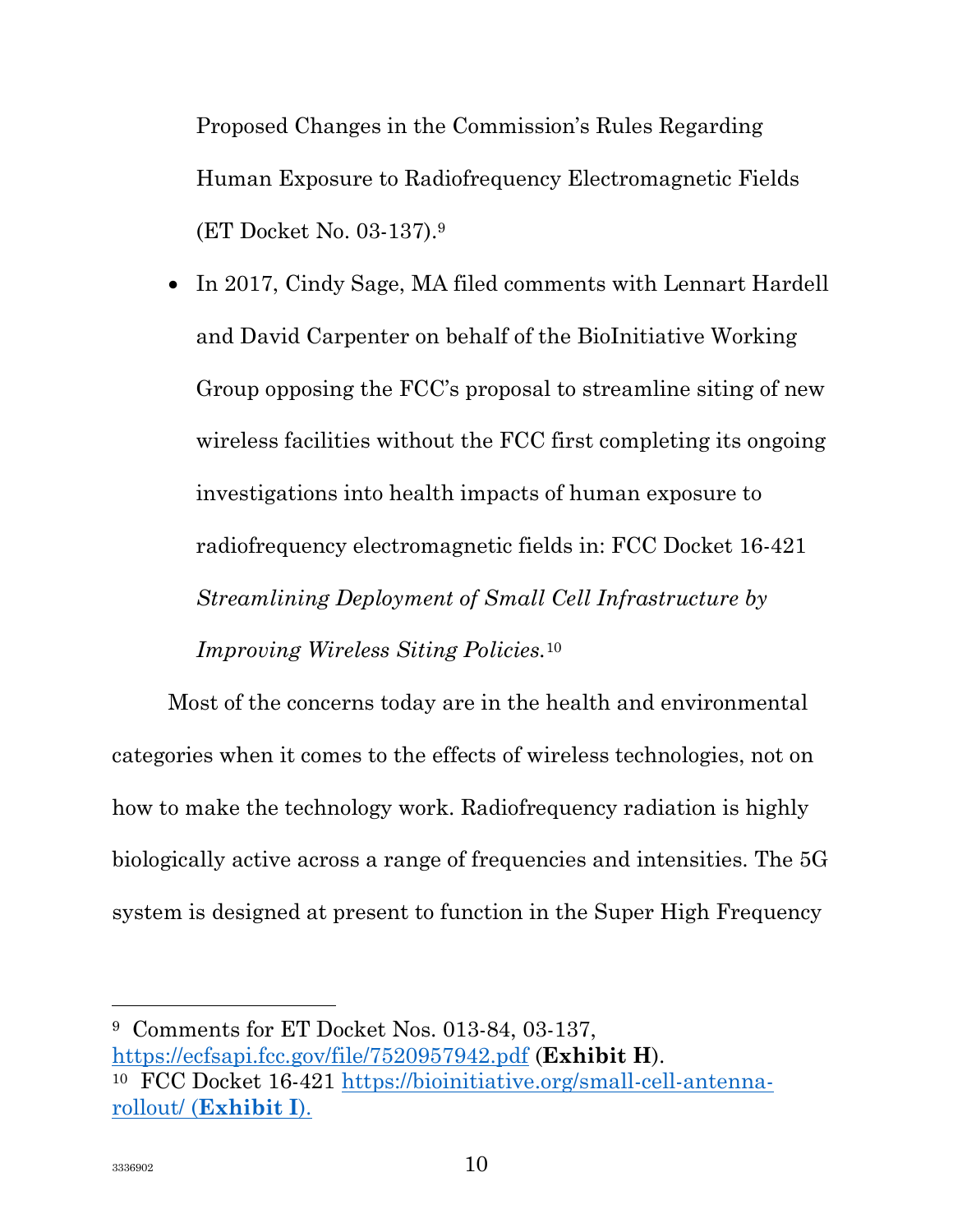(SHF) and the Extremely High Frequency (EHF) gigahertz (GHz) ranges using millimeter waves between 3 GHz and 300 GHz, at or below intensities allowed by current FCC exposure limits, but that should instill no confidence. The current FCC standards were designed to prevent heating (thermal effects), shock and electrocution; FCC standards are for acute high-intensity, short-term exposures capable of heating tissue in adults. There are no FCC exposure limits (yet) for nonthermal, low-intensity chronic exposures. While most exposures today are long-term, chronic, and low-intensity, a systematically growing body of evidence11 finds those to be as biologically active, if not more so, than the thermal effects regulated today. The 5G system, which will require literally millions of new antennas mounted everywhere, is exactly the kind of exposure that most alarms

<sup>11</sup> Joel Moskowitz, Scientific and policy developments regarding the health effects of electromagnetic radiation exposure from cell phones, cell towers, Wi-Fi, Smart Meters, and other wireless technology (last updated June 10, 2019), https://www.saferemr.com.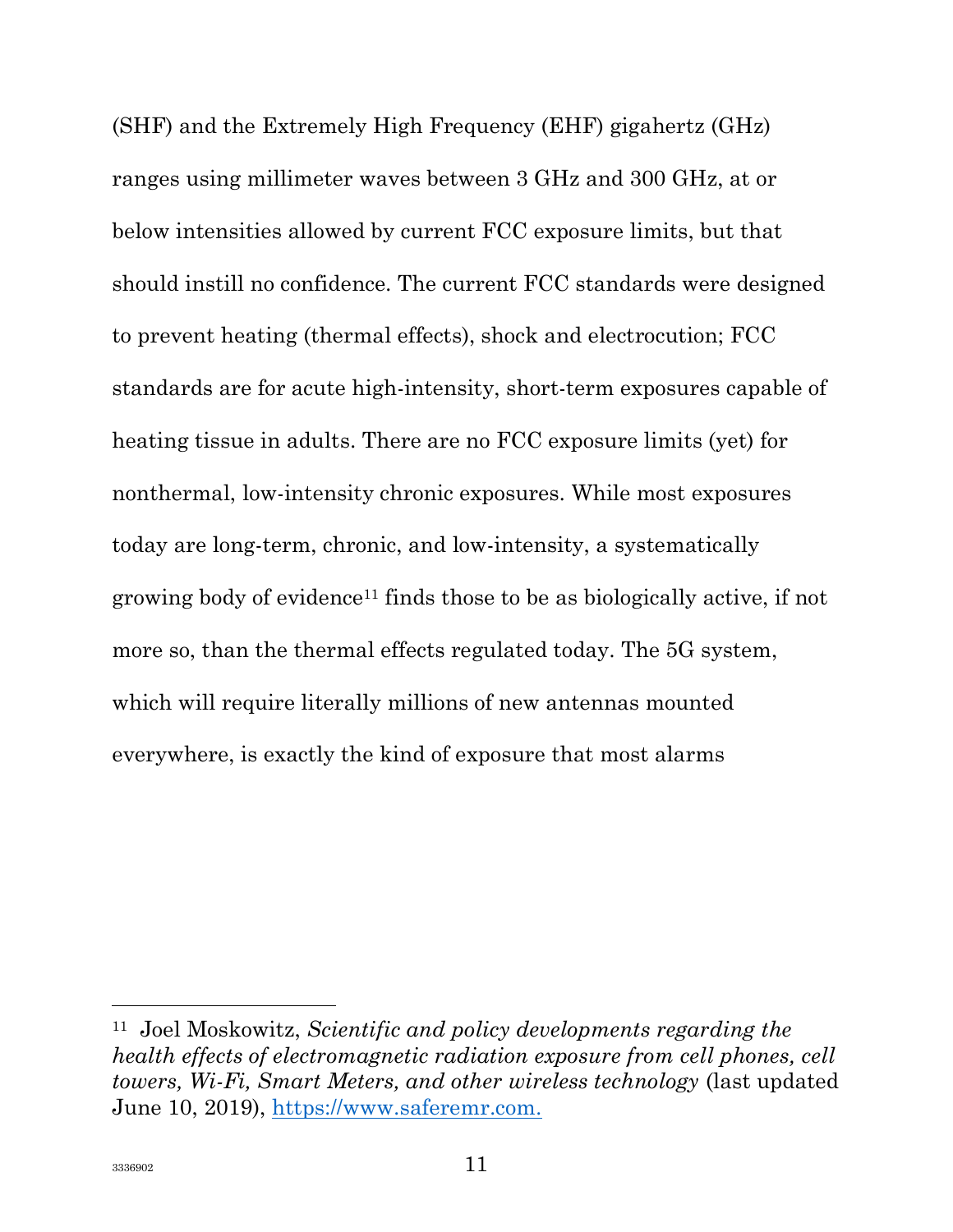scientists,<sup>12</sup> legislators,<sup>13,14,15,16</sup> and citizens alike.<sup>17</sup>

In light of the \$28-million multi-year study released in 2018 by

 $\overline{a}$ <sup>12</sup> Martin Pall, 5G: Great risk for EU, U.S. and International Health! Compelling Evidence for Eight Distinct Types of Great Harm Caused by Electromagnetic Field (EMF) Exposures and the Mechanism that Causes Them (2018), https://einarflydal.files.wordpress.com/2018/04/pall-to-euon-5g-harm-march-2018.pdf.

<sup>14</sup> At Senate Commerce Hearing, Blumenthal Raises Concerns on 5G Wireless Technology's Potential Health Risks (Feb. 7, 2019),

https://www.blumenthal.senate.gov/newsroom/press/release/at-senatecommerce-hearing-blumenthal-raises-concerns-on-5g-wirelesstechnologys-potential-health-risks.

<sup>16</sup> Letters from Congress to FCC (**Exhibit K**): (1) Sens. Feinstein and Blumenthal to FCC Chairman Ajit Pai (Jan. 30, 2019),

https://www.feinstein.senate.gov/public/\_cache/files/2/6/26b80f01-7ca7- 46ce-b26e-

c9863a6ecbea/80446A9A6B1AEE016FE9E8C064E68C25.1.30.19-dfblumenthal-letter-to-pai-re-5g.pdf (frivolous lawsuits); (2) Rep. Peter DeFazio to FCC Chairman Ajit Pai (Apr. 15, 2019), https://www.eugeneor.gov/DocumentCenter/View/46057/Rep-Peter-DeFazio---Letter-to-

FCC-on-5G (5G health effects and RF proceeding); and (3) Rep. Thomas R. Suozzi to FCC Chairman Ajit Pai (Apr. 16, 2019),

https://docs.fcc.gov/public/attachments/DOC-357620A5.pdf (5G, NTP, and RF standards).

<sup>17</sup> Lloyd Burrell, Citizens Up In Arms Against 5G Wireless Tech Roll Out: Are Their Concerns Justified?, GREENMEDINFO (Mar. 27, 2018), http://www.greenmedinfo.com/blog/citizens-arms-against-5g-wirelesstechnology-roll-out-are-their-concerns-justified.

<sup>13</sup> Sen. Blumenthal Press Conference (Dec. 3, 2018), http://www.ctn.state.ct.us/ctnplayer.asp?odID=15794&fbclid=IwAR2Mo Ov8RN8BmqbmFwjbzDPVO2PddCnwg-h0BiuudyStgvfO2sh\_seBmp\_E.

<sup>15</sup> Eshoo Introduces Legislation to Restore Local Control in Deployment of 5G (Jan. 15, 2019), https://eshoo.house.gov/news-stories/pressreleases/eshoo-introduces-legislation-to-restore-local-control-indeployment-of-5g/.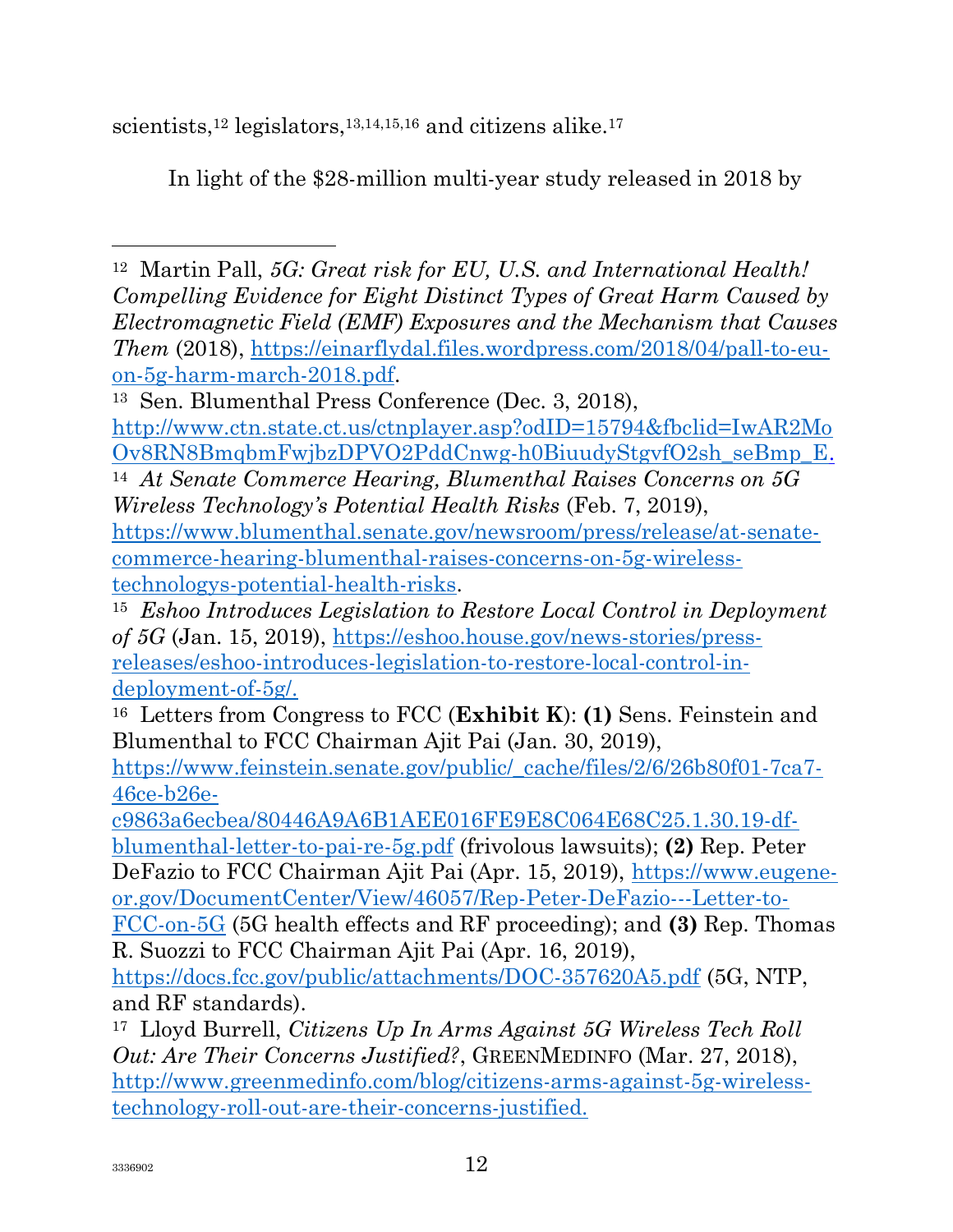The National Toxicology Program (NTP) at the National Institutes of Health (NIH), which found a causal relationship between RFR in cell phone frequencies and malignant brain cancers (glioma), as well as malignant nerve tumors (schwannomas) of the heart in male rats, <sup>18</sup> amicus and supporters strongly recommend that the courts demand FCC apply the brakes and not move forward until all of the current biological information is taken into consideration, biologically based standards are enacted that are more stringent than today's, and the appropriate agencies consulted. To do otherwise is a severe overreach of FCC's traditional role in responsibly managing the nation's airwaves. Current FCC rulings throw all sane caution to the wind regarding small cell siting and violate longstanding federal laws requiring extensive review in advance of such FCC actions.

### II. 5G Is Unlike Any Communications Technology Previously Implemented.

5G stands for "Fifth Generation" – a massively complex network of machine-to-machine communications made up of cloud-based wireless

<sup>18</sup> Cell Phone Radio Frequency Radiation, NATIONAL TOXICOLOGY PROGRAM (Nov. 2018), http://ntp.niehs.nih.gov/results/areas/cellphones/index.html.

l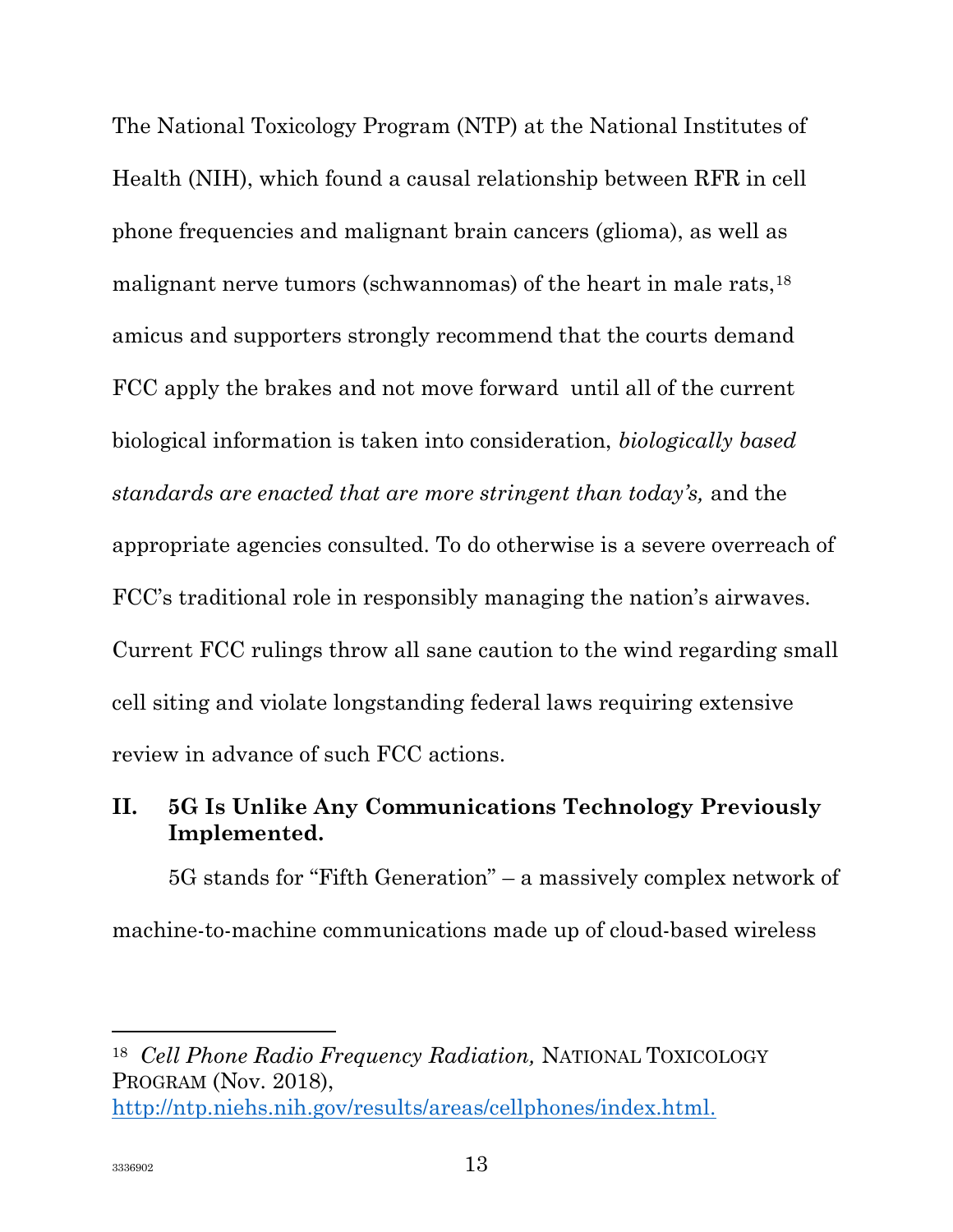transceivers, ground-based fiber-optic wires and wireless antenna systems that will enable full buildout of the "Internet of Things," including driverless cars, interconnectivities between cell phones and 'smart' homes/businesses, and faster telecom services/entertainment to businesses and consumers among myriad applications yet-to-beimagined. There are serious concerns at all levels of government, in business and many private sectors about such massive interconnectivity regarding cybersecurity, safety, health, privacy, and liability to investors – concerns that may be irreconcilable given how technology will function in the hyper-connected 5G world. One of the world's largest insurance companies has classified 5G mobile networks as "HIGH" level emerging risk to the global insurance and reinsurance industry19 due in part to health issues.

Spectrum allocated for 5G is spread across a range of frequencies between the Super High Frequency (SHF) and the Extremely High Frequency (EHF) bands between 3 GHz and 300 GHz, also known as

<sup>19</sup> Swiss Re Institute's 2019 SONAR report examines new and "slowburner" emerging risks like the public health implications of climate change (May 22, 2019), https://www.swissre.com/media/newsreleases/nr-20190522-sonar2019.html.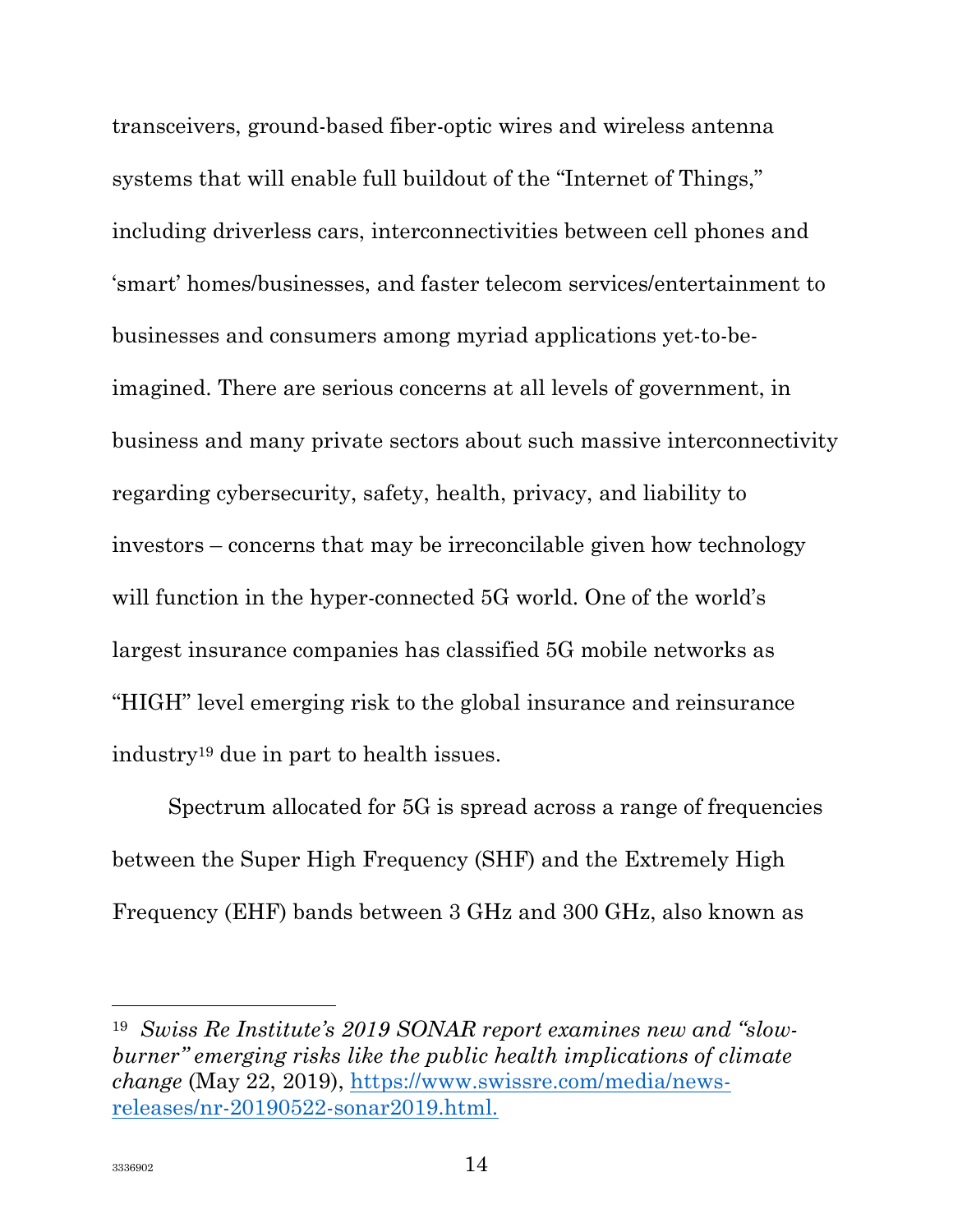millimeter wave (MMW) bands. Current cell technology functions in the Ultra High Frequency (UHF) bands between 300 megahertz (MHz) and 3 GHz. 5G may end up functioning close to the lower regions of the laser frequencies visible to other species. These upper ranges are in fact the only area of the nonionizing bands of the electromagnetic spectrum that are relatively untouched. Most others are completely filled in with civilian, government, and military uses. The FCC has licensed frequencies at 24, 28, 37, 39 and 47 GHz, and plans to open spectrum up to 90 GHz for 5G.



The FCC also plans to open up multiple wide areas of other bands for 5G too. This is the first time since the advent of telecommunication in the 1990's that the FCC has opened this much spectrum – more than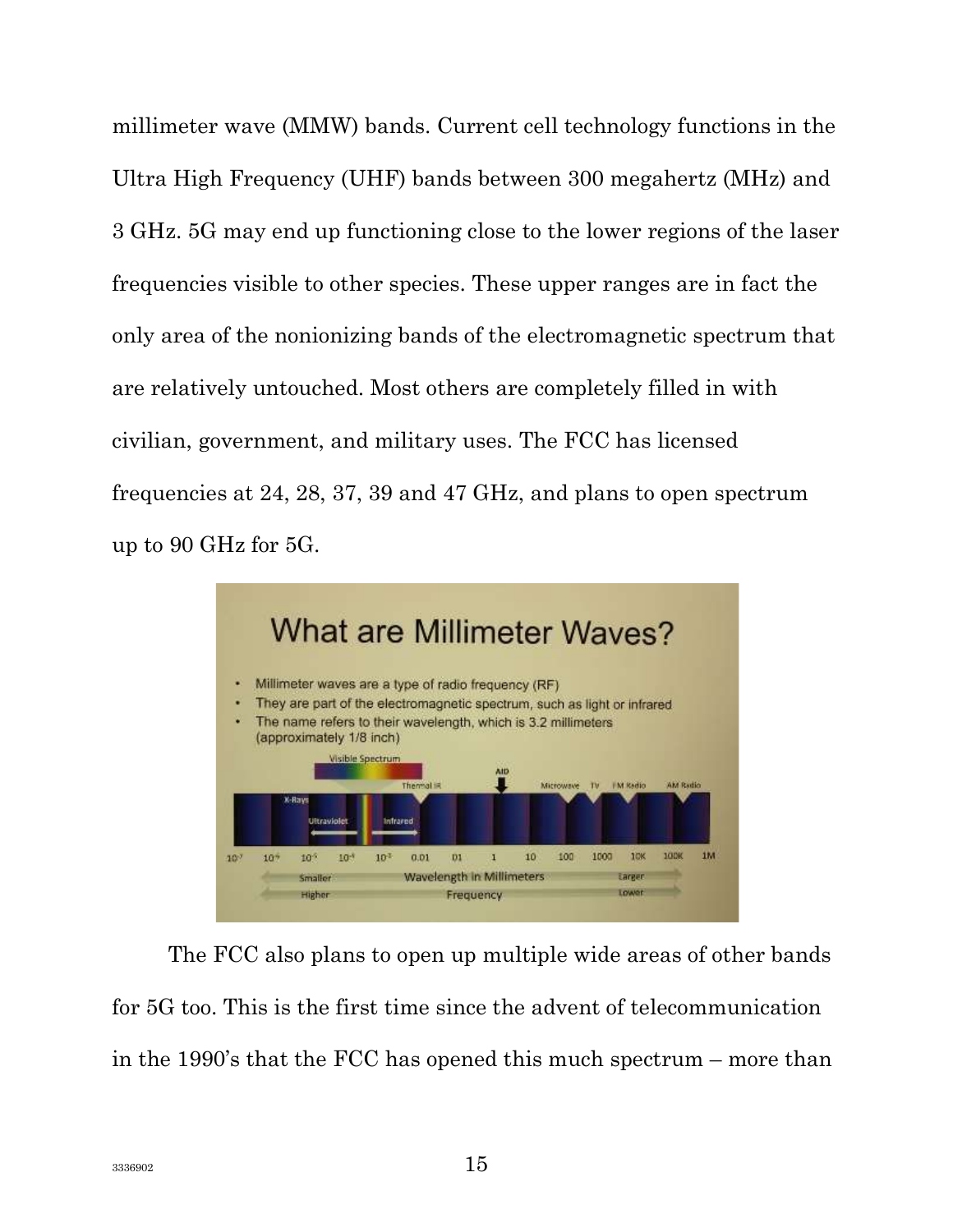the 1-through-4G systems combined. 5G makes use of digitized millimeter waves (MMW) that function best in narrow beams/bands that do not wrap well around obstacles like buildings, is easily deflected by trees, weather, and structures, and has poor penetration ability. But new antenna designs have overcome those limitations and can now aim and process the radiation into coherent signals that easily penetrate buildings, people, and all flora and fauna. According to Chairman Wheeler in 2016, 5G will require millions of new antennas, as well as hundreds of billions of microchips. He called 5G "infrastructure intensive."<sup>20</sup>

5G system(s), although markedly different in every conceivable way from former generations of communications technology, currently fall under the same restrictions of the Telecommunications Act of 1996 that prohibited states and communities from taking the "environmental effects" of radiofrequency radiation into consideration in infrastructure siting if the emissions are within FCC limits.21 This is an egregious mistake because 5G is unlike anything we have ever seen before.

l

<sup>20</sup> See n.3.

<sup>21</sup> FCC Fact Sheet: New National Wireless Tower Siting Policies (Apr. 23, 1996), http://wireless.fcc.gov/fact1.pdf.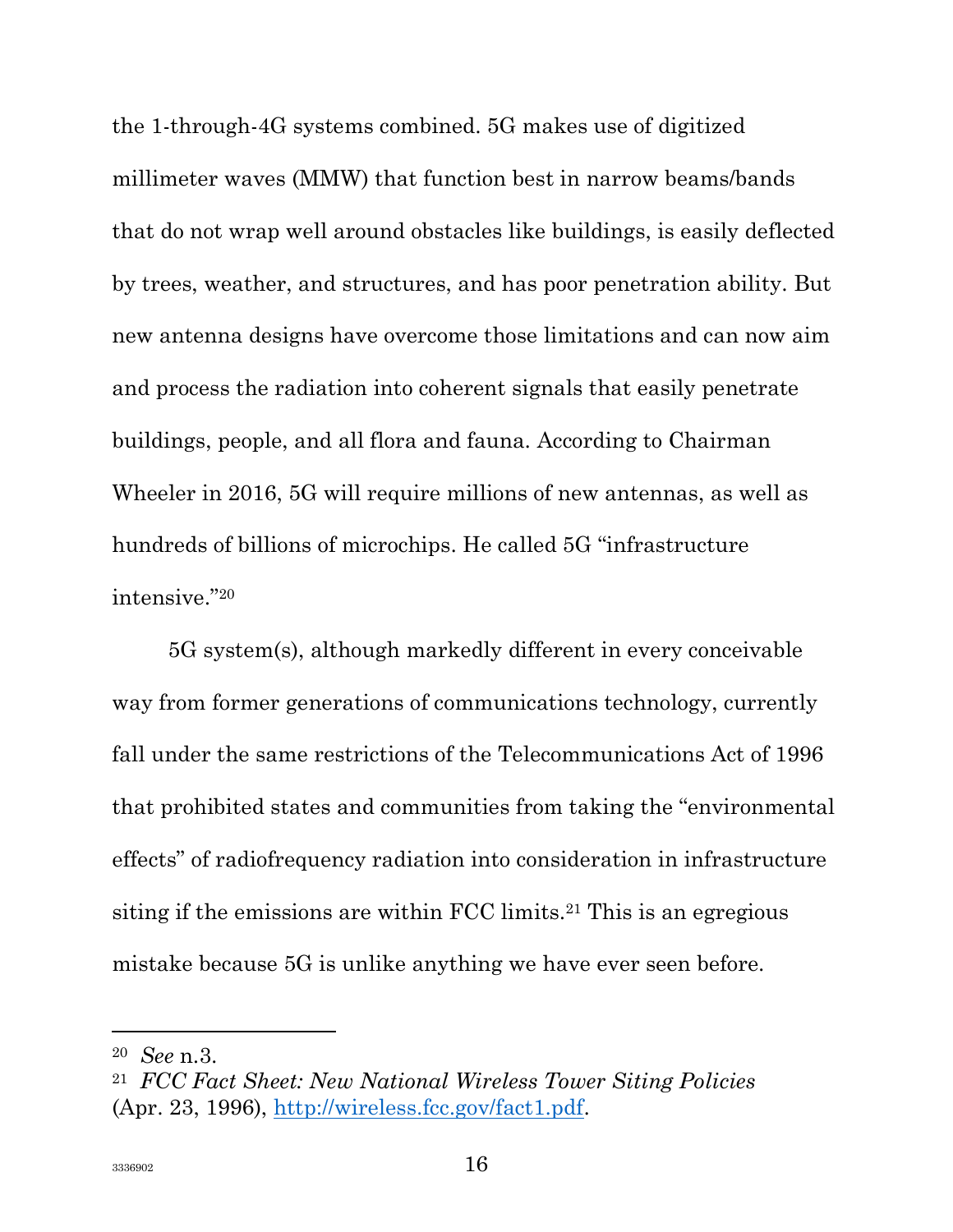Not only are the frequencies allocated for 5G in much higher electromagnetic spectrum ranges than anything used for civilian telecommunications before, but because signal propagation is so difficult in the MMW bands, 5G uses untested beam-steering technology that follows the device, not the user, and signaling characteristics like phased array with time-varying overlapping wave banks that hit living cells constantly from multiple angles, and at speeds so fast that there is no possible biological recovery time between exposures. Phased array signaling is known to cause unusual biological effects, capable of delivering RF energy deep within body tissue22, not just the superficial skin-deep effects FCC assumes. 5G is quite simply the most labyrinthine wireless network ever created. There is already discussion of 6G with telecoms using even higher laser frequencies that other species can actually see – all without environmental review under NEPA. The higher the frequency, the more inherent power it packs, capable of physiological effects. Yet no specific allowance is being made at FCC for any of these differences regarding 5G exposures or rewriting the standards accordingly. When the standards were enacted in 1996,

<sup>22</sup> See n.4.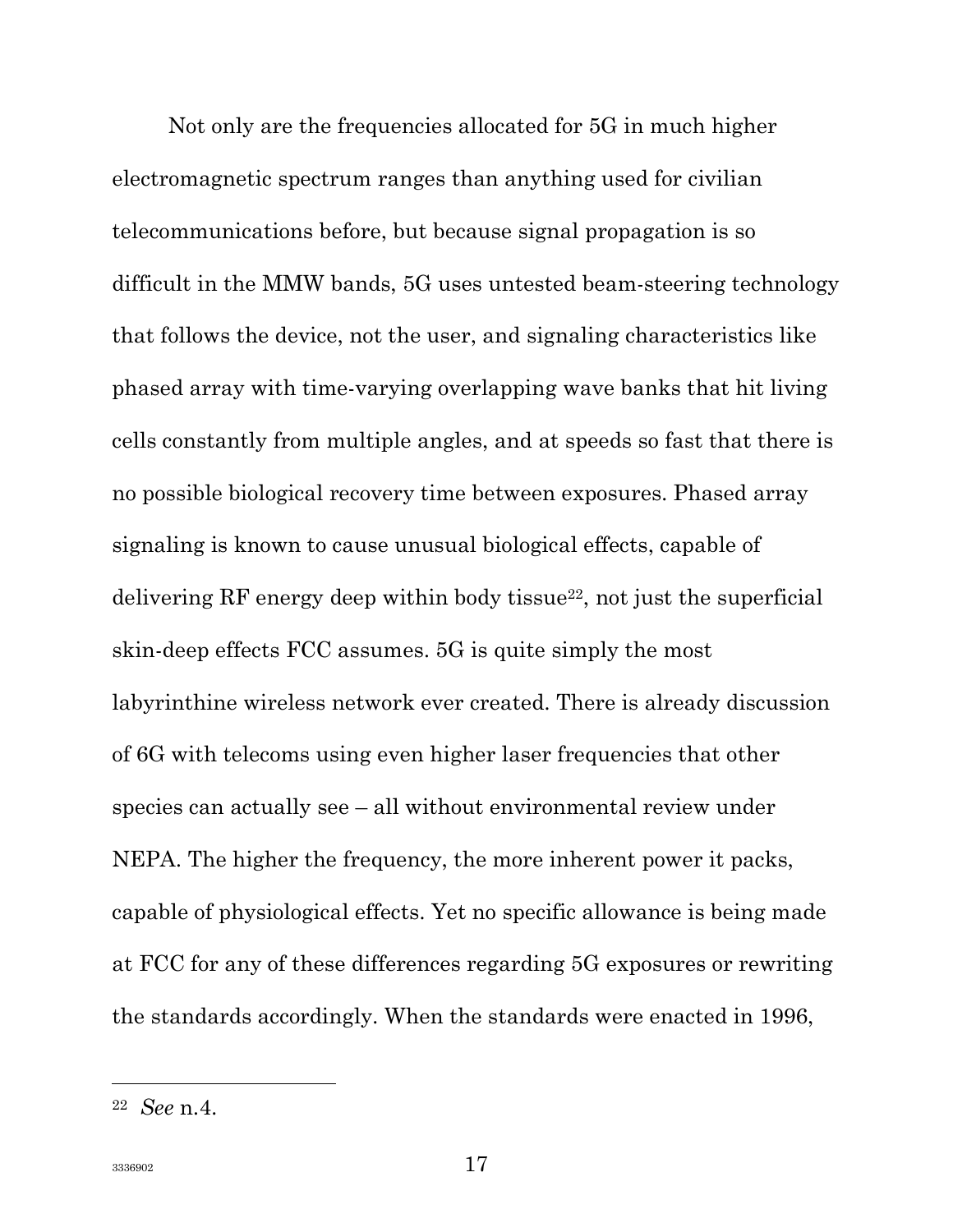such exposures to the general population at such close proximity as small cells bring, were unimaginable.

Even pre-5G small cells are problematic. Small cells, mostly using 4G technology, are being installed on utility poles in neighborhoods within mere feet of people's homes.<sup>23</sup> While 4G bears little resemblance to 5G, incorporated into 4G's newest antenna designs are hundreds of tiny 5G antennas that can be remotely activated at will. Thus, 4G small cells today are Trojan horses for 5G.

Toward the 5G initiative, the FCC also enacted rules being challenged in this court<sup>24</sup> that gave distributed antenna systems  $(DAS)$ and small cell technology – precursors of how 5G will operate in combination with fiber-optic cable – expedited review at the local level for both environmental effects (NEPA) and national historic significance

http://default.sfplanning.org/currentplanning/wireless/FAQ\_Wireless\_F acilities\_on\_Poles.pdf (Exhibit L).

l

<sup>23</sup> FAQ about Wireless Facilities on Wooden Utility and Wooden Streetlight Pole (Dec. 2015),

<sup>24</sup> Acceleration of Broadband Deployment by Improving Wireless Facilities Siting Policies Acceleration of Broadband Deployment: Expanding the Reach and Reducing the Cost of Broadband Deployment by Improving Policies Regarding Public Rights of Way and Wireless Facilities Siting 2012 Biennial Review of Telecommunications Regulations, WT Docket Nos. 13-238, 11-59, 13-32 (adopted Oct. 17, 2014, released Oct. 21, 2014).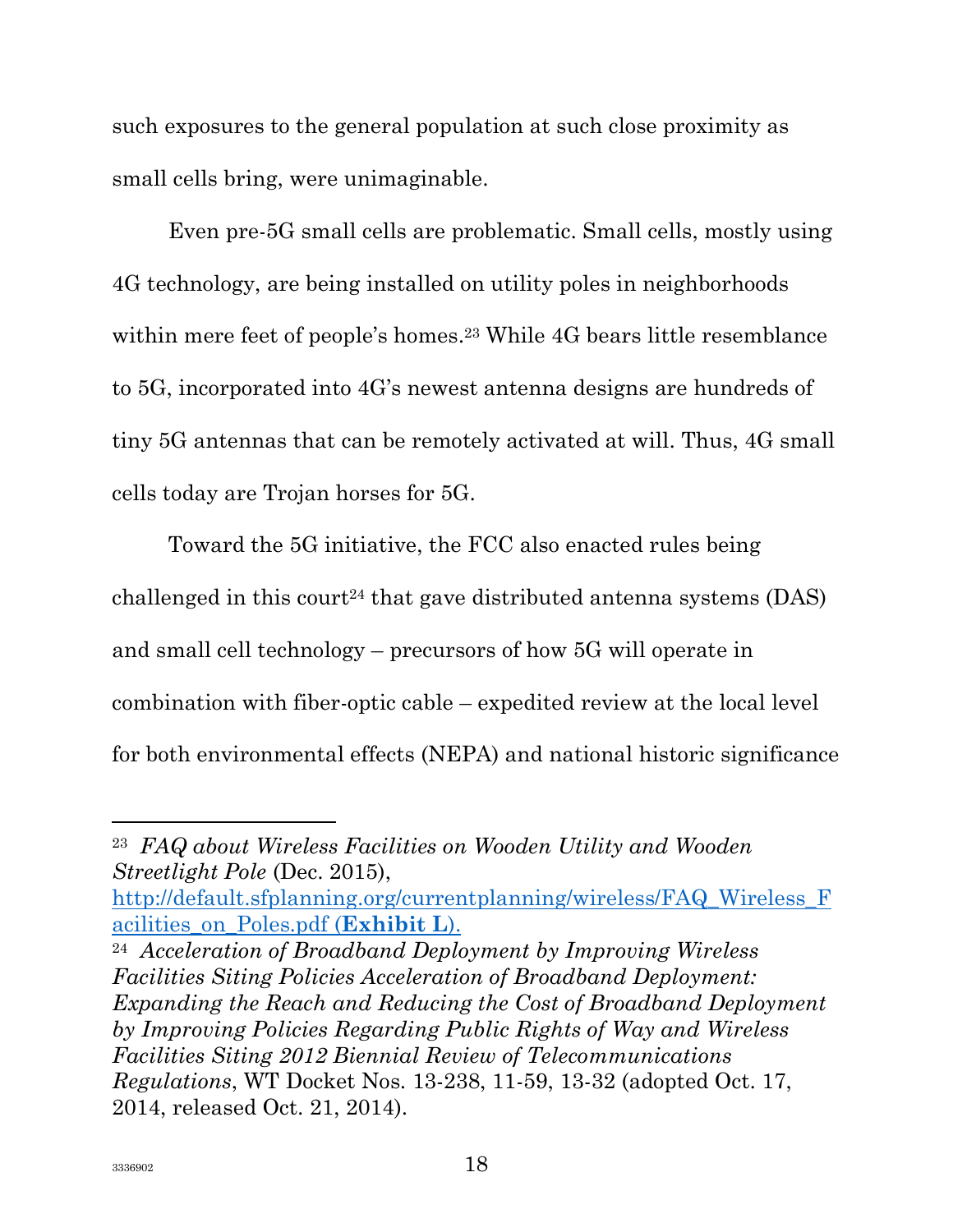(NHPA). These are historically sacrosanct tools that local governments use to determine suitability for any proposal, not just telecomm infrastructure.

That this buildout will bring increasing levels of RFR to the living environment is a given at a time when there are serious concerns in many countries about just such exposures. Yet former FCC Chairman Wheeler showed marked disregard toward other countries that have elected to study 5G's effects before buildout. Chairman Wheeler expressly said that technology should drive policy, not the other way around. The U.S., therefore, will be the first nation to give total license to the companies that stand to profit most, with virtually no scrutiny for safety.

Both former FCC chairman Wheeler and current chairman Ajit Pai see FCC's role as making spectrum available but thereafter letting the technology sector take the lead. As such, 5G will basically be unregulated for health effects. And since FCC appears averse to micromanaging technological development, that means we are missing a critical opportunity to make recommendations or requirements for safer devices and infrastructure.

3336902  $19$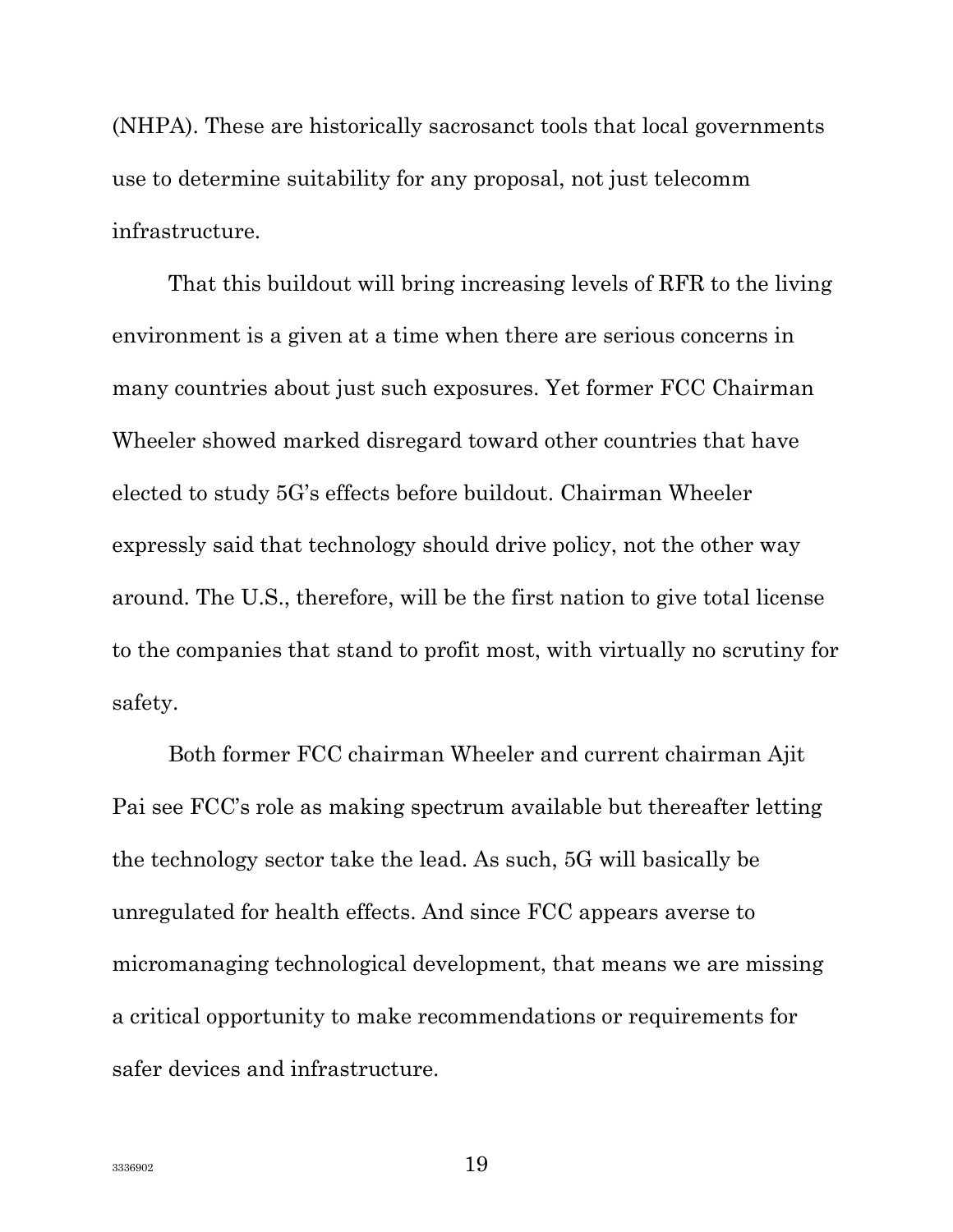A deep "sleeper" issue afoot at FCC concerns the increase in unlicensed RFR uses and exposure allowances that play a critical role in 5G. FCC intends to increase the RFR exposure allowances to a less stringent level for unlicensed devices at 100 Watts effective radiating power (ERP) which could include most small cell antennas very close to the population and many devices, thereby increasing RFR with even less overall regulation. No cumulative effects are taken into consideration with unlicensed spectrum.

These are enormous missed opportunities, given what is known – and continuing to emerge – about health and environmental RFR exposures. There's compelling science, at vanishingly low intensities, leading to:

• The 2011 International Agency for Research on Cancer (IARC) at the World Health Organization (WHO) classified RFR as a 2B (possible) human carcinogen.25 Newer research calls for RFR reclassification as 2A (probable) carcinogen, or to Group 1 (known) carcinogen.

l

<sup>25</sup> IARC Classifies Radiofrequency Electromagnetic Fields as Possibly Carcinogenic to Humans (May 31, 2011), http://www.iarc.fr/en/mediacentre/pr/2011/pdfs/pr208\_E.pdf.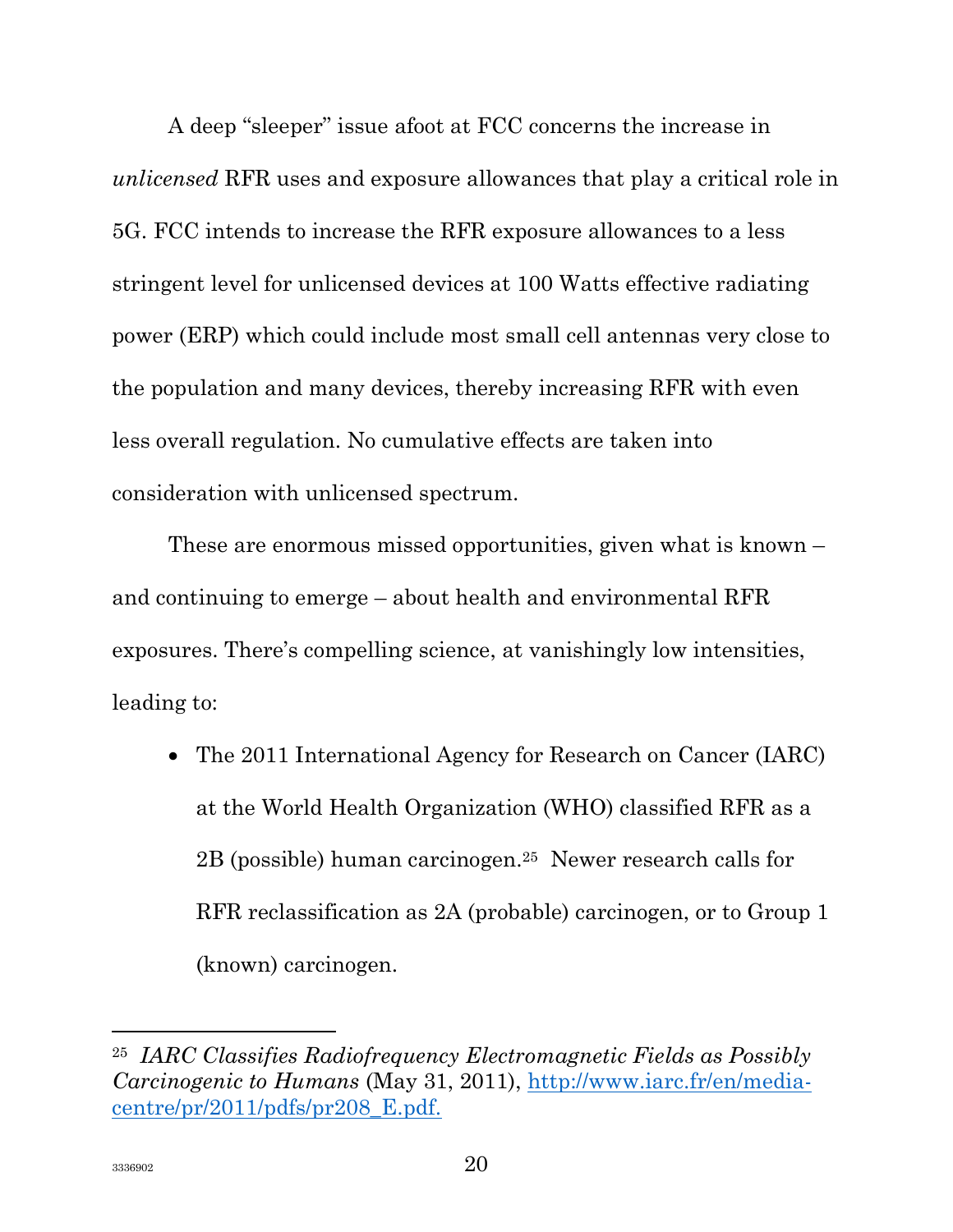• The BioInitiative Report<sup>26</sup> concluded in 2007 that the evidence for health risks from electromagnetic fields (EMF/RFR) generated by wireless technologies was sufficient to take public health action, and in 2012 that the evidence had substantially increased since 2007. Based on a review of over 1800 new scientific studies since 2007, current FCC guidelines are inadequate to protect the public from chronic exposure to very low-intensity (non-thermal) electromagnetic fields and EMF/RFR. The 2012 BioInitiative Report was prepared by 29 authors from ten countries. Peer-reviewed author credentials include: 10 MD's, 21 Ph.D.'s, and three MsC, MA or MPH's. Among the authors are three former presidents and five full members of the BioElectromagnetics Society (BEMS). One distinguished author is the chairman of the Russian National Committee on Non-Ionizing Radiation. Another is a senior advisor to the European Environmental Agency.27 Research Summaries in the BioInitiative Report are further updated in

l

<sup>26</sup> BioInitiative Report, 2012, http://www.bioinitiative.org.

<sup>27</sup> Full titles and affiliations of authors are in Section 25 of the BioInitiative Report, www.bioinitiative.org.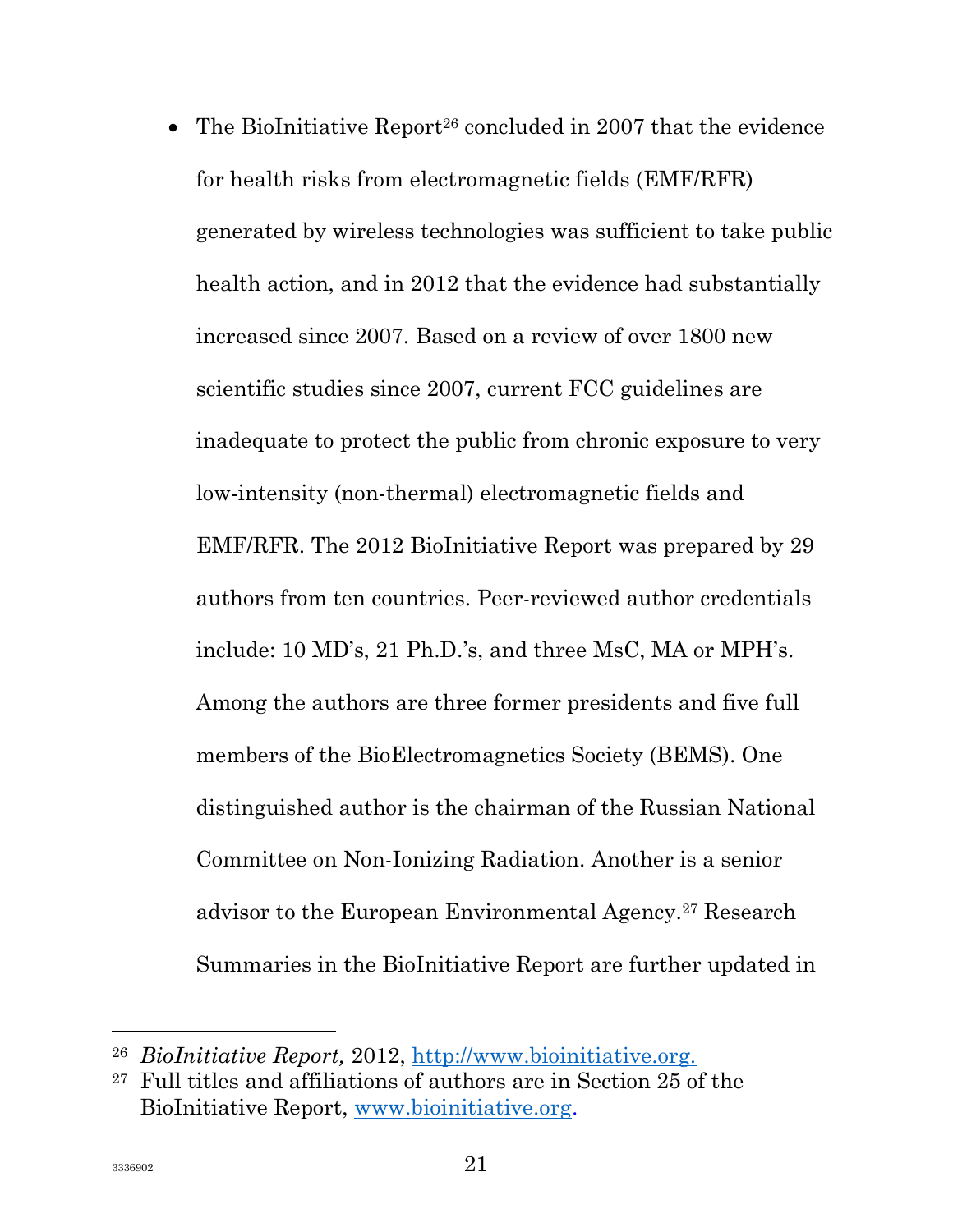2014, 2017 and 2019 and include several hundred more peerreviewed scientific studies.<sup>28</sup>

- The 2015 International Scientists Appeal<sup>29</sup> to the UN/WHO by 247 scientists from 42 nations addressed grave concerns over rising ambient EMF/RFR. Their warnings include all RFRemitting devices: cell phones, infrastructure, wifi, 'smart' meter/grid technology, devices like baby monitors, and commercial broadcast. The warning extends to 4 and 5G small cells, which may warrant specific exposure standards all of their own.
- The 2017 petition by Swedish scientist Lennart Hardell,<sup>30</sup> signed by over 235 scientists and medical doctors from 36 countries, calling for a EU moratorium on 5G roll-out until human and environmental hazards are investigated by nonindustry scientists. Signatories noted 5G will substantially increase cumulative RFR effects on top of existing 2G, 3G, 4G,

<sup>28</sup> https://bioinitiative.org/research-summaries/

<sup>29</sup> The International EMF Scientist Appeal (May, 11 2015), https://www.emfscientist.org/.

<sup>30</sup> 5G Appeal (updated May, 16, 2019), https://www.5gappeal.eu/about/.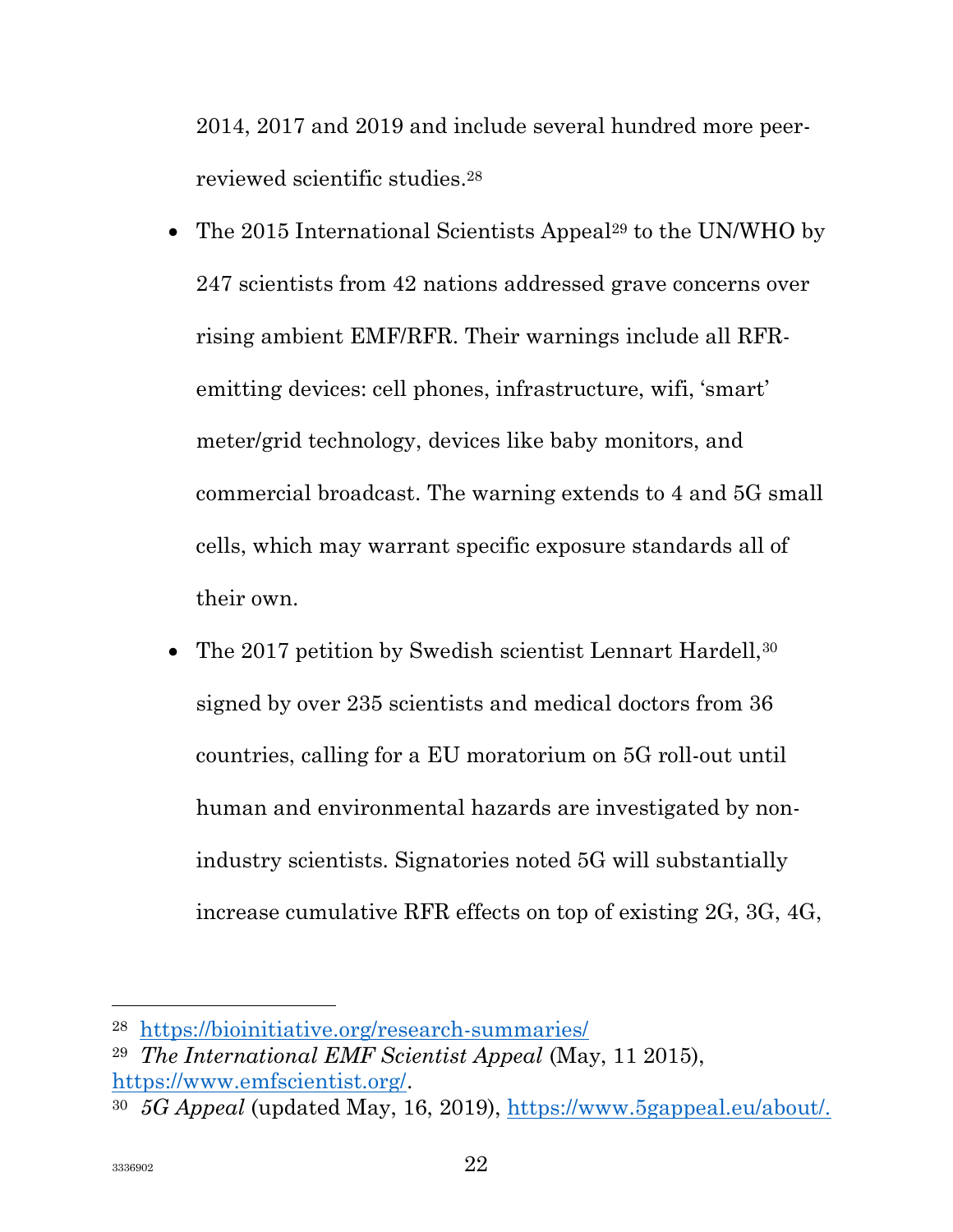wi-fi, and other exposures. They urged EU to halt 4 and 5G until non-industry scientists show total radiation levels from all sources are safe, especially to children, pregnant women, and the environment.

- The 2017 U.S. National Toxicology Program's (NTP)<sup>31</sup> release of a 16-year, \$28-million study that found causal relationships between cell-phone RFR and DNA damage, malignant brain cancers (glioma), and malignant nerve tumors (schwannomas) of the heart in male rats. NTP, the largest long-term low-level RFR study ever conducted, used 2G-type radiation at nonthermal RFR where effects were considered impossible. Newer generation signaling characteristics are even more complex.
- The 2018 Ramazzini Institute study<sup>32</sup> in Italy verified NTP's findings at even lower non-thermal RFR intensities. They also

<sup>31</sup> See n.18.

 $32$  L. Falcioni, et al., *Report of final results regarding brain and heart* tumors in Sprague-Dawley rats exposed from prenatal life until natural death to mobile phone radiofrequency field representative of a 1.8 GHz GSM base station environmental emission, ENVIRONMENTAL RESEARCH, Vol. 165, pp. 496-503 (Aug. 2018),

https://www.sciencedirect.com/science/article/pii/S0013935118300367?vi a%3Dihub.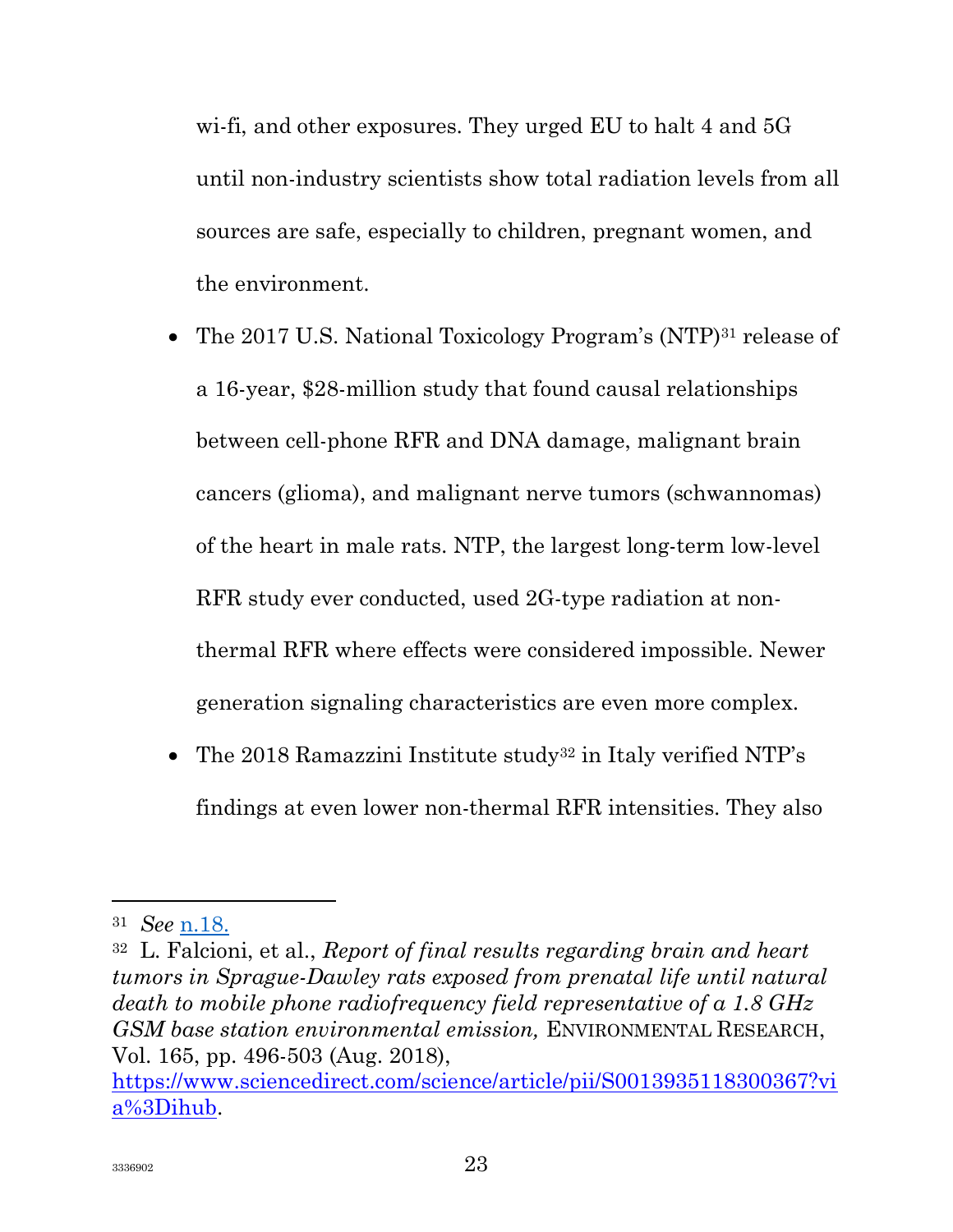found increased brain tumors and schwannomas in both male and female rats though not statistically significant. Consistent with NTP, Ramazzini showed effects are reproducible. Yet FCC, FDA, and industry dismiss the data.

The question is: Why does FCC continue to adhere to an obsolete standard that takes none of the above concerns into consideration – a clear contraindication to public welfare – then misapply an erroneous presumption of safety to an entirely new technology never used before in civilian telecommunications?

# III. The FCC Has Been Aware of the Adverse Health and Environmental Effects Caused By Radiofrequency Radiation.

The potential adverse health and environmental effects from nonionizing radiation have been known since the advent of radar used in WW2 aboard U.S. ships when cataracts, numerous cancers and infertility were observed in U.S. Navy midshipmen and radar technicians.33 Since that time, and especially within the last 25 years, the use of wireless technologies has exploded – all without a clear

l

<sup>33</sup> B. Levitt, Electromagnetic Fields, A Consumer's Guide to the Issues and How to Protect Ourselves, pp.20-21 (Harcourt Brace/Harvest Books 1995).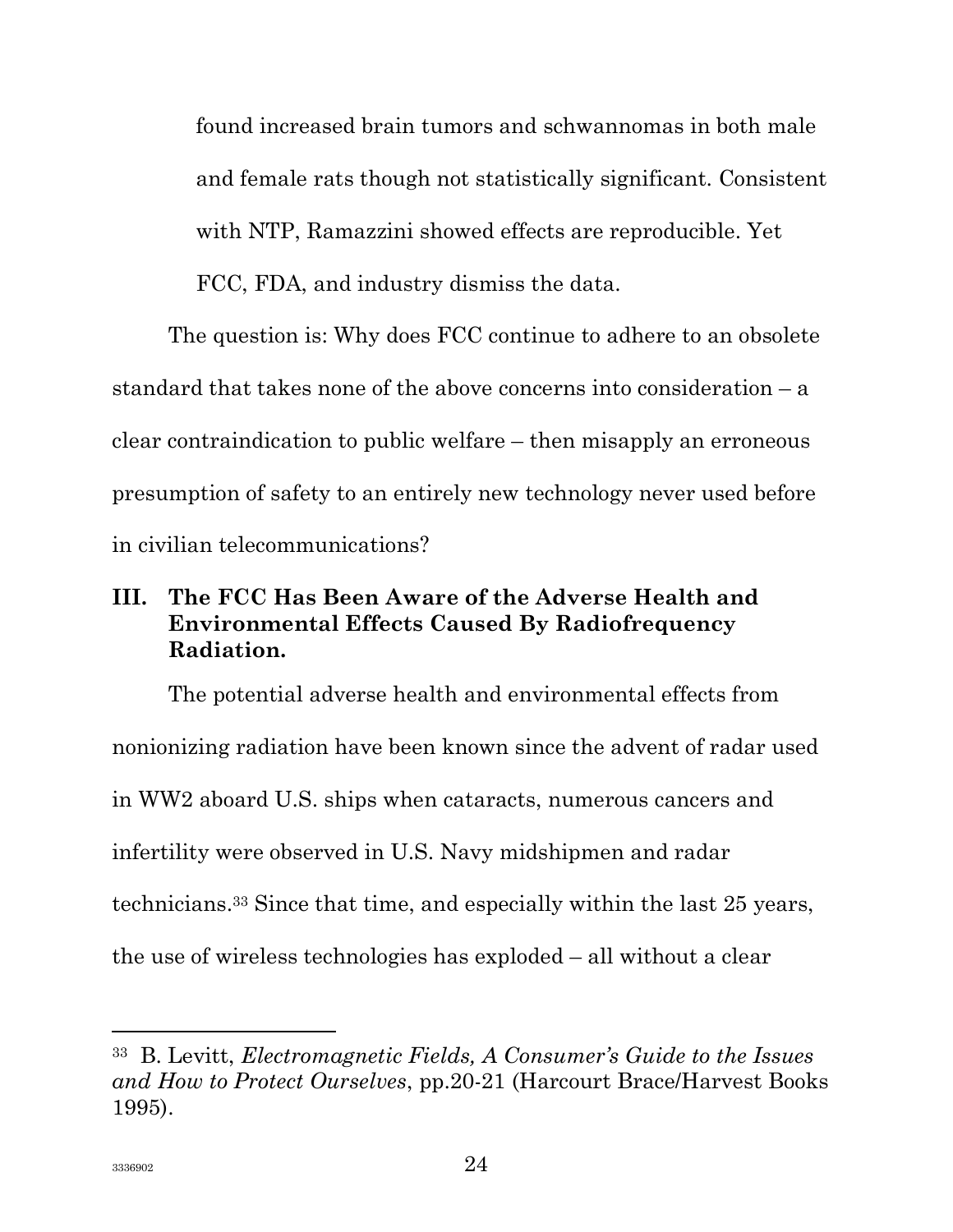understanding of the biological implications and without adequate regulatory controls. Ambient nonionizing radiation – a form of energetic air pollution – is the fastest growing environmental pollutant today.

Regulatory agencies – particularly the U.S. Environmental Protection Agency (EPA) which had statutory authority to set standards for ambient nonionizing radiation exposures from EMF/RFR infrastructure – began issuing reports/white papers/studies in the 1970's concerning civilian exposures. For a comprehensive timeline regarding what was known, when, and by whom, as well as actions recommended but never implemented, and how authority was taken away from EPA for the nonionizing bands of the electromagnetic spectrum at the very nexus of the civilian telecom buildout in 1996, see the Environmental Health Trust's website.34 EPA retains control over

<sup>34</sup> Environmental Health Trust, US Government Reports On Cell Phones, Radiofrequency And Electromagnetic Fields, https://ehtrust.org/policy/us-government-reports-on-cell-phonesradiofrequency-electromagnetic-fields/; Recent US Government Reports, Congressional Hearings On Wireless And Electromagnetic Radiation, https://ehtrust.org/recent-us-government-reports-congressionalhearings-on-wireless-and-electromagnetic-radiation: and EPA Recommendations And Reports On Cell Phones, Radiofrequency And Electromagnetic Fields, https://ehtrust.org/epa-recommendations-and-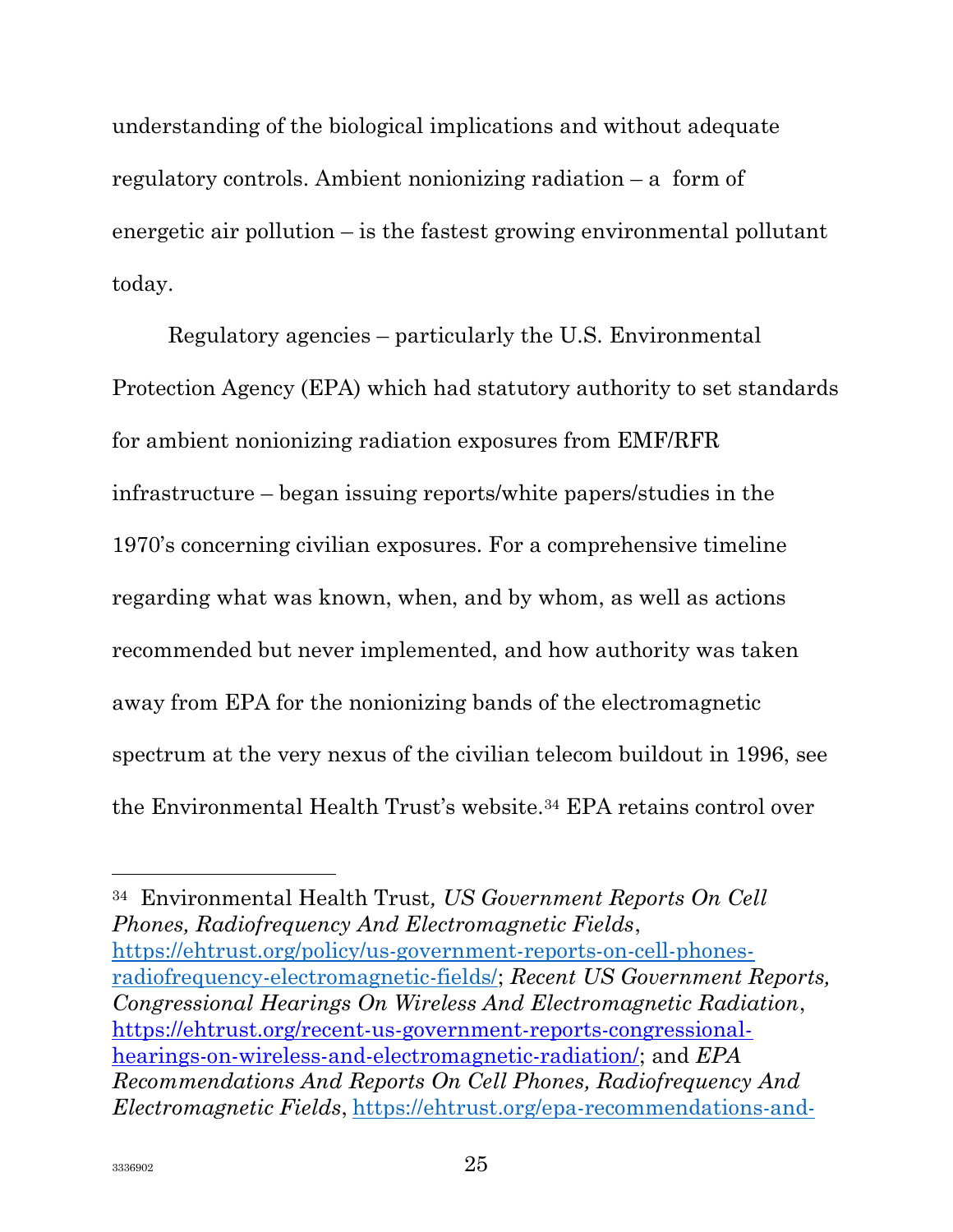environmental ionizing radiation for soil and water contamination.

# IV. The FCC's Current Standards Cannot Adequately Measure the Effects of 5G Communications Technology.

All living cells function with complex electrical micro-current. The rise in ambient EMF/RFR levels is the single biggest environmental alteration within the last 25 years, speaking the same fundamental energetic language as living cells, leading many scientists today to think artificial EMF/RFR degrades the body's functional electrophysiology balance. 5G's infrastructure-intensive small-cell densification will increase that by orders of magnitude. FCC RFR exposure standards, over 20 years old, do not adequately cover these new exposures, leading even some industry scientists to call for new standards just for 5G.<sup>35</sup>

It is the long-term, low-level, chronic exposures that are rapidly increasing today from all types of wireless devices – cell phones, tablets, 'smart' homes, baby monitors, security cameras, wireless-enabled anticollision vehicles, 'smart' grid/meters and others. Add to this ambient

reports-on-cell-phones-radiofrequency-and-electromagnetic-fields/. <sup>35</sup> Neufeld E., Kuster N., Systematic Derivation of Safety Limits For Time-Varying 5G - Radiofrequency Exposure Based on Analytical Models and Thermal Dose, HEALTH PHYSICS, Vol. 115, No. 6 (Dec. 2018).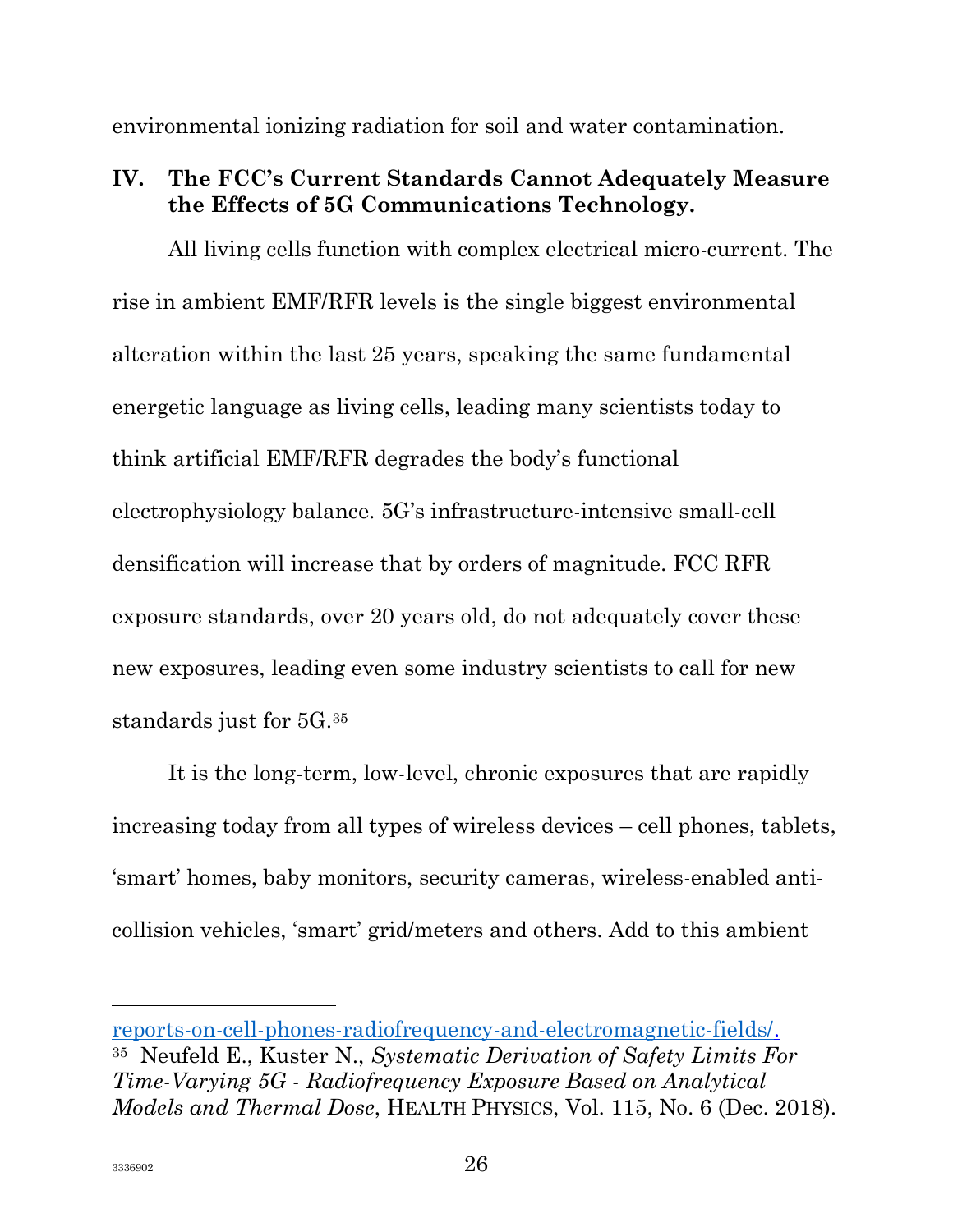exposures from all of the infrastructure – cell towers, small cells, and myriad antenna arrays to support 2G, 3G, 4G, 4G LTE (Long Term Evolution) and soon the 5G network creating ubiquitous machine-tomachine connectivity and it is easy to understand why many governments and health agencies outside the U.S. are calling for a precautionary approach before further buildout.

What's more, man-made radiation creates very different kinds of exposures with unusual signaling characteristics like digital pulsing, phased array, and saw-tooth waveforms, and at much higher power intensities than anything found in nature. A myriad of species are known to be exquisitely sensitive to low-level energy<sup>36</sup> and may be affected by these increasing background levels. No federal or state agency has standards to protect wildlife from RFR.37 5G could approach

https://www.sciencedirect.com/science/article/pii/S0160412012002334?vi a%3Dihub (Exhibit M).

<sup>37</sup> Albert M. Manville, II, What We Know, Can Infer, and Don't Yet Know about Impacts from Thermal and Non-thermal Non-ionizing Radiation to Birds and Other Wildlife (Jul. 14, 2016), https://ecfsapi.fcc.gov/file/12270470130362/Manville%207-14- %202016%20Radiation%20Briefing%20Memo-Public.pdf (Exhibit N).

<sup>36</sup> S. Cucurachi, et al., A review of the ecological effects of radiofrequency electromagnetic fields (RF-EMF), ENVIRONMENT INTERNATIONAL, Vol. 51, pp. 116-140 (Jan. 23, 2013).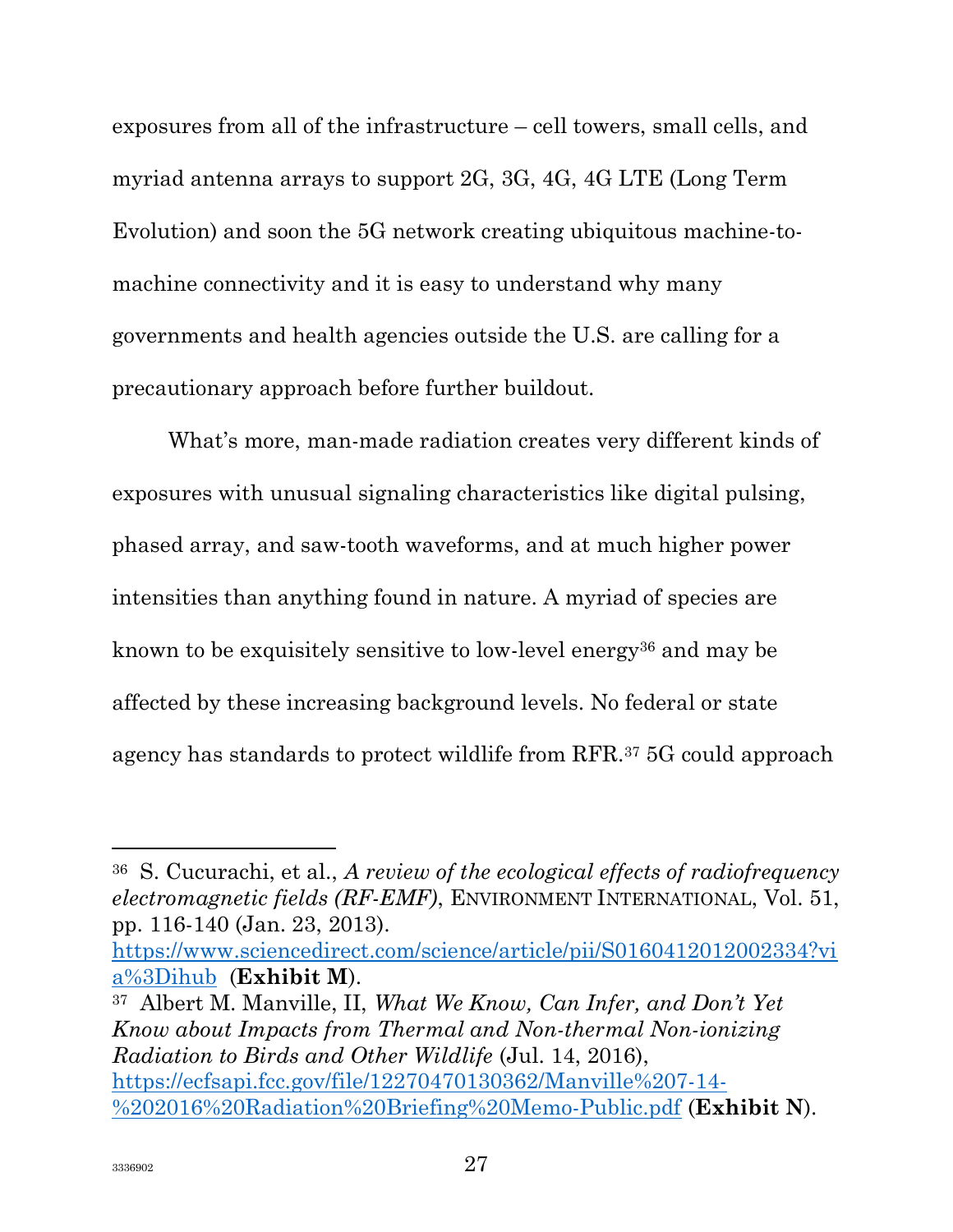frequency bands that are actually visible to avian species. Yet FCC has instituted expedited review for environmental effects against NEPA laws.<sup>38</sup>

FCC RFR exposure standards are for acute short-term thermal effects (like a microwave oven cooks food) but today's exposures are long-term, low-level, chronic, and far below that threshold. Although a safety margin is built into the standards, any biological effects below that thermal threshold are simply unregulated for ambient, far-field exposures in particular that result from infrastructure. Complex signaling characteristics like waveform, pulsing, and modulation are not taken into consideration although each has been found to have detrimental biological effects as separate metrics. Cumulative effects from many different devices working simultaneously are also not taken into consideration. (RFR power density and categorical exclusion are considered one product at a time.) Nor does FCC monitor for compliance unless a complaint has been filed. The 5G network will add a whole new layer of ambient RFR exposure that does not now exist – mostly involuntary exposures when it comes to small cell placement near

<sup>38</sup> See n.24.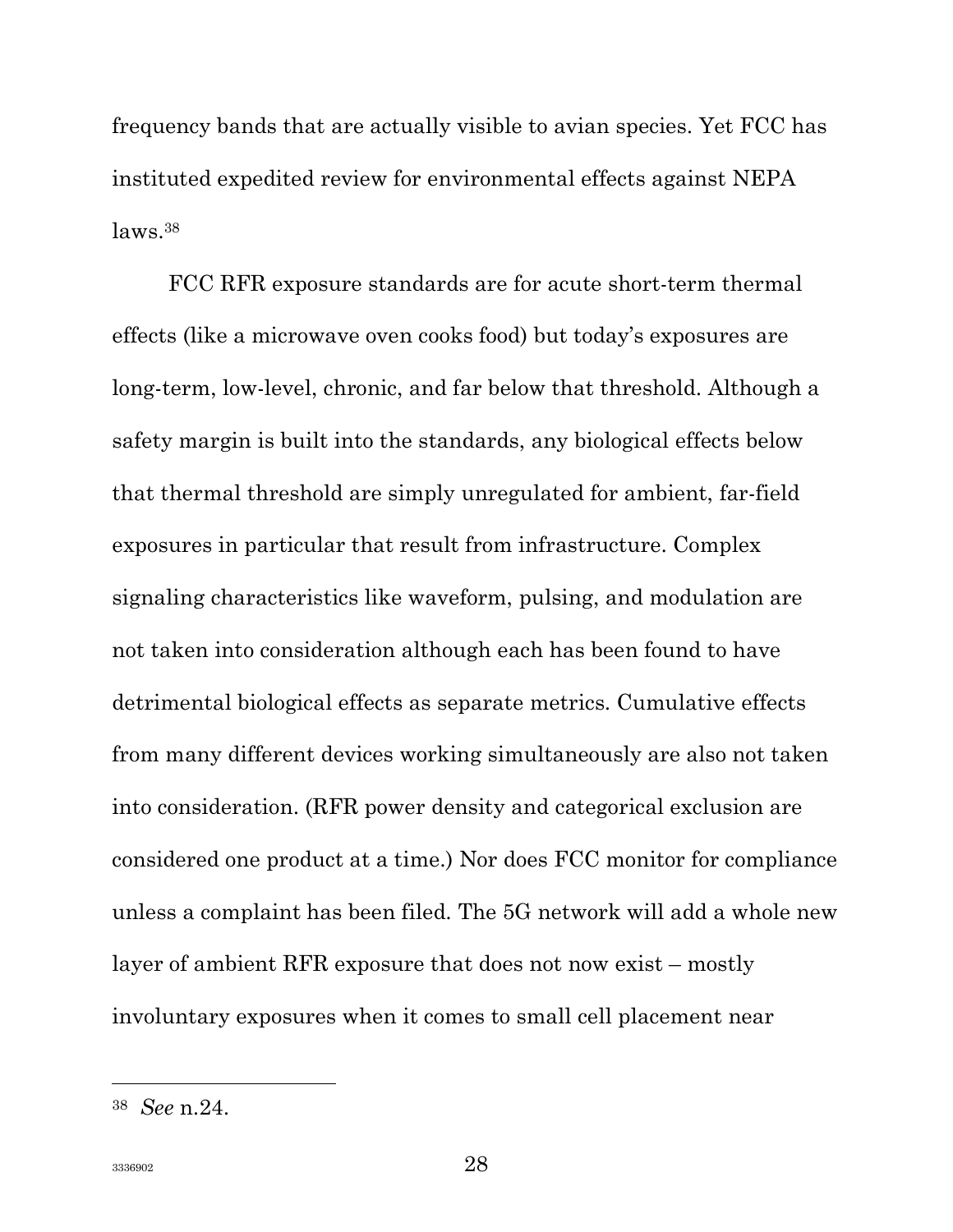people's homes.

FCC categorically excludes from review any device or application that falls below a certain power density threshold, which most wireless devices and some infrastructure (like small cells) do. That means there is no true regulatory oversight of nearly all the wireless products in use today with the exception of cell phones which have to meet a threshold for a specific absorption rate (SAR) of energy deposited in tissue.

FCC uses two categories of exposure for how RFR is assessed/regulated: the SAR, which is the rate of energy that is theoretically absorbed by a unit of tissue, and power density which is the intensity of energy in space. Power density is used for far-field exposures like cell towers while SARs are typically used for near-field exposures from devices like cell phones. SARs are generally expressed in watts per kilogram (W/kg) of tissue, while power density is expressed generally in microwatts per centimeter squared  $(\mu W/cm2)$ . The SAR measurements are averaged either over the whole body, or over a small volume of tissue, typically between 1 and 10 grams of tissue. The SAR is used to quantify energy absorption to fields typically between 100 kHz and 10 GHz and encompasses RFR from devices such as cell phones up

3336902 29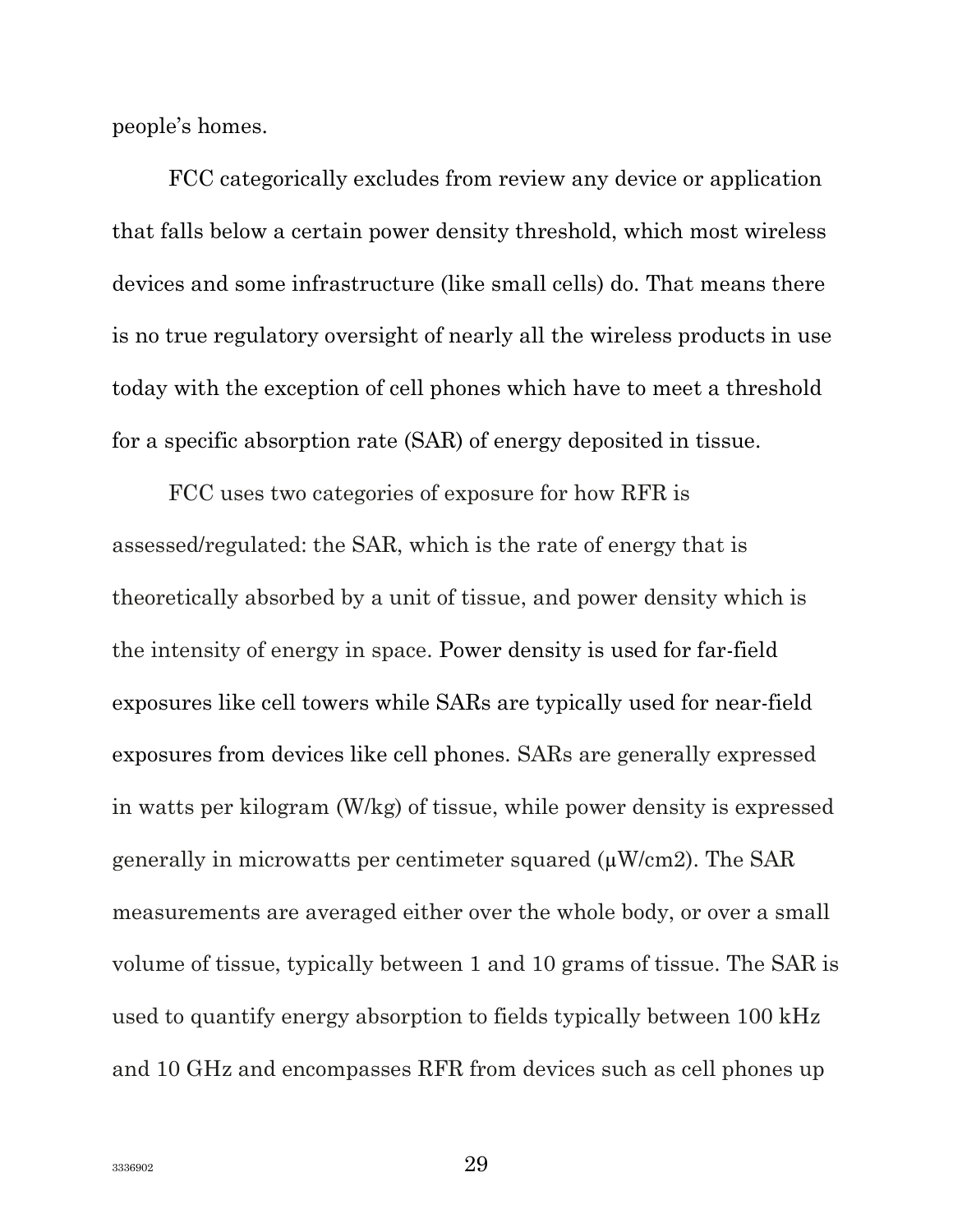through diagnostic MRI (magnetic resonance imaging) under the purview of the FDA.

Both measurements have limitations, but power density is a preferable approach compared to SAR as it can be independently verified, measurement equipment is readily available, FCC Bulletin OET 65 has widely accepted calculation formulas, and the public can generally understand this information.

Although SARs may function as a biological model for electric shock, burns and electrocution, they are fundamentally meaningless for low-intensity RFR effects below those thresholds as they only measure heating effects. It is impossible to conduct SAR measurements in living organisms so all values are inferred from dead animal measurements or computer simulation.39 (Living systems are far more complex than that, and certainly not all living tissue is alike.) SARs also fail to adequately address known effects from modulation, pulsing, and other signaling characteristics.

The scientific panel of the Seletun Report<sup>40</sup> in 2009 unanimously

l

<sup>39</sup> See n.2.

<sup>40</sup> Fragopoulou, et al., Scientific Panel on Electromagnetic Field Health Risks: Consensus Points, Recommendations, and Rationales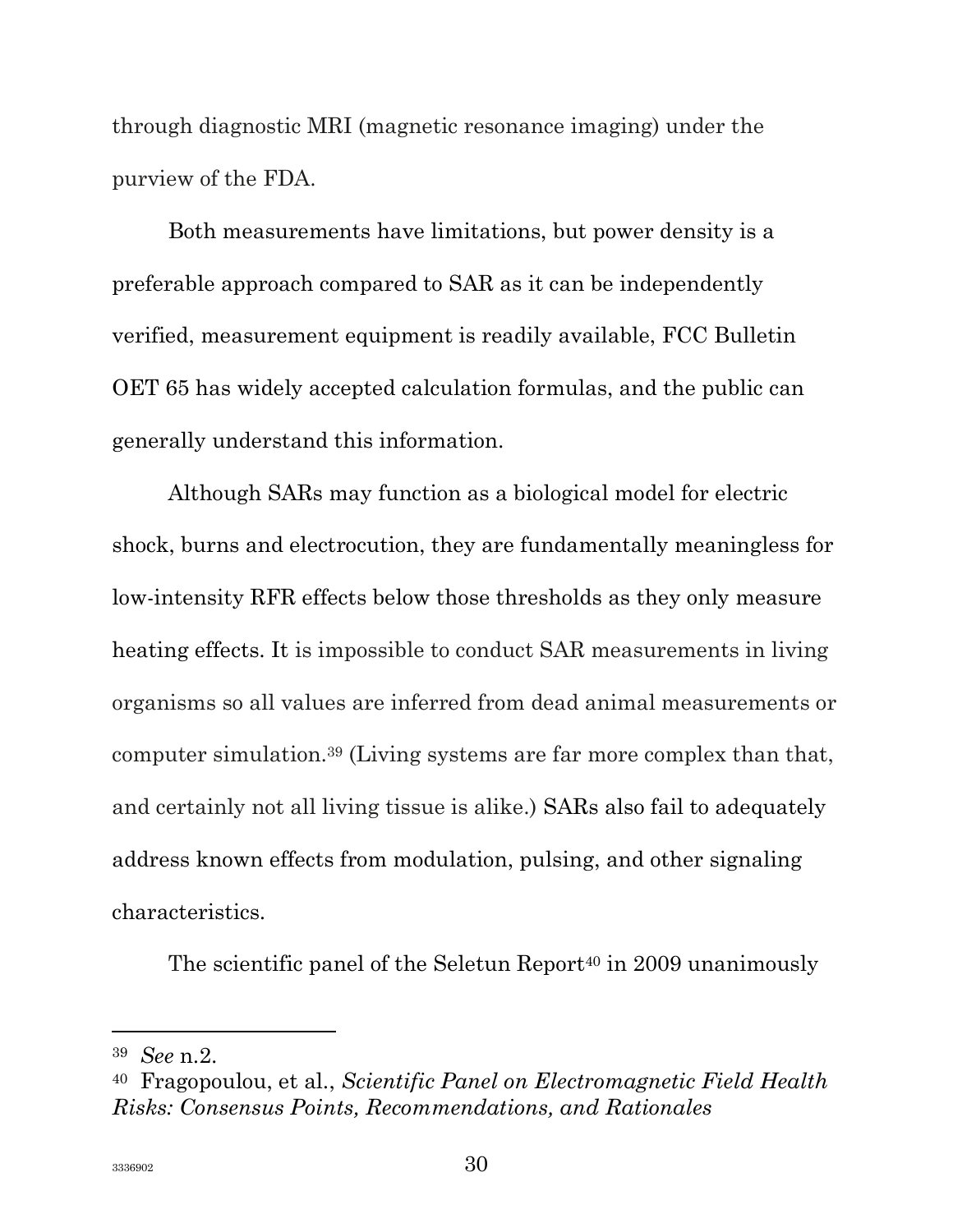agreed that SAR is a poor measurement approach and not suitable as the sole basis for testing/regulating public safety standards. SARs were exclusively used in many key studies reporting increased risk of DNA damage, brain cancer, acoustic neuroma, and reduced sperm quality parameters, among others. SAR measures only one aspect of exposure – heating – while excluding other critical characteristics inherent to biologically active exposures such as frequency and modulation, which provide essential information in understanding EMF biological responses over short and long-term exposures. These include, but are not limited to, effects on nervous system response and tissue/organ development, which are not predicated on tissue heating. Using exclusive SAR measurements may actually hinder the creation of biologically protective limits and therefore are not recommended for use in standards setting models.

The bottom line: The entire basis upon which FCC regulates is fundamentally an engineering model, not a true biological one.<sup>41</sup>

Scientific Meeting: Seletun, Norway, November 17-21, 2009 REVIEWS ON ENVIRONMENTAL HEALTH VOLUME 25 (Nov. 4, 2010).

<sup>41</sup> DEP'T OF HEALTH AND HUMAN SERVS., RF Guideline Issues Identified by Members of the Federal RF Interagency Work Group (Jun. 1999). http://www.emrpolicy.org/litigation/case\_law/docs/exhibit\_a.pdf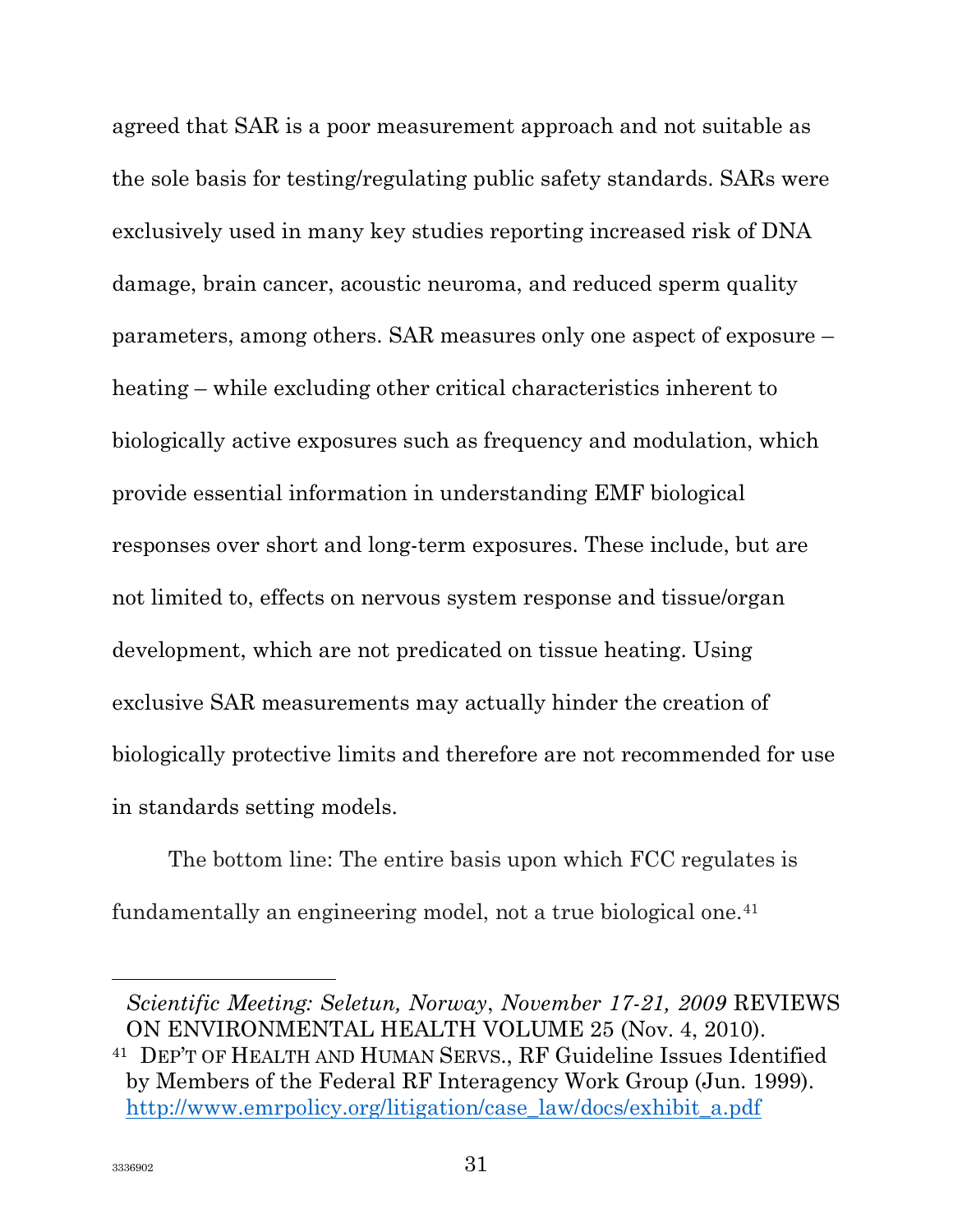Power density may end up being a better determinant for 5G farfield infrastructure exposures since it can be measured at the generating source. At present, FCC regulations do not use SAR values above 6 GHz and 5G licenses have already been granted far above 6 GHz with more to come. FCC plans to use power density as the measurement for 5G which is still inadequate in capturing true biological effects particular to 5G. It is presumed that by controlling the field strength from the transmitting source that SARs will automatically be controlled too, but this may not be true, especially with exposures from small cells so close the population and 5G's unusual signaling characteristics.

Another primary criticism of FCC standards concerns the timeaveraging of exposures rather than regulate for short-term peak exposures (typical when devices first transmit), which is the most important biological metric. During the duty cycle, transmitters put out a peak burst of RFR that has been found to exceed FCC limits by orders of magnitude. (Cell phone manufacturers tell consumers not to hold a functioning cell phone against the body or it too may exceed FCC limits.) Yet that peak is averaged away into the duty cycle's lower

<sup>(</sup>Exhibits O1 and O2).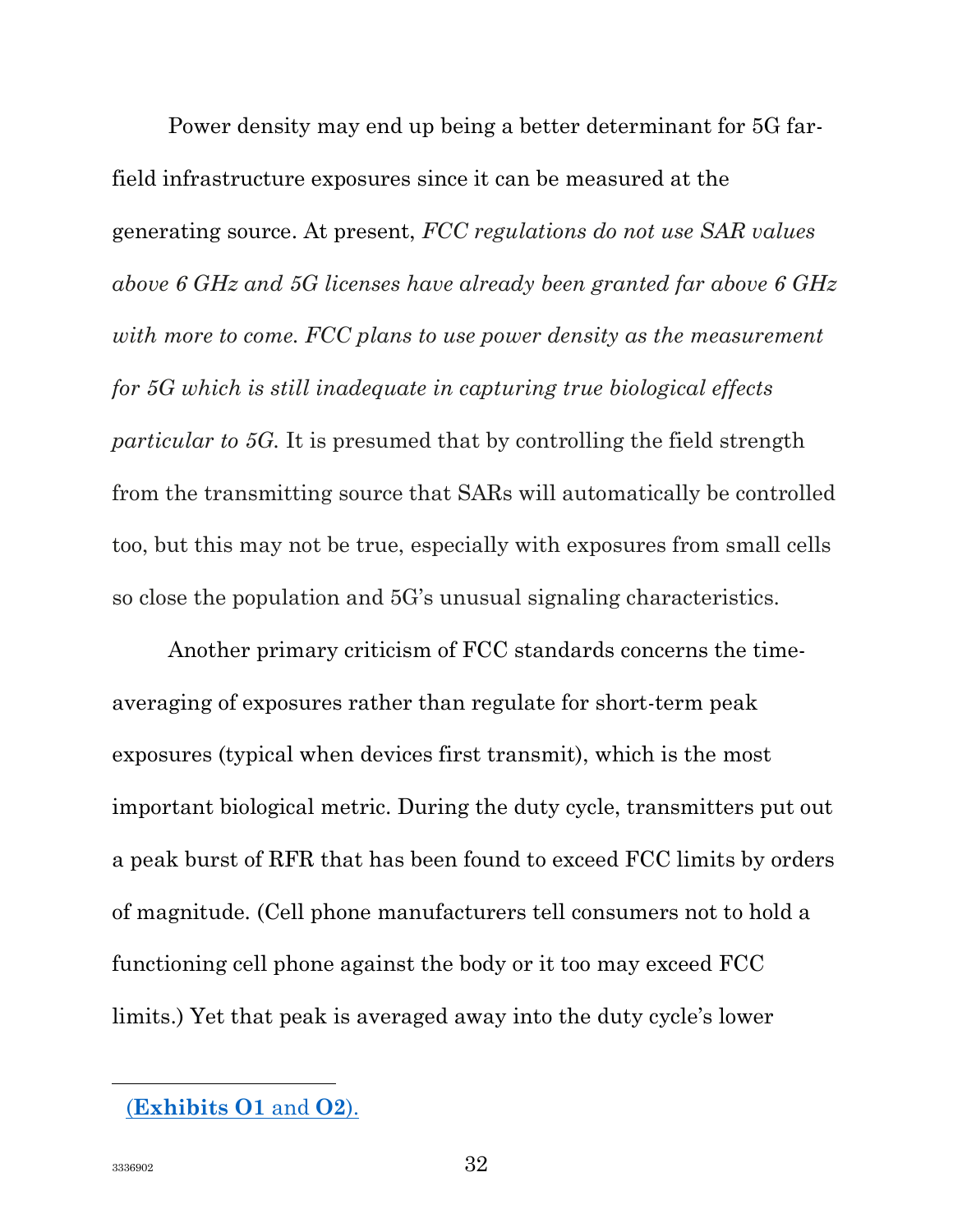exposures and essentially disappears into what is deemed "safe."

The proposed  $5G$  network will contain high peak exposures<sup>42</sup> of its own that will also be lost in the background averaging of how FCC regulates. There is no reasonable basis for time-averaging and/or spatially averaging measured values as the sole basis for protection against chronic exposures. Pulsed RFR health effects require development of protective limits that control chronic exposure for peak values, not watered-down time-averaged exposures.

Of critical importance is the fact that because of the high peak exposure, 5G may even exceed FCC's thermal limits.<sup>43</sup> Permanent tissue damage from heating may occur even after short exposures to 5G millimeter wave pulse trains (where repetitive pulses can cause rapid, localized heating). Even industry researchers are warning that there is an urgent need for new thermal safety standards to address the kind of health risks possible with this new technology. If 5G transmissions fail to meet even current short-term acute thermal exposure limits, then 5G's rollout is even more problematic than 5G's low-intensity effects for

<sup>42</sup> See n.35.

 $43$   $Id$ .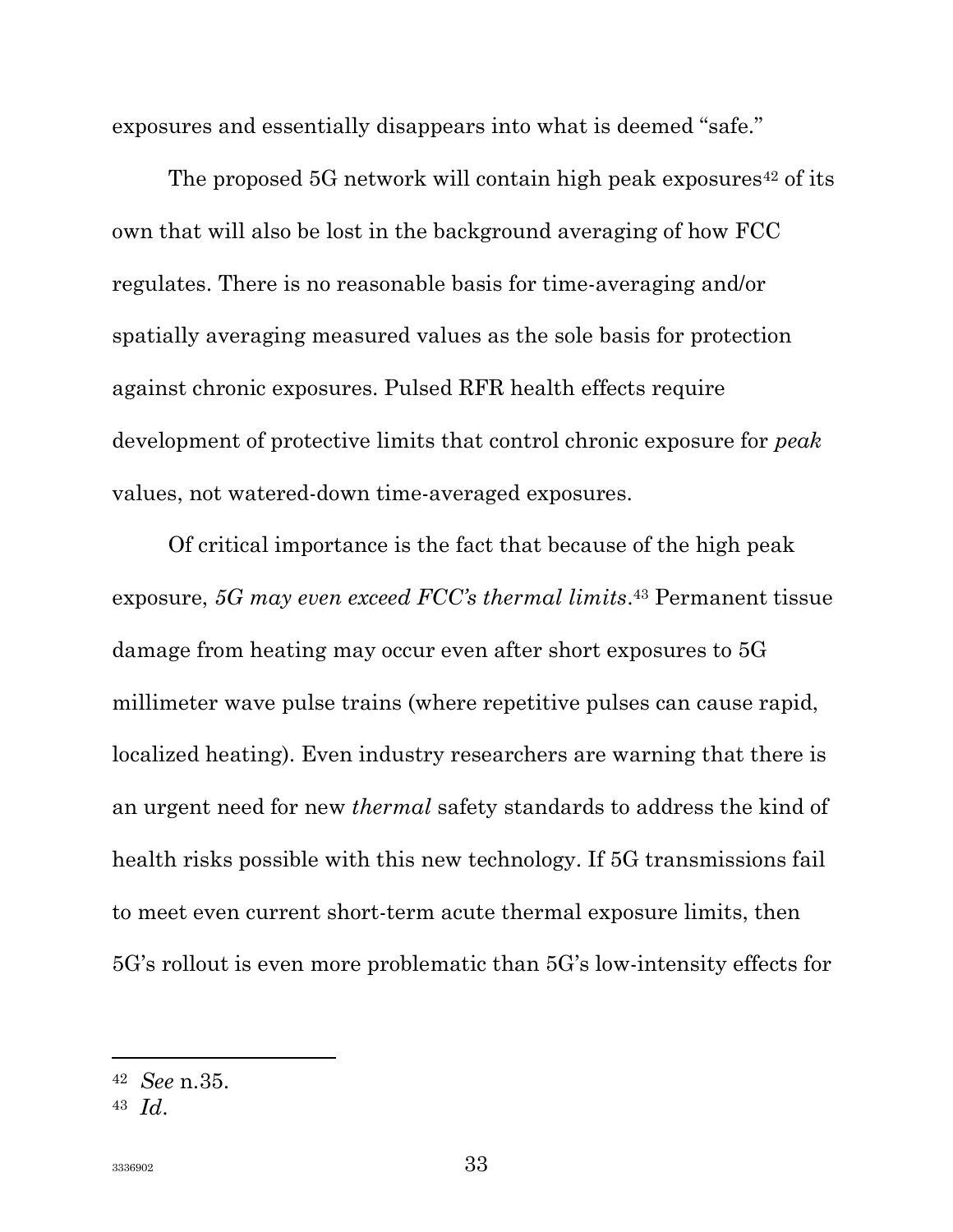which no operative public safety standards yet exist. This alone will hopefully inspire the Court to ask FCC to hit the pause button until the issue of exposure standards is settled.

The biologically-relevant time period during which pulsed RFR causes disruption of key biological processes should be the basis for determining acceptable safety limits. For example, if biological systems register pulsed RFR as a continuous insult, e.g., by expression of stress proteins (or heat shock proteins), or by disruption of normal electrophysiology or neural synchrony, or by oxidative damage or mitochondrial cell function disruption, then the biologically relevant time period in which cells/cell membranes and tissue respond as a continuous insult must define the safety limit, not just where overt permanent damage is possible as is the case in thermal models.

#### V. 5G Communications Technology Leads to Negative Biological and Environmental Effects.

The research on EMF biological effects is legion. Research at nonthermal levels conducted over the last 20 years since FCC instituted its standards shows effects to: DNA, cell membranes, gene expression, neuronal function, the blood brain barrier, melatonin production, sperm damage, learning impairment, and immune system function. Known

3336902  $34$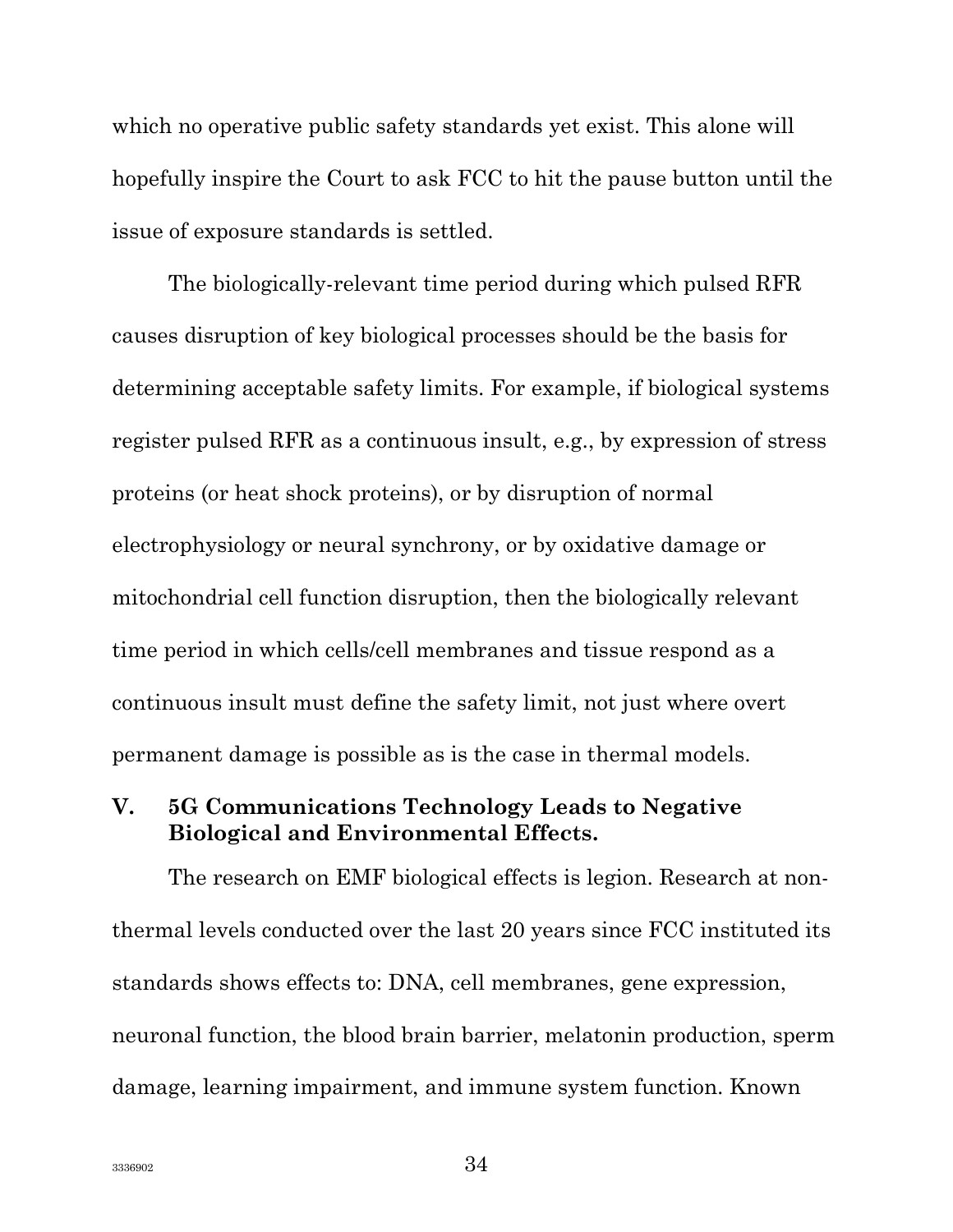adverse effects to humans include infertility, neurogenerative changes, numerous cancers, and heart rate variability. For some this is not theoretical. Near towers and in classrooms with Wi-Fi, people have experienced headaches, increased noise sensitivity, rashes, nausea, exhaustion, muscle weakness, lower libido, premature bone aging, concentration and memory problems, and hyperactivity. Prenatal exposures have led to ADD and autism-like effects in test animals.

In 2012, in twenty-four technical chapters, the BioInitiative Working Group authors discussed the content and implications of about 1800 new studies since 2007.44 Overall, these new studies report abnormal gene transcription (Section 5); genotoxicity and single and double strand DNA damage (Section 6); stress proteins because of the fractal RF-antenna like nature of DNA (Section 7); chromatin condensation and loss of DNA repair capacity in human stem cells (Sections 6 and 15); reduction in free-radical scavengers – particularly melatonin (Sections 5, 9, 13, 14, 15, 16,17); neurotoxicity in humans and animals (Section 9); carcinogenicity in humans (Sections 11, 12, 13, 14, 15, 16, 17); serious impacts on human and animal sperm

<sup>44</sup> See n.26.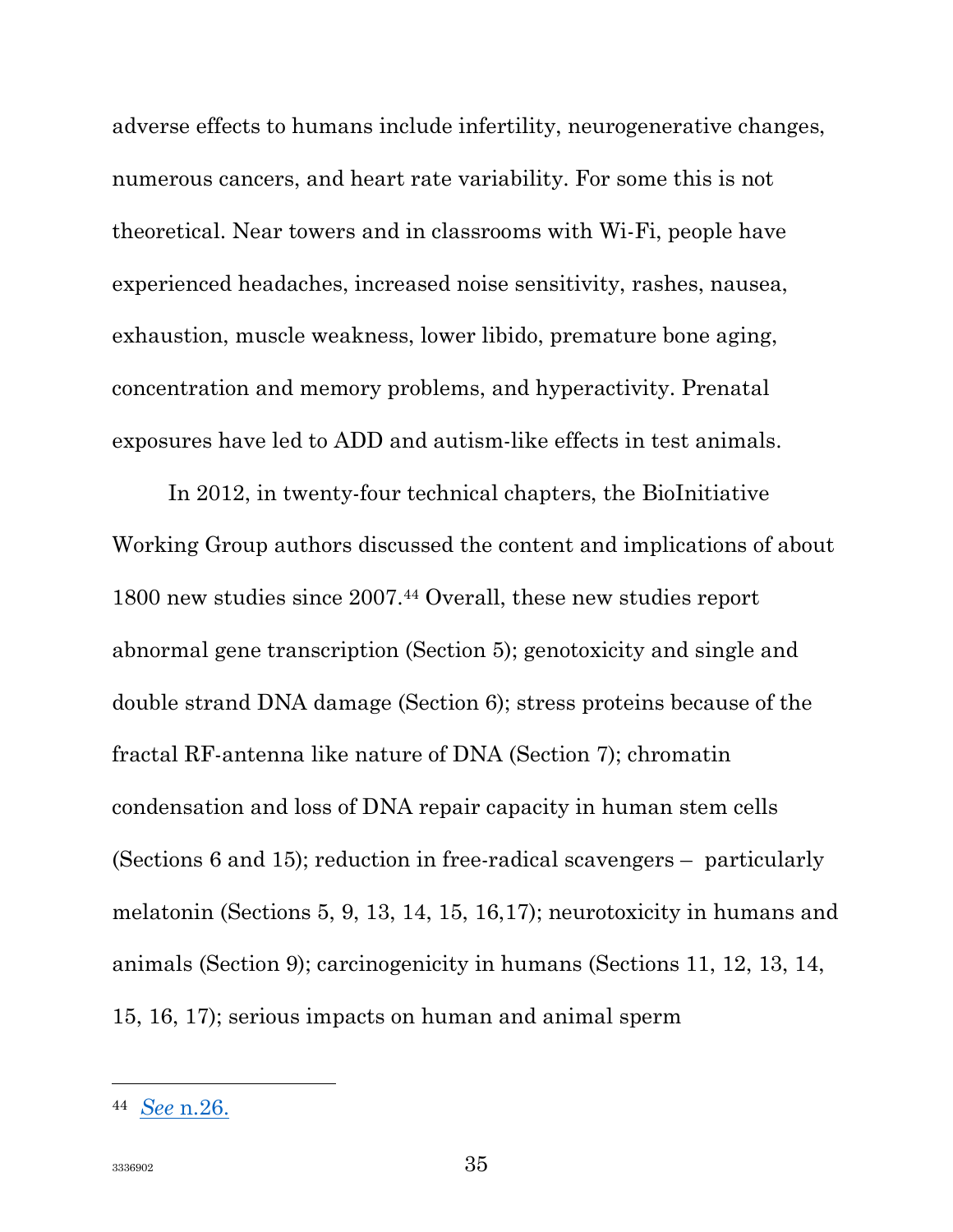morphology/function (Section 18); effects on the fetus, neonate and offspring (Sections 18,19); effects on brain and cranial bone development in the offspring of animals that are exposed to cell phone radiation during pregnancy (Sections 5, 18); and findings in autism spectrum disorders consistent with EMF/RFR exposure effects. Global precautionary actions that have been taken in countries around the world and recommended by medical/research experts are documented in Section 22. Use of the Precautionary Principal and its relevance are presented in Section 23. Key scientific evidence and public health policy recommendations are in Section 24.

Numerous effects to wildlife are also seen. Birds suffer disorientation near cell towers. European studies found adverse effects in avian breeding, nesting, and roosting, and documented nest and site abandonment, plumage deterioration, locomotion problems, plus deaths in house sparrow, white stork, rock dove, magpie, collared dove, and other avian species from microwave RFR. Under laboratory conditions, U.S. researchers found non-thermal radiation from standard cell phone frequencies were lethal to domestic chicken embryos. Other affected species include bats, amphibians, insects, and domestic animals - even

3336902 **336902**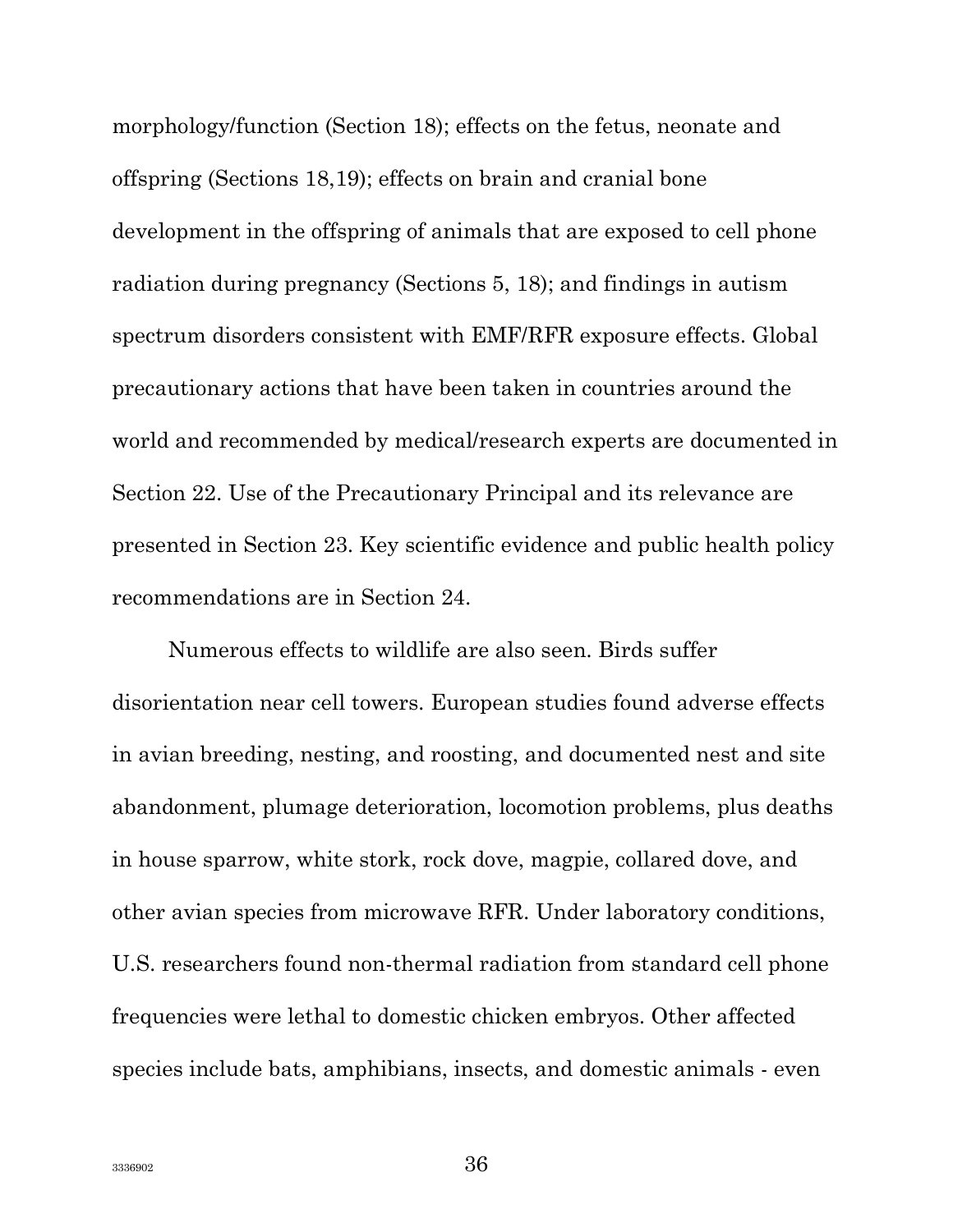plant/tree flora are susceptible. RFR created increased bacterial antibiotic resistance, and fruit flies showed morphological abnormalities and decreased survival.45 The tiny millimeter waves used in 5G will be particularly devastating to insects and thin-skinned amphibians as they couple maximally with skin tissue. Exhibit P attached to the Appendix being filed concurrently herewith contains a chart compiled by Levitt and Lai46 of biological effects at extremely low intensities comparable to 5G infrastructure. These exposures cannot be considered biologically inactive.

#### **CONCLUSION**

Given industry influence at all levels of government, only the courts can remedy this situation. We urge the Court to stop FCC from conducting business as a captured agency of the industry it is supposed to regulate.47 There are safe ways to live with and encourage technology, but blind 5G technophoria at FCC is not it. The FCC is

<sup>45</sup> See n.37.

<sup>46</sup> See n.2.

 $47$  Norm Alster, Captured Agency: How the FCC Is Dominated by the Industries It Presumably Regulates, http://ethics.harvard.edu/files/center-forethics/files/capturedagency\_alster.pdf.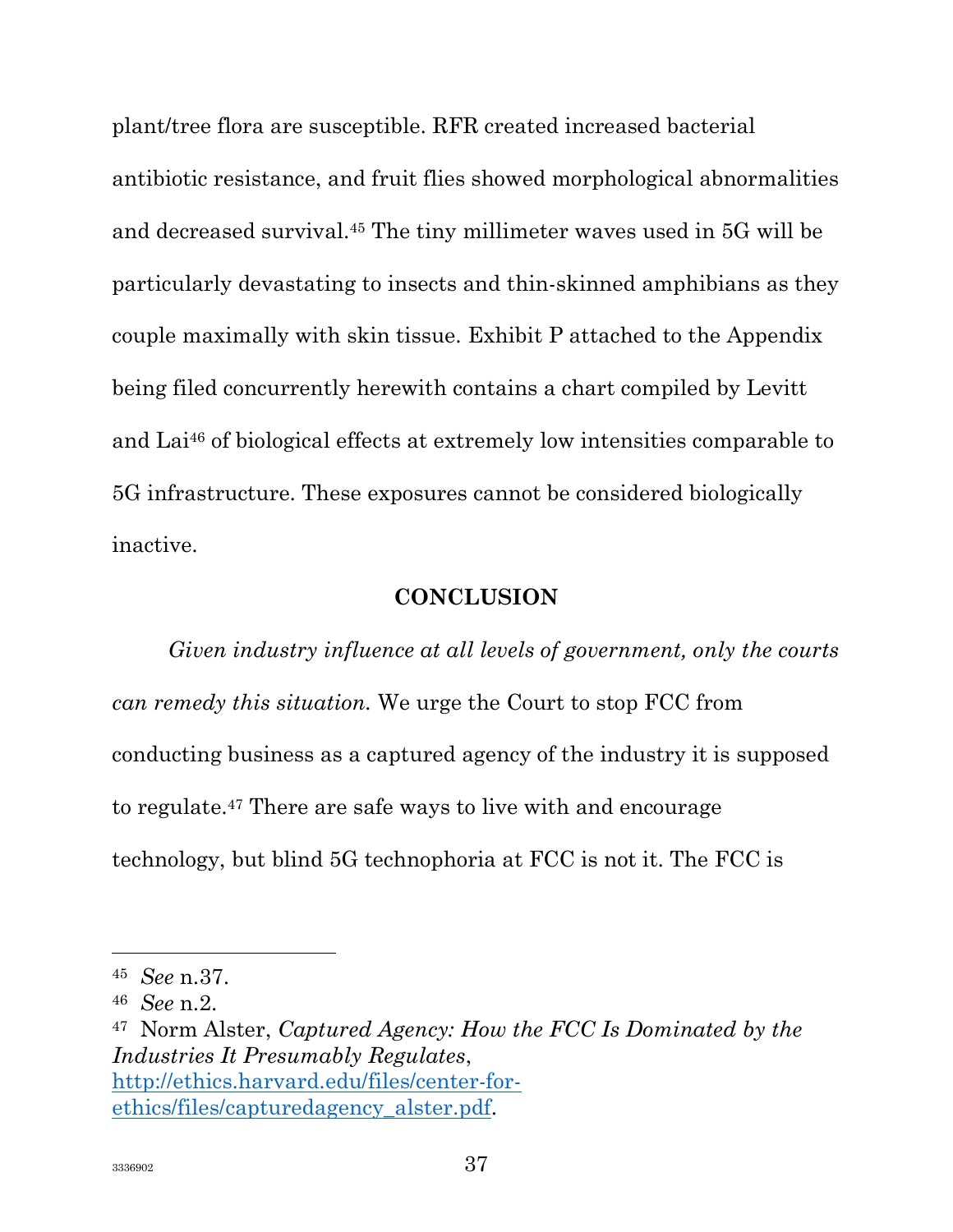supposed to manage the airwaves for the common good. They have also been given control over a critical public health issue that daily affects our lives, even as FCC has no health authority, and essential agencies with that expertise, like EPA, are no longer up to their advisory roles. FCC seeks FDA advice but historically FDA controls for devices, not ambient environmental exposures from infrastructure. FCC intentionally facilitating an unknown/untested technology that could essentially go unregulated other than via spectrum allocation, is not what the public wants from FCC, which has been given oversight for RFR safety. 5G's consequences must be much clearer before moving forward. In today's polarized political climate, this is not a public safety question that can be directed toward a legislative solution. Regulatory agencies like FCC are failing the public, or, like EPA, have been silenced. There is only a legal solution under these very specific circumstances.

In 2004, U.S. Senator Richard Blumenthal (D-CT), then the state's attorney for Connecticut, wrote an amicus brief that delineated many of the same questions now before this Court – questions all disregarded by

 $3336902$   $38$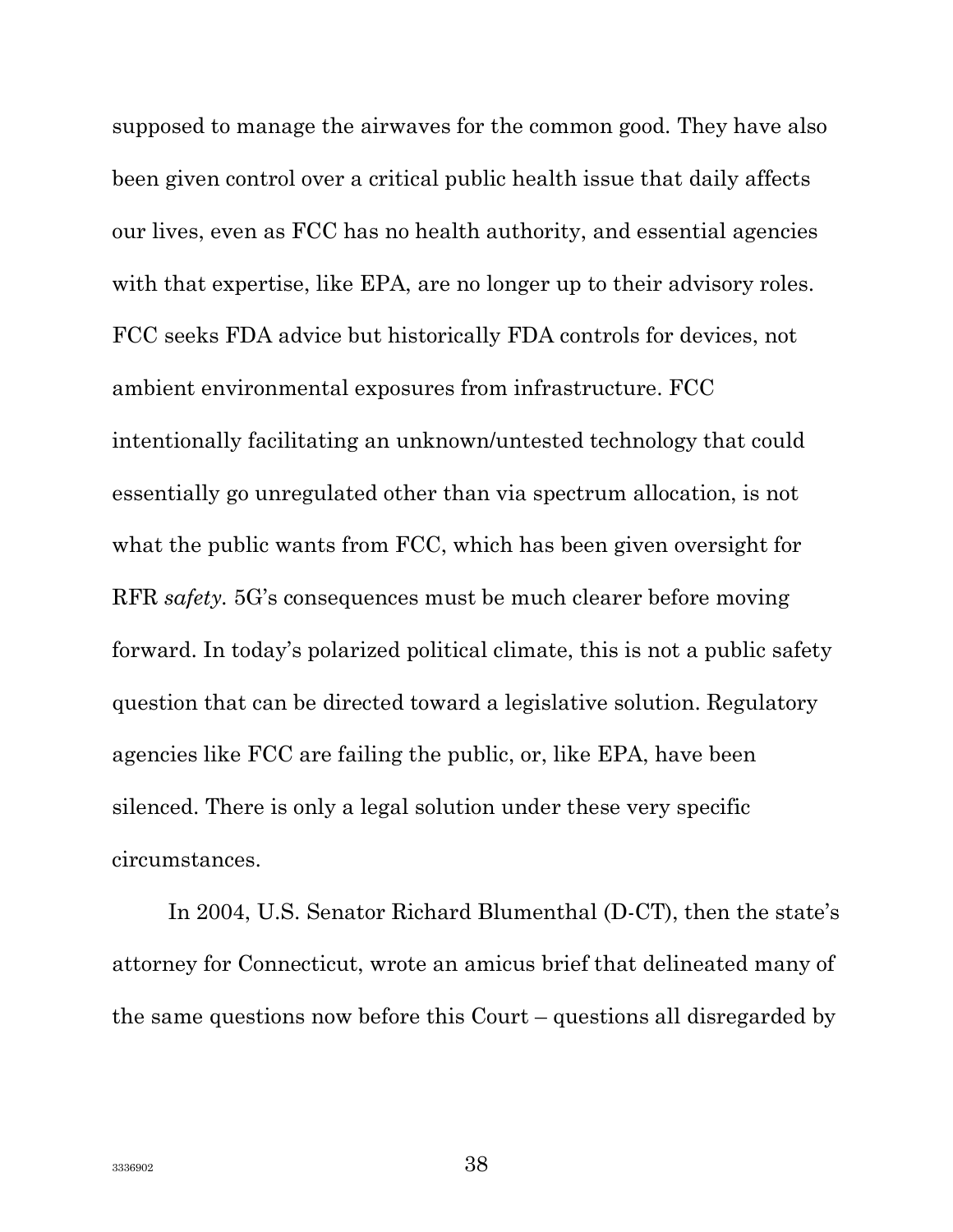FCC then and now.<sup>48</sup> There is a longstanding FCC pattern of negligence regarding state/local rights and inadequate exposure standards that only the courts can remedy today. It is long past time to solve this problem, which is only getting worse as each new layer of technology appears.

In 2013, the FCC called for comments regarding their review of cell phone and RFR exposure limits to which they received over 900 responses. But there is intense pressure to make the current inadequate standards even more lenient. <sup>49</sup> Industry's goal is to "harmonize" U.S. standards with those from the International Council on Nonionizing Radiation Protection (ICNIRP) – a self-assigned group of industry engineers and physicists – with standards that are more lenient in key exposures than the current FCC standards. The ICNIRP

<sup>48</sup> Amicus Curiae Brief Of the State Of Connecticut In Support Of Petitioner EMR Network's Petition for Writ Of Certiorari, Richard Blumenthal, Attorney General of Connecticut, IN THE SUPREME COURT OF THE UNITED STATES, OCTOBER TERM, 2004, EMR NETWORK (Petitioner) v. FEDERAL COMMUNICATIONS COMMISSION and UNITED STATES OF AMERICA, No. 04-1515, 2004. (Exhibit R).

<sup>49</sup> Personal communication of B. Blake Levitt and Robert F. Cleveland, Jr., Office of Engineering and Technology, Federal Communications Commission (2000).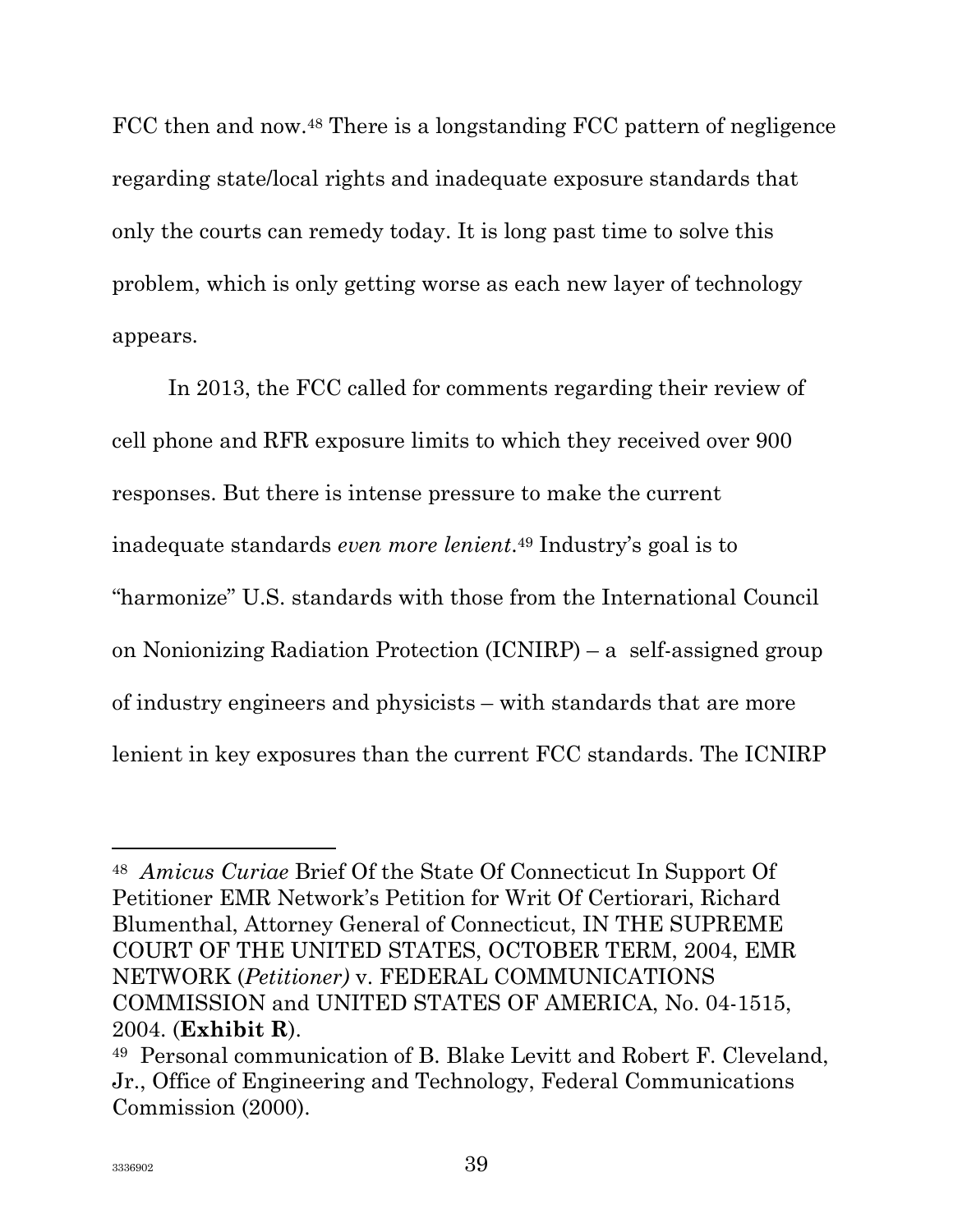standard is widely used throughout Europe and elsewhere. Conflicts of interest among members are currently being challenged in Europe.<sup>50</sup>

# For these many reasons, Amicus Curiae requests that this Court:

- Direct FCC to develop standards based on true biological models, not on their current dosimetry models of how to make communications systems work with the least amount of transmitted power necessary.51 Questions now are biological regarding consequences to living systems in the path of technology.
- Direct FCC to upgrade their standards to a biologically based model in power density measurements that specifically regulate for non-thermal, low-intensity effects, and chronic, cumulative exposures from myriad sources in child as well as adult models; and under no circumstances allow standards to become more

<sup>50</sup> Sage C., et al., Comment on SCENIHR: Opinion on Potential Health Effects of Exposure to Electromagnetic Fields, Bioelectromagnetics 36:480-484, 2015: https://bioinitiative.org/rebuttal-emf-effects/ and https://bioinitiative.org/advisors-committee/. <sup>51</sup> Sage, C., et al., Public Health Implications of Wireless Technologies, PATHOPHYSIOLOGY, Vol. 16, Issues 2–3, Pages 233-246 (Aug. 2009), https://doi.org/10.1016/j.pathophys.2009.01.011.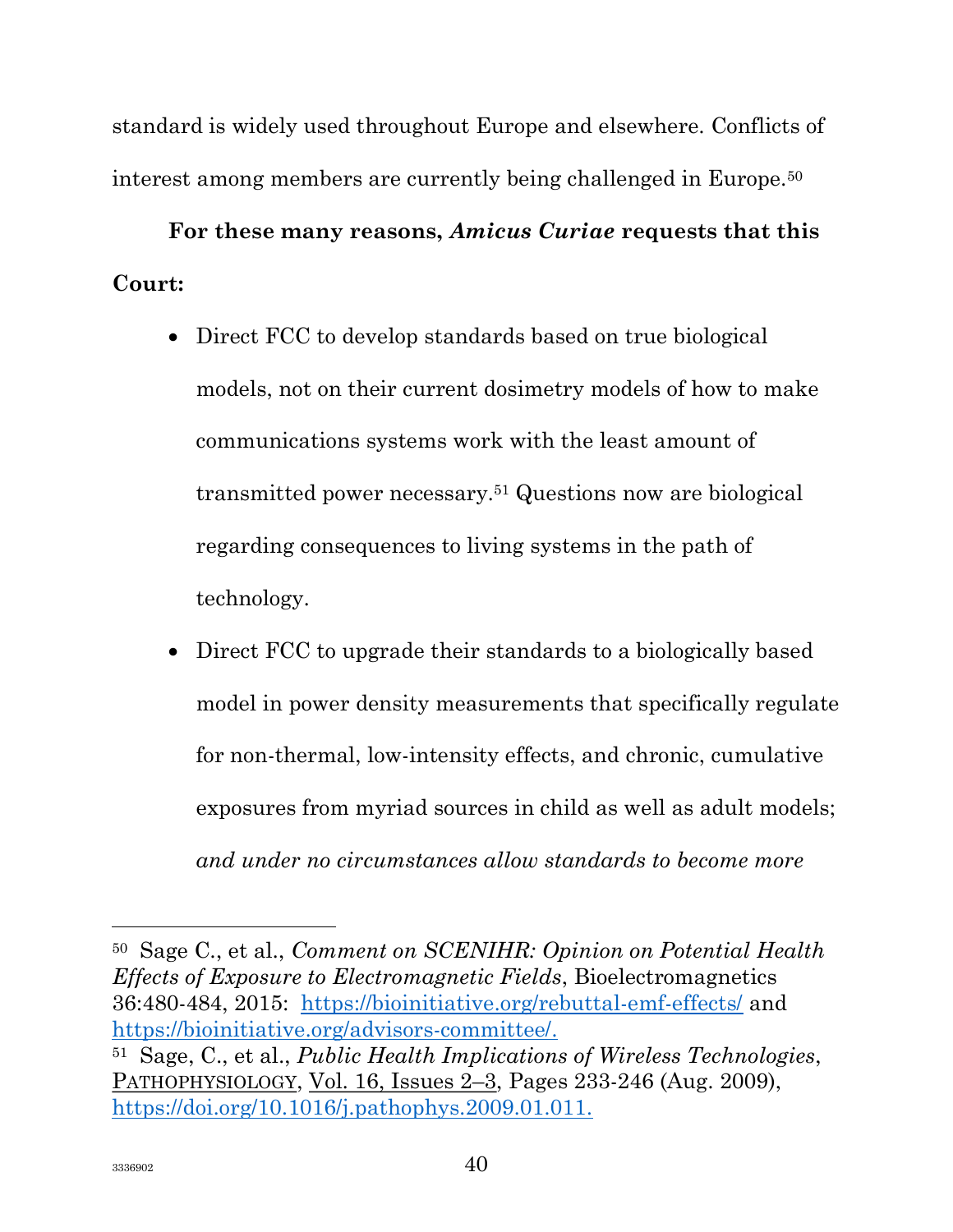lenient.

- Direct FCC to include true signal propagation characteristics in their standards: modulation, pulsing, phasing, and especially non-averaged peak exposures, among others.
- Direct FCC to halt 5G buildout until exposure standards that truly apply to 5G are developed by unbiased sources and implemented.
- Direct FCC to abide by, and allow municipalities, to exercise their planning and zoning authorities in full, including National Environmental Policy Act (NEPA) and National Historic Preservation Act (NHPA) reviews for all small cells and 5G.
- Include a request for new research appropriations by unbiased, independent government agencies, as well as a recommendation to refund the agencies that FCC relies upon to help them make such determinations. EPA, NIH and the U.S. Fish & Wildlife Service should have funding for new research/labs permanently dedicated to EMF research that is arm's length from industry. A \$1 per/year charge to cell phone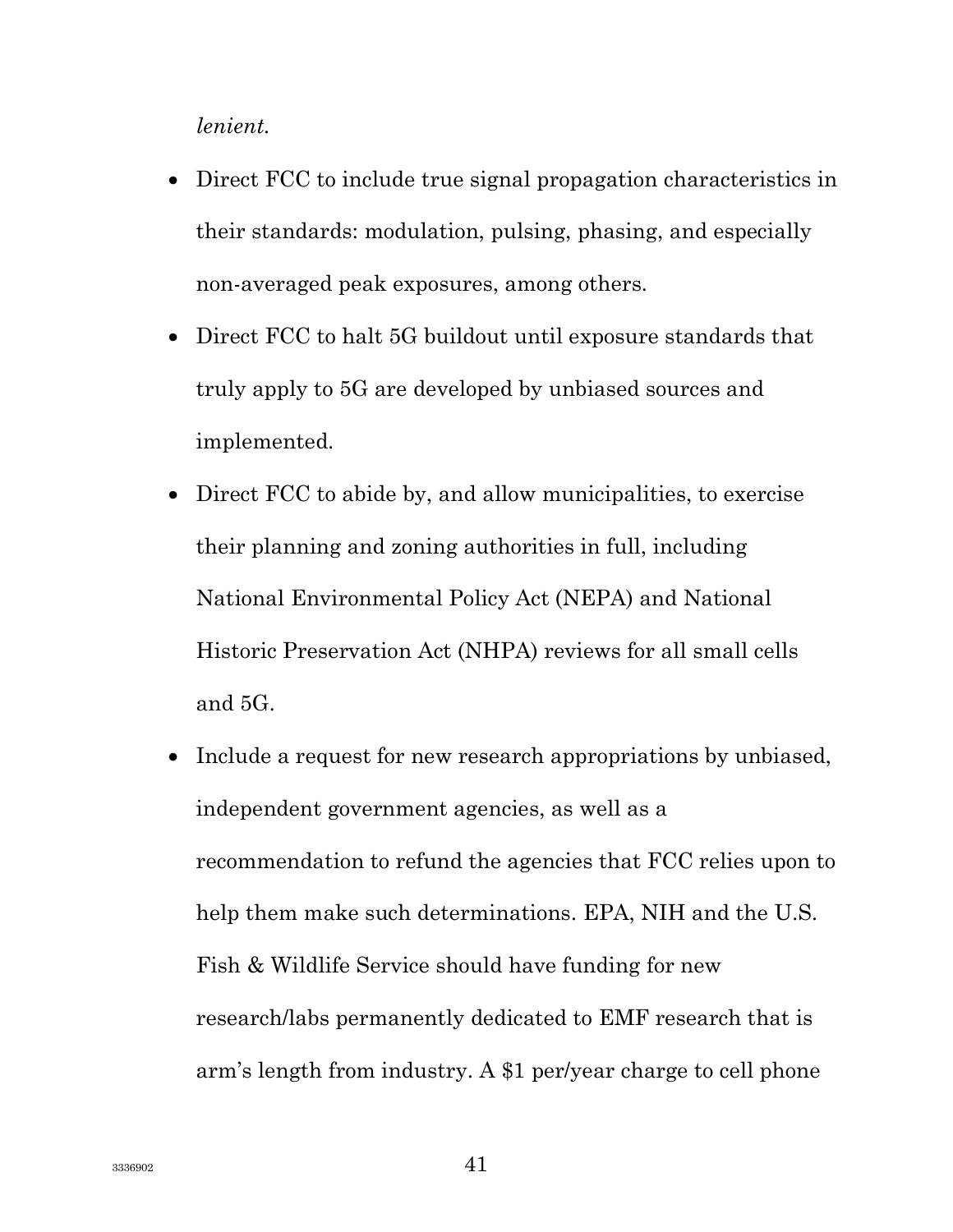bills, overseen by FCC, would adequately fund those initiatives.

Dated: June 17, 2019 Respectfully submitted,

/s/ Sblend A. Sblendorio Sblend A. Sblendorio Hoge, Fenton, Jones & Appel, Inc. 4309 Hacienda Drive, Suite 350 Pleasanton, CA 94588 (925) 224-7780 sblend.sblendorio@hogefenton.com

Attorney for Amicus Curiae The Berkshire-Litchfield Environmental Council (BLEC)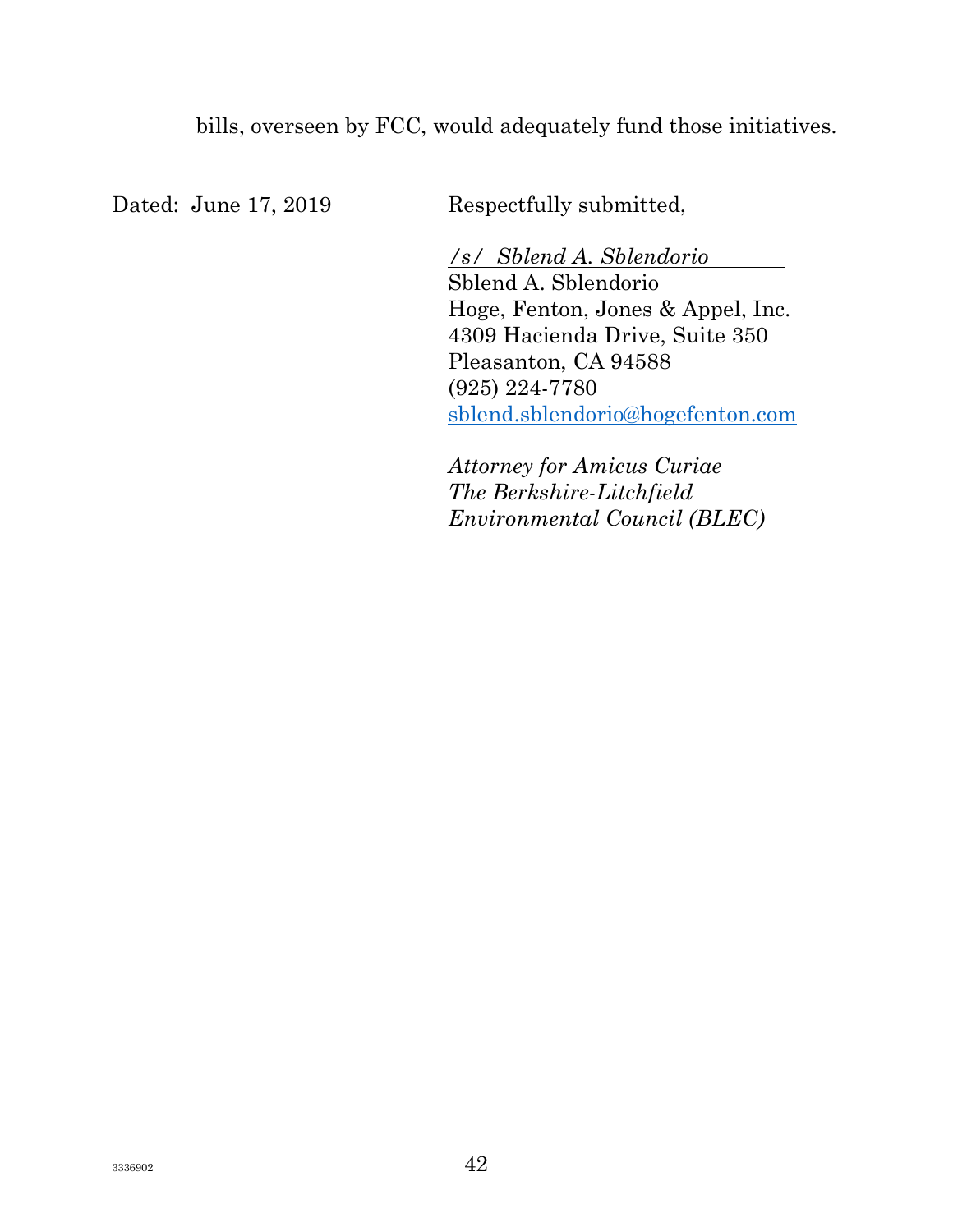#### STATEMENT OF RELATED CASES

This case (19-70147) has been consolidated with the following actions seeking judicial review of the Small Cell Order:

Sprint Corp. v. FCC, No. 19-70123 Verizon Commc'ns, Inc. v. FCC, No. 19-70124 Puerto Rico Telephone Co. v. FCC, No. 19-70125 City of Seattle v. FCC, No. 19-70136 City of San Jose v. FCC, No. 19-70144 City and County of San Francisco v. FCC, No. 19-70145 City of Huntington Beach v. FCC, No. 19-70146 AT&T Services, Inc. v. FCC, No. 19-70326 Am. Public Power Ass'n v. FCC, No. 19-70339 City of Austin v. FCC, No. 19-70341 City of Eugene v. FCC, No. 19-70344 AEPSC v. FCC, No. 19-70490

In addition, United Keetoowah Band of Cherokee Indians, et al. v. FCC, No. 18-1129 (D.C. Cir.) is currently pending before the United States Court of Appeals for the District of Columbia. This case seeks judicial review of a different FCC order (In the Matter of Accelerating Wireless Broadband Deployment by Removing Barriers to Infrastructure Investment; see 2018 FCC LEXIS 1008 (March 22, 2018)). However, Petitioners Natural Resources Defense Council and Edward B. Myers also raise issues related to RF and the FCC's RF standards.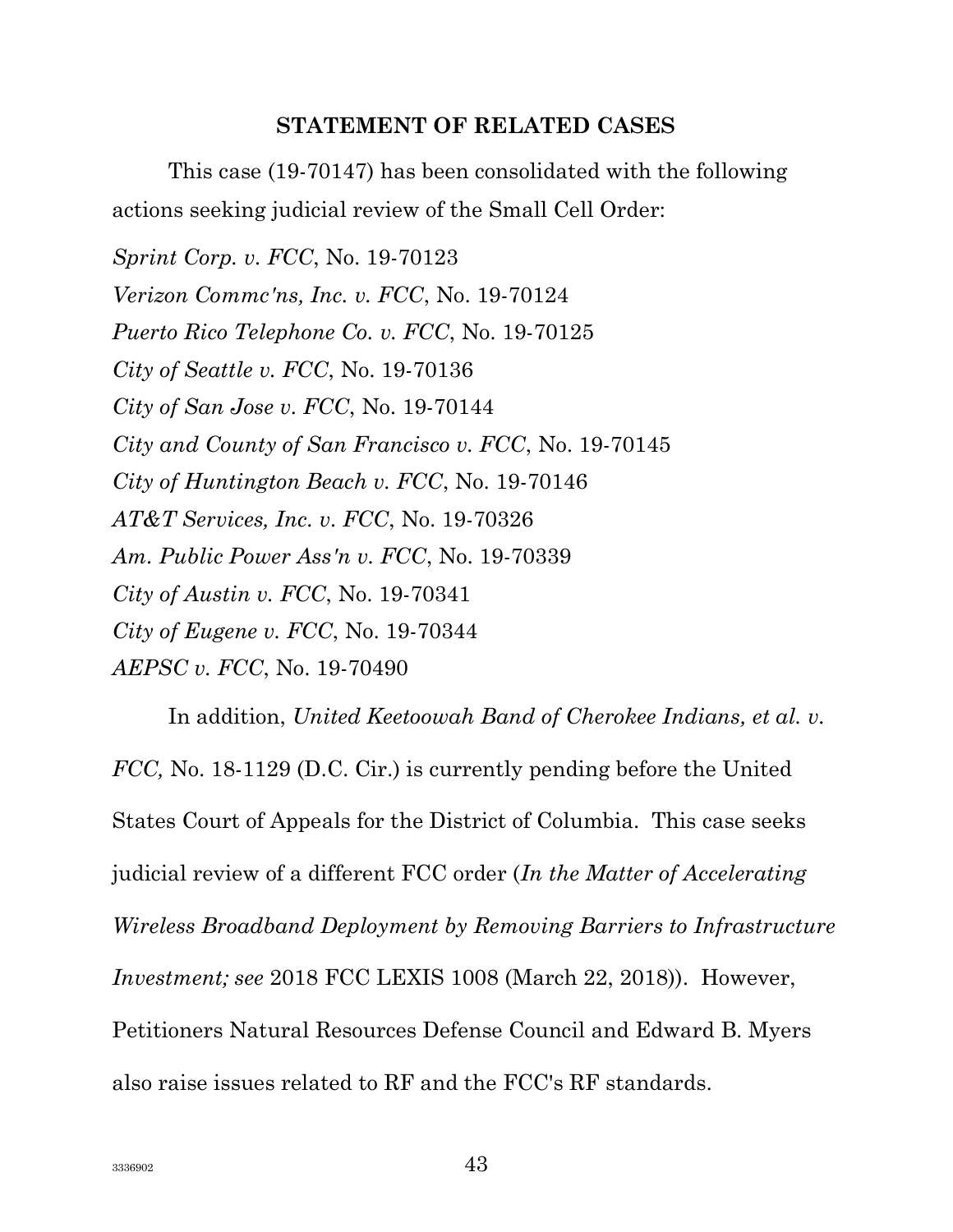#### UNITED STATES COURT OF APPEALS FOR THE NINTH CIRCUIT

#### Form 8. Certificate of Compliance for Briefs

Instructions for this form: http://www.ca9.uscourts.gov/forms/form08instructions.pdf

9th Cir. Case Number(s) 19-70147

I am the attorney or self-represented party.

This brief contains 6989 words, excluding the items exempted by

Fed. R. App. P. 32(f). The brief's type size and typeface comply with Fed. R. App.

P.  $32(a)(5)$  and  $(6)$ .

I certify that this brief (select only one):

[ ] complies with the word limit of Cir. R. 32-1.

[ ] is a cross-appeal brief and complies with the word limit of Cir. R. 28.1-1.

[X] is an amicus brief and complies with the word limit of Fed. R. App. P. 29(a)(5),

Cir. R. 29-2(c)(2), or Cir. R. 29-2(c)(3).

- $\lceil$  1 is for a **death penalty** case and complies with the word limit of Cir. R. 32-4.
- $\lceil$  1 complies with the longer length limit permitted by Cir. R. 32-2(b) because *(select*) only one):

 $\lceil \cdot \rceil$  it is a joint brief submitted by separately represented parties;

[ ] a party or parties are filing a single brief in response to multiple briefs; or

[ ] a party or parties are filing a single brief in response to a longer joint brief.

 $\lceil$  | complies with the length limit designated by court order dated

 $\lceil$  1 is accompanied by a motion to file a longer brief pursuant to Cir. R. 32-2(a).

Signature /s/ Sblend A. Sblendorio **Date** June 17, 2019 (use "s/[typed name]" to sign electronically-filed documents)

Feedback or questions about this form? Email us at forms@ca9.uscourts.gov

**Form 8** Rev. 12/01/18